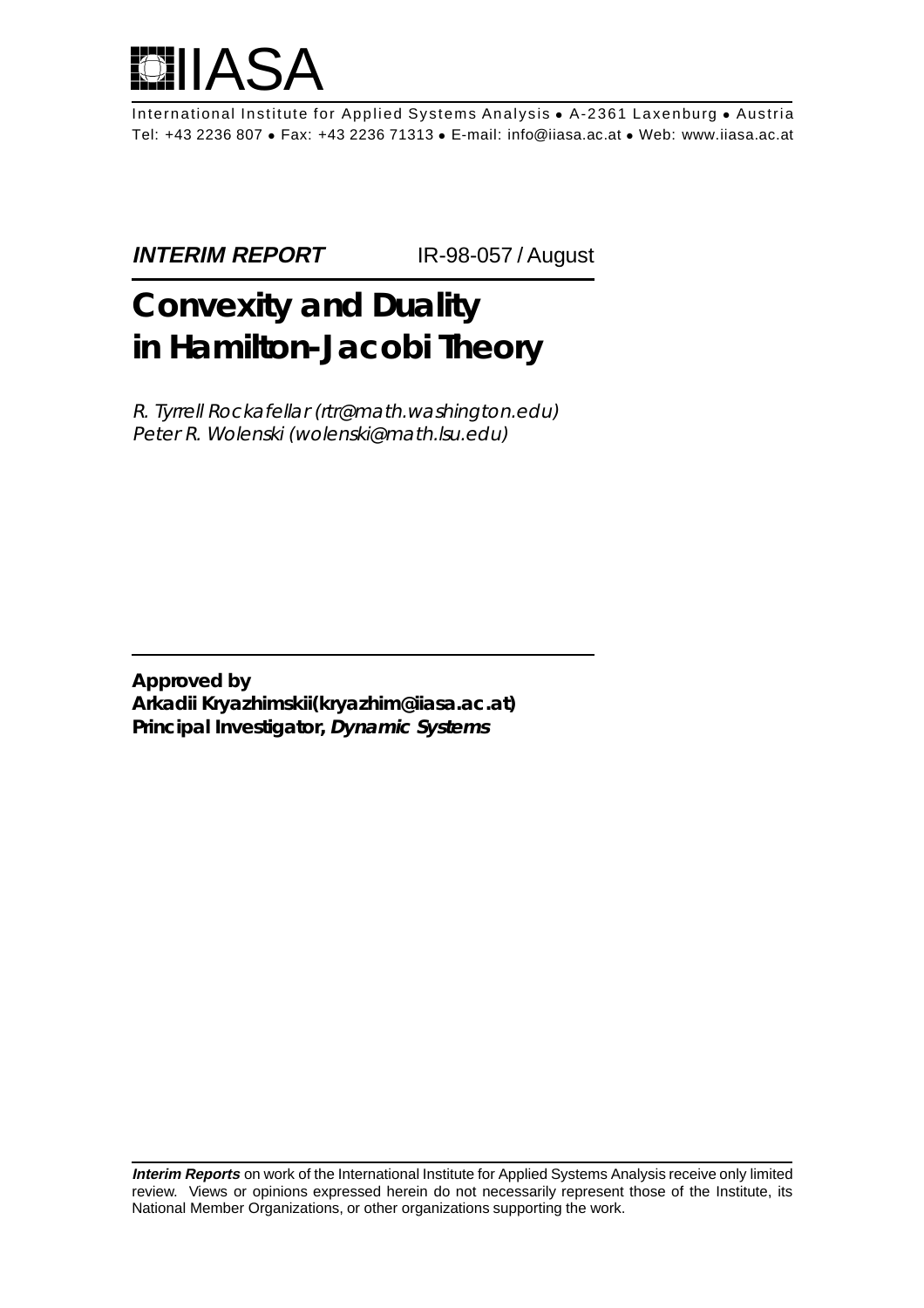## Contents

|             | 1 Introduction                                       |                 |
|-------------|------------------------------------------------------|-----------------|
|             | 2 Hypotheses and Main Results                        | 3               |
|             | 3 Elaboration of the Convexity and Growth Conditions | 7               |
|             | 4 Consequences for Bolza Problem Duality             | 10              |
|             | 5 Value Function Duality                             | 12              |
|             | 6 Hamiltonian Dynamics and Method of Characteristics | 15 <sub>1</sub> |
| $7^{\circ}$ | Hamilton-Jacobi Equation and Regularity              | 19              |
|             | References                                           | 23              |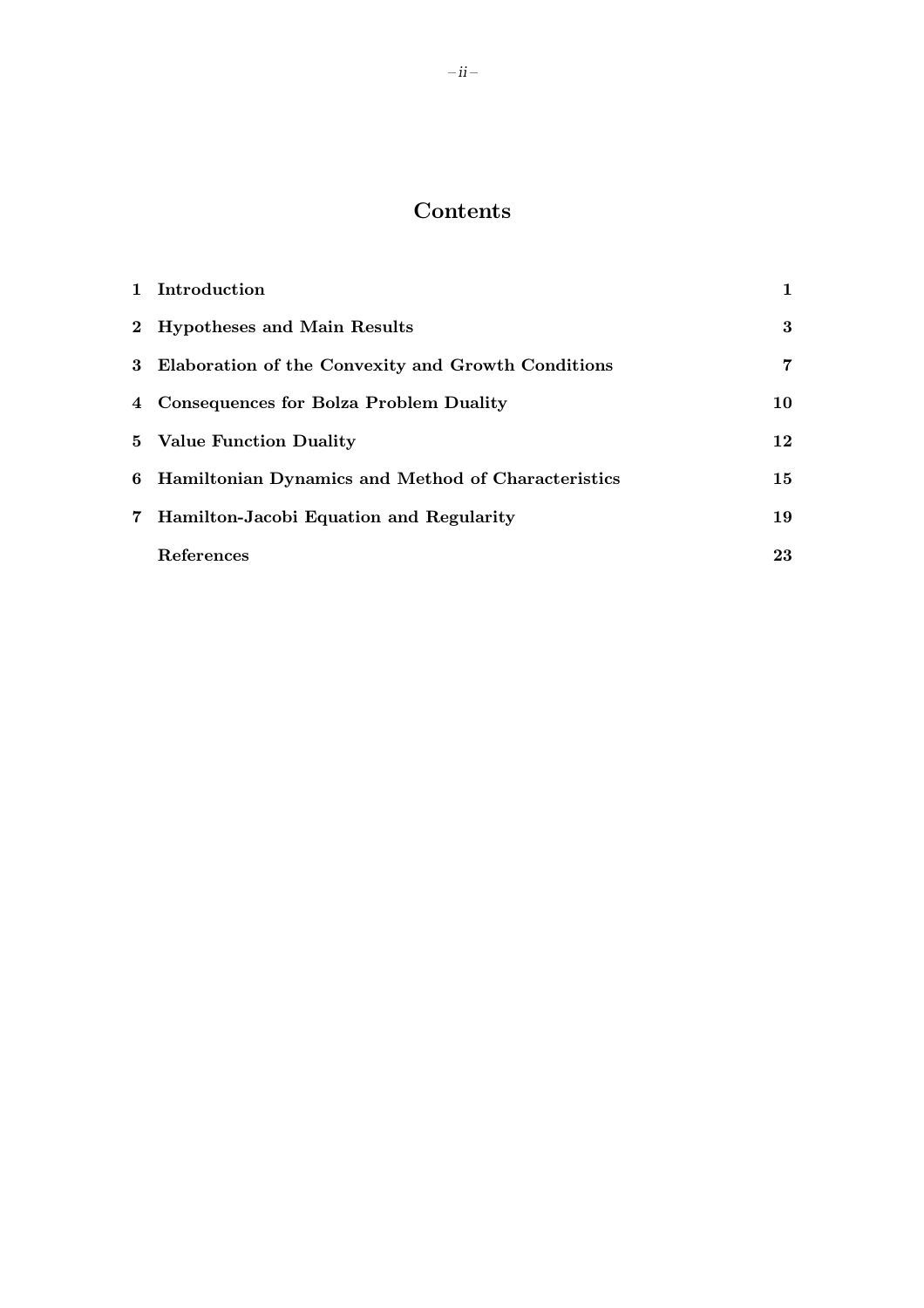### Abstract

Value functions propagated from initial or terminal costs and constraints by way of a differential inclusion, or more broadly through a Lagrangian that may take on  $\infty$ , are studied in the case where convexity persists in the state argument. Such value functions, themselves taking on  $\infty$ , are shown to satisfy a subgradient form of the Hamilton-Jacobi equation which strongly supports properties of local Lipschitz continuity, semidifferentiability and Clarke regularity. An extended 'method of characteristics' is developed which determines them from Hamiltonian dynamics underlying the given Lagrangian. Close relations with a dual value function are revealed.

Keywords. Convex value functions, dual value functions, subgradient Hamilton-Jacobi equations, extended method of characteristics, nonsmooth Hamiltonian dynamics, viscosity solutions, variational analysis, optimal control, generalized problems of Bolza.

AMS subject classification. Primary: 49L25. Secondary: 93C10, 49N15.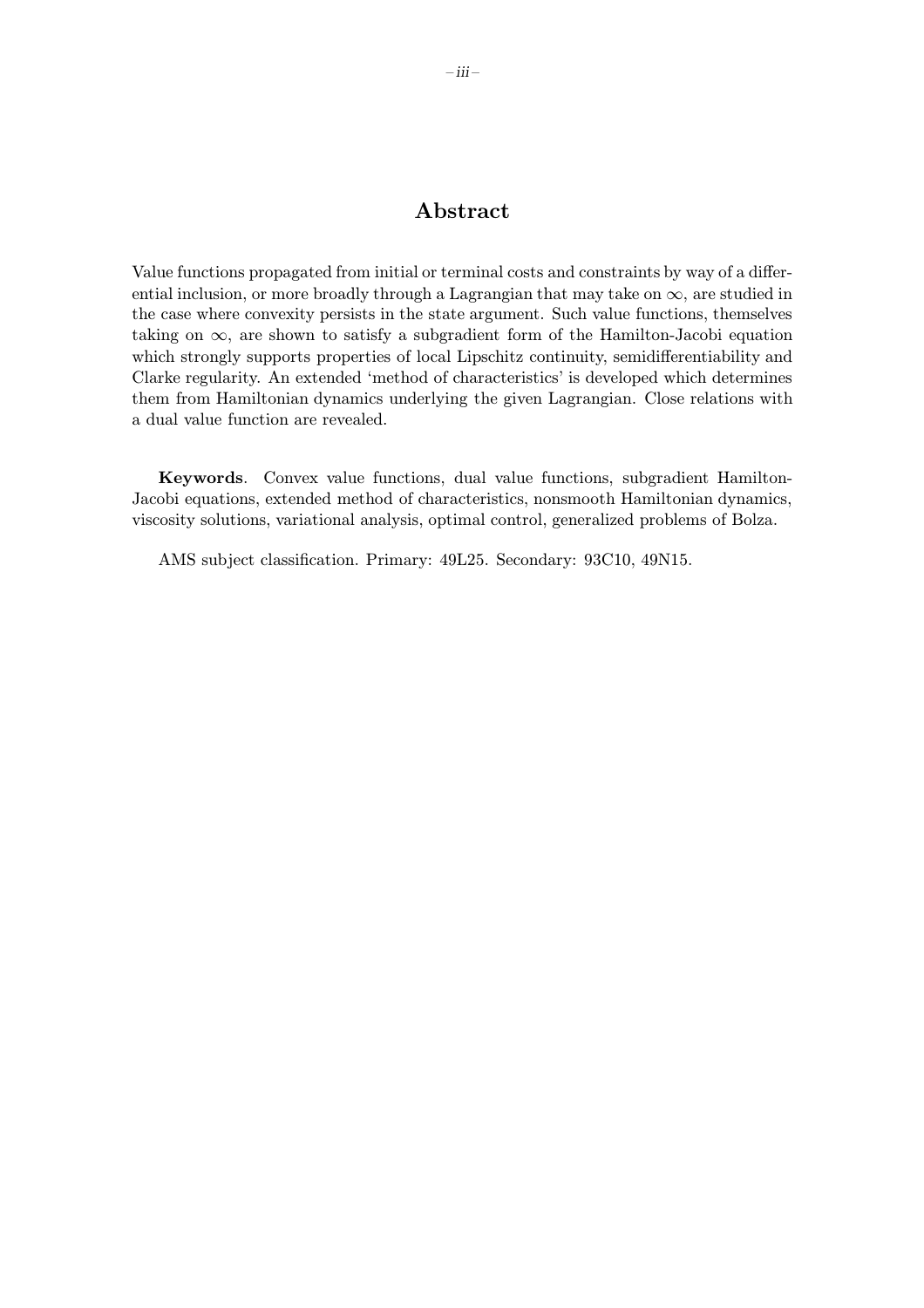### About the Authors

R. Tyrrell Rockafellar University of Washington Seattle, WA 98195, USA

Peter R. Wolenski Louisiana State University Baton Rouge, LA 70803, USA

### Acknowledgement

This work was supported in part by the National Science Foundation under grant DMS–9500957 for the first author and grant DMS–9623406 for the second author.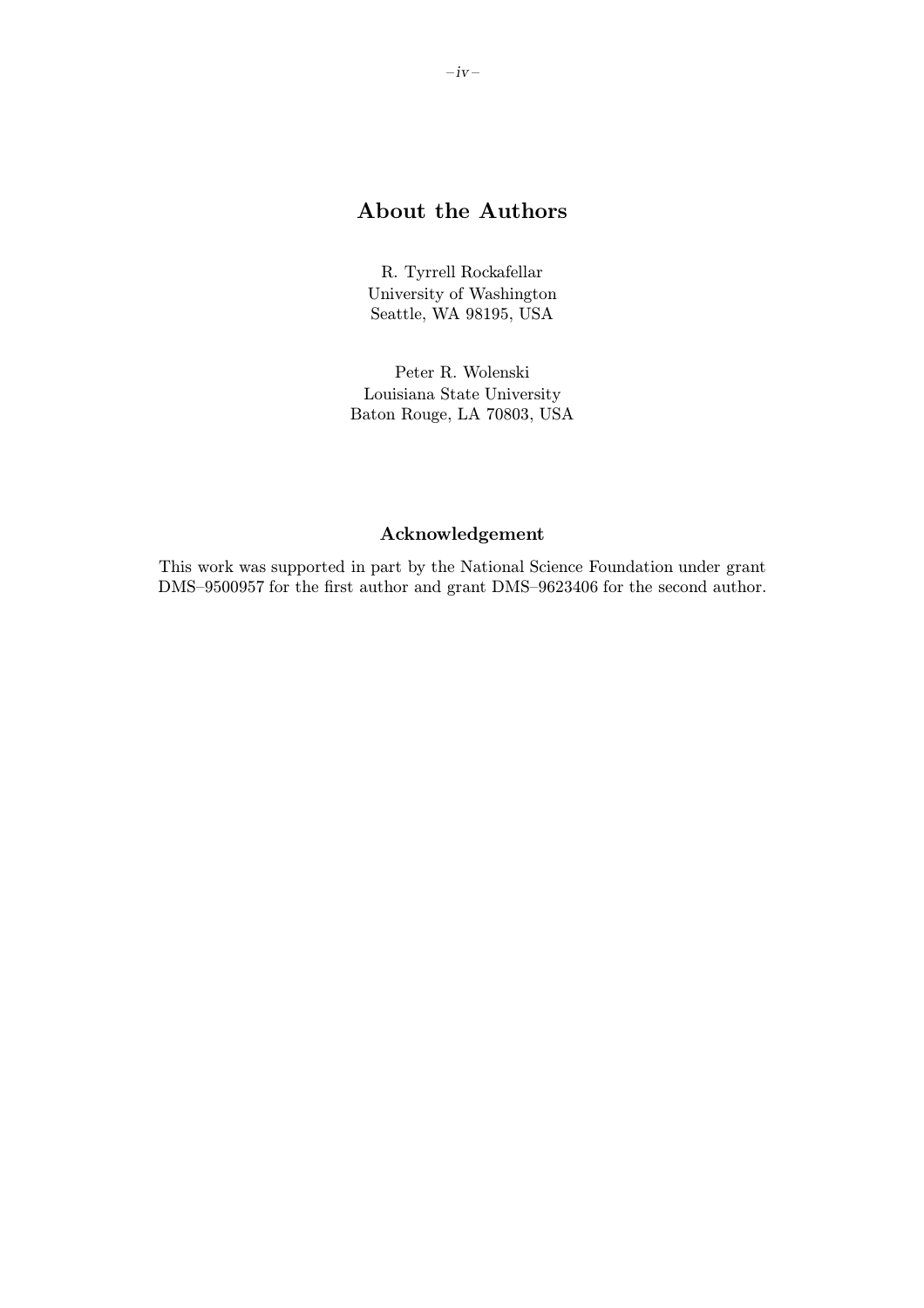# CONVEXITY AND DUALITY IN HAMILTON-JACOBI THEORY

#### R. TYRRELL ROCKAFELLAR and PETER R. WOLENSKI

University of Washington and Louisiana State University

#### 1. Introduction

Fundamental to optimal control and the calculus of variations are value functions  $V : [0, \infty) \times \mathbb{R}^n \to \overline{\mathbb{R}} :=$  $[-\infty, \infty]$  of the type

$$
V(\tau,\xi) := \inf \Big\{ g\big(x(0)\big) + \int_0^{\tau} L\big(x(t), \dot{x}(t)\big) dt \, \Big| \, x(\tau) = \xi \Big\}, \qquad V(0,\xi) = g(\xi), \tag{1.1}
$$

which propagate an initial cost function  $g : \mathbb{R}^n \to \overline{\mathbb{R}}$  forward from time 0 in a manner dictated by a Lagrangian function  $L : \mathbb{R}^n \times \mathbb{R}^n \to \overline{\mathbb{R}}$ . The possible extended-real-valuedness of g and L serves in the modeling of the constraints and dynamics involved in this propagation, such as restrictions on  $x(0)$  and on  $\dot{x}(t)$  relative to  $x(t)$ . The minimization takes place over the arc space  $\mathcal{A}_n^1[0,\tau]$ , in the general notation that  $\mathcal{A}_n^p[\tau_0, \tau_1]$  consists of all absolutely continuous  $x(\cdot) : [\tau_0, \tau_1] \to \mathbb{R}^n$  with derivative  $x(\cdot) \in \mathcal{L}_n^p[\tau_0, \tau_1]$ . Value functions of the "cost-to-go" type, which propagate a terminal cost function backward from a time  $T$ , are covered by (1.1) through time reversal.

An important issue in Hamilton-Jacobi theory is the extent to which V can be characterized in terms of the Hamiltonian function  $H : \mathbb{R}^n \times \mathbb{R}^n \to \overline{\mathbb{R}}$  associated with L, as defined through the Legendre-Fenchel transform by

$$
H(x,y) := \sup\n\big\{\langle v,y\rangle - L(x,v)\big\}.\tag{1.2}
$$

Under the properties of this transform,  $H(x, y)$  is sure to be convex in y. When  $L(x, v)$  is convex, proper and lower semicontinuous in  $v$ , as is natural for the existence of optimal arcs in  $(1.1)$ , the reciprocal formula holds that

$$
L(x,v) = \sup y \Big\{ \langle v, y \rangle - H(x,y) \Big\},\tag{1.3}
$$

so L and H are completely dual to each other.

It is well recognized that a function  $V$  given by  $(1.1)$  can fail to be smooth despite any degree of smoothness of g and  $L$ , or for that matter,  $H$ . Much of modern Hamilton-Jacobi theory has revolved around this fact, especially in coming up with generalizations of the Hamilton-Jacobi PDE that might pin down  $V$ , which of course was the historical motivation for that equation. Little attention has been paid, though, to ascertaining circumstances in which  $V(\tau, \xi)$  is convex in  $\xi$  for each  $\tau \geq 0$ , and to exploring the consequences of such convexity. The convex case merits study for several reasons, however.

Convexity is a crucial marker in classifying optimization problems, and it's often accompanied by interesting phenomena of duality. It can provide powerful support in matters of computation and approximation. Moreover, it has a prospect here of enabling  $V$  to be characterized via  $H$  in other ways, complementary to the Hamilton-Jacobi PDE, such as versions of the method of characteristics in which convex analysis can be brought to bear. Efforts in the convex case could therefore shed light on topics in nonsmooth Hamilton-Jacobi theory that so far have been overshadowed by PDE extensions.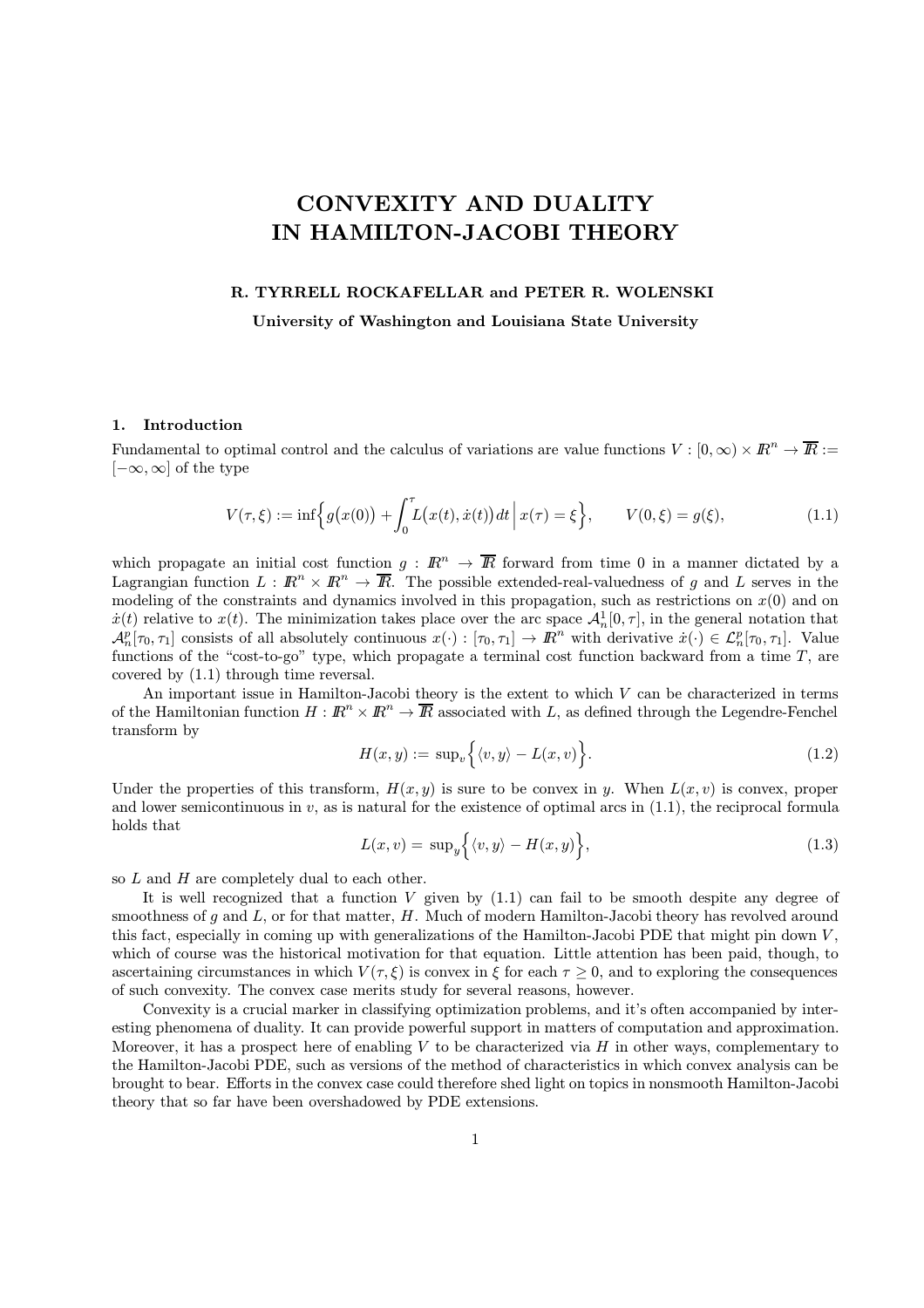The convexity of  $V(\tau,\xi)$  in  $\xi$  entails, for  $\tau=0$ , the convexity of the initial function g, but what does it need from the Lagrangian  $L$ ? The simplest, and in a certain sense the only robust assumption for this is the joint convexity of  $L(x, v)$  in x and v, which corresponds under (1.2) and (1.3) to pairing the natural convexity of  $H(x, y)$  in y with the concavity of  $H(x, y)$  in x. This is what we work with, along with mild conditions of semicontinuity and growth that can readily be dualized.

Our convexity assumptions ensure that the optimization problem appearing in (1.1) fits the theory of generalized problems of Bolza of convex type as developed in Rockafellar [1], [2], [3], [4]. That duality theory, dating from the early 1970's and based entirely on convex analysis [5], hasn't previously been utilized in the Hamilton-Jacobi setting. It had to wait for advances toward handling robustly, by means of subgradients, not only the convexity of  $V(\tau, \xi)$  in  $\xi$  but also its nonconvexity in  $(\tau, \xi)$ . Such advances have since been through the labor of many researchers, and the time is therefore ripe for investigating the Hamilton-Jacobi aspects of convexity and duality.

Relying on the background of variational analysis in [6], we make progress in several ways. We demonstrate the existence of a dual value function  $\tilde{V}$ , propagated by a dual Lagrangian  $\tilde{L}$ , such that the convex functions  $V(\tau, \cdot)$  and  $\tilde{V}(\tau, \cdot)$  are conjugate to each other under the Legendre-Fenchel transform for every  $\tau$ . We use this in particular to derive a subgradient Hamilton-Jacobi equation satisfied directly by  $V$ , and a dual one for  $\tilde{V}$ , despite the unboundedness of these functions and their pervasive  $\infty$  values. At the same time we establish a new subgradient form of the "method of characteristics" for determining these functions from the Hamiltonian H.

Central to our approach is a generalized Hamiltonian ODE associated with  $H$ , which is actually a differential inclusion in terms of subgradients instead of gradients. By focusing on  $V_\tau = V(\tau, \cdot)$  as a convex function on  $\mathbb{R}^n$  that varies with  $\tau$ , we bring to light the remarkable fact that the graph of the subgradient mapping  $\partial V_\tau$  evolves through nothing more nor less than its "drift" in the (set-valued) flow in  $\mathbb{R}^n \times \mathbb{R}^n$ induced by this generalized Hamiltonian dynamical system.

Our treatment of  $V$ , although limited to the convex case, contrasts with other work on generalized Hamilton-Jacobi equations which, in coping with discontinuities and  $\infty$  values, has required  $H(x, y)$  to be not just convex in y but also positively homogeneous in y; see Frankowska [7], [8], where  $\infty$  is admitted directly, or more recently Bardi and Capuzzo-Dolcetta [9; Chap. V,  $\S5$ ], where the conditions on H are narrower and  $\infty$  is suppressed by nonlinear rescaling. Rescaling isn't compatible with an emphasis on convexity.

While the interior of the set of points where  $V < \infty$  could be empty, we prove that if it isn't, then properties of semidifferentiability, Clarke regularity and local Lipschitz continuity hold for V on that open set under our assumptions. Also, we identify through duality the situations in which coercivity or global finiteness is preserved for all  $\tau > 0$ .

For simplicity and to illuminate clearly the new features stemming from convexity, we keep to the case of a time-independent Lagrangian L, although extensions of the results to accommodate time dependence would be possible.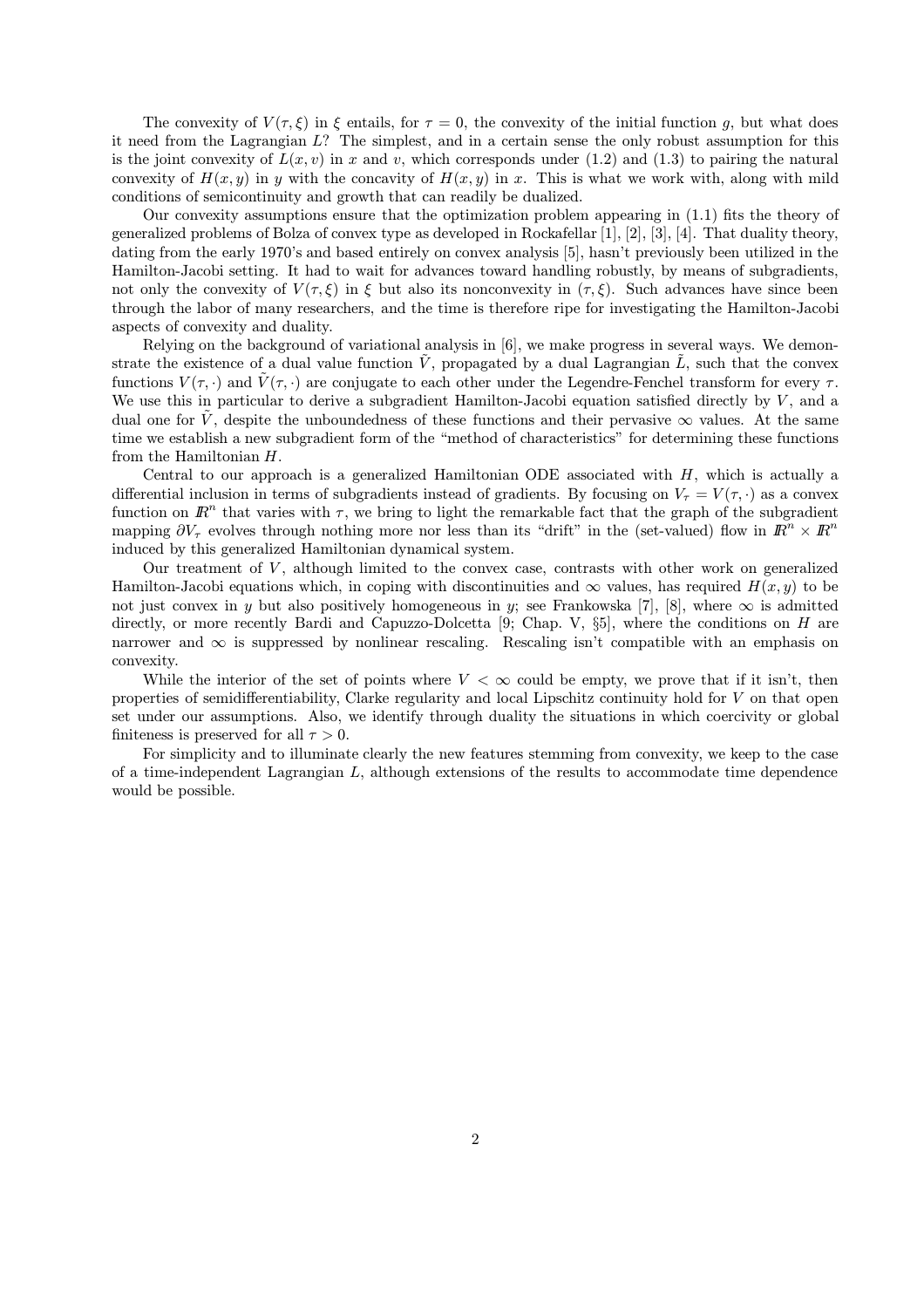#### 2. Hypotheses and Main Results

In formulating the conditions that will be invoked throughout this paper, we abbreviate lower semicontinuous by "lsc" and refer to an extended-real-valued function as *proper* when it's not the constant function  $\infty$ yet nowhere takes on  $-\infty$ . Thus, a function  $f : \mathbb{R}^n \to \overline{\mathbb{R}}$  is proper if and only if its effective domain  $\text{dom } f := \{v \mid f(v) < \infty\}$  is nonempty and, on this set, f is finite. Equivalently, f is proper if and only if its epigraph epi  $f := \{(v, s) | s \in \mathbb{R}, f(v) \leq s\}$  is nonempty and contains no (entire) vertical lines. The convexity of a function f corresponds to the convexity of the set epi f, while the lower semicontinuity of f corresponds to the closedness of  $f$ . The convexity of  $f$  implies the convexity of dom  $f$  (and the convexity of the restriction of f to that set), but the lower semicontinuity of f need not entail the closedness of dom  $f$ . (This can happen for instance when  $f(v)$  approaches  $\infty$  as v approaches the boundary of dom f from within.)

We denote the Euclidean norm by  $|\cdot|$  and call f *coercive* when it is bounded from below and has  $f(v)/|v| \to \infty$  as  $|v| \to \infty$ . Coercivity of a proper nondecreasing function  $\theta$  on  $[0, \infty)$  means that  $\theta(s)/s \to \infty$ as  $s \to \infty$ . For a proper convex function f on  $\mathbb{R}^n$ , coercivity is equivalent to the finiteness of the conjugate convex function  $f^*$  on  $\mathbb{R}^n$ .

#### Basic Assumptions.

(A0) The initial function g is convex, proper and lsc on  $\mathbb{R}^n$ .

(A1) The Lagrangian function L is convex, proper and lsc on  $\mathbb{R}^n \times \mathbb{R}^n$ .

(A2) The set  $F(x) := \text{dom } L(x, \cdot)$  is nonempty for all x, and there is a constant *o* such that dist(0,  $F(x)$ )  $\leq$  $\rho(1+|x|)$  for all x.

(A3) There are constants  $\alpha$  and  $\beta$  and a coercive, proper, nondecreasing function  $\theta$  on  $[0,\infty)$  such that  $L(x, v) \ge \theta \left( \max\{0, |v| - \alpha |x| \} \right) - \beta |x| \text{ for all } x \text{ and } v.$ 

The joint convexity of  $L$  with respect to  $x$  and  $v$  in  $(A1)$  contrasts with the more common assumption of convexity merely with respect to  $v$ . It is vital to our duality-based methodology. In combination with the convexity in (A0), it ensures that the functional

$$
J_{\tau}(x(\cdot)) := g(x(0)) + \int_0^{\tau} L((x(t), \dot{x}(t))dt \qquad (2.1)
$$

is convex on  $\mathcal{A}_n^1[0,\tau]$ . It also, as a side benefit, guarantees that  $J_\tau$  is well defined. That follows because  $L(x(t), \dot{x}(t))$  is measurable in t when L is lsc, whereas L majorizes at least one affine function on  $\mathbb{R}^n \times \mathbb{R}^n$ through its convexity and properness. Then there exist  $(w, y) \in \mathbb{R}^n \times \mathbb{R}^n$  and  $c \in \mathbb{R}$  with  $L(x(t), \dot{x}(t))$  $\langle x(t), w\rangle + \langle \dot{x}(t), y\rangle - c$ , the expression on the right being summable in t. The integral thus has an unambiguous value in  $(-\infty, \infty]$ , and so then does  $J_{\tau}(x(\cdot))$ .

In  $(A2)$ , the mapping F gives the differential inclusion that's implicit in the Lagrangian L. Obviously  $J_{\tau}(x(\cdot)) = \infty$  unless the arc  $x(\cdot)$  satisfies the constraints:

$$
\dot{x}(t) \in F(x(t)) \text{ a.e. } t, \text{ with } x(0) \in D := \text{dom } g. \tag{2.2}
$$

Note that the graph of F, which is the set dom  $L \subset \mathbb{R}^n \times \mathbb{R}^n$ , is convex by (A1), although not necessarily closed. Similarly, the initial set  $D$  in these implicit constraints is convex by  $(A0)$ , but need not be closed. Of course, in the special case where L is finite everywhere, the graph of F is all of  $\mathbb{R}^n \times \mathbb{R}^n$  and the condition  $\dot{x}(t) \in F(x(t))$  trivializes; likewise, if q is finite everywhere the condition  $x(0) \in D$  trivializes.

The nonempty-valuedness of F in  $(A2)$  means that there are no state constraints implicitly imposed by L. The growth condition in (A2) will be seen to imply that the differential inclusion in (2.2) has no "forced escape time": from any point it provides at least one trajectory over the infinite time interval  $[0, \infty)$ . The nonemptiness of  $F(x)$  didn't really have to be mentioned separately from this growth condition, inasmuch as the distance of any point to the empty set is  $\infty$ .

The function  $L(x, \cdot)$  on  $\mathbb{R}^n$ , which for each x is convex by (A1) and proper by (A2), is coercive under the growth condition in (A3). Note that this growth condition is much weaker than the commonly imposed Tonelli-type condition in which  $L(x, v) \geq \theta(|v|)$  for a coercive, proper, nondecreasing function  $\theta$ . For instance, it covers the case of  $L(x, v) = L_0(v - Ax) + L_1(x)$  for coercive  $L_0$  and a function  $L_1$  that does not go down to  $-\infty$  at more than an linear rate, whereas the Tonelli-type condition would not do that unless  $A = 0$  and  $L_1$  is bounded from below.

The following consequence of our assumptions sets the stage for our analysis of the value function  $V$  as giving a "continuously moving" convex function on  $\mathbb{R}^n$ .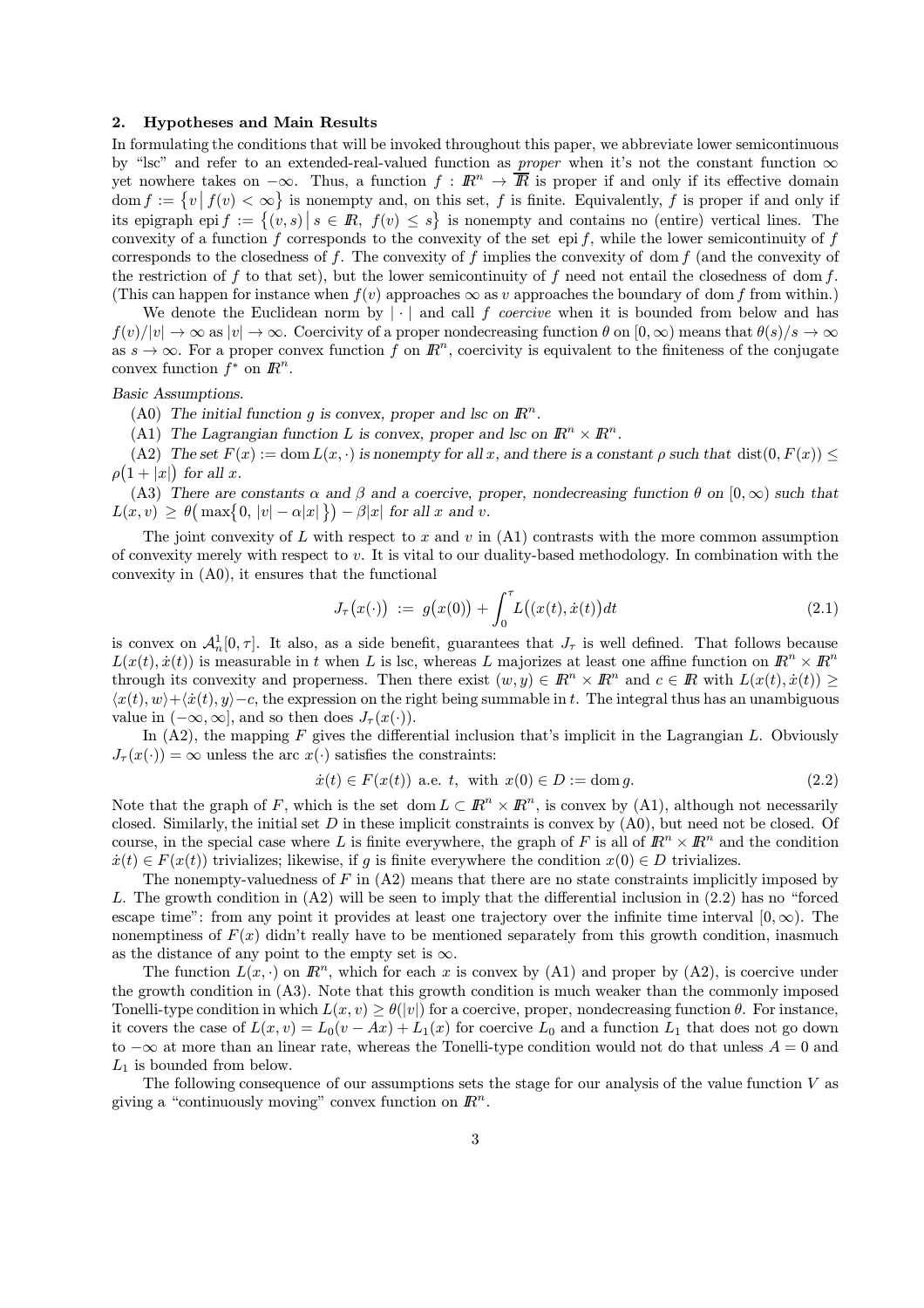**Theorem 2.1** (convexity in the value function). Under assumptions  $(A0)$ ,  $(A1)$ ,  $(A2)$  and  $(A3)$ , the function  $V_{\tau} = V(\tau, \cdot)$  on  $\mathbb{R}^n$  is for every  $\tau \in [0, \infty)$  proper, lsc and convex. Moreover  $V_{\tau}$  depends epi-continuously on τ. In particular, V is proper and lsc as a function on  $[0, \infty) \times \mathbb{R}^n$ , and  $V_\tau$  epi-converges to g as  $\tau \searrow 0$ .

This theorem will be proved in  $\S5$ . The epi-continuity in its statement refers to the continuity of the set-valued mapping  $\tau \mapsto epi V_\tau$  with respect to Painléve-Kuratowski set convergence. It amounts to the following assertion (here, as elsewhere in this paper, we consistently use superscript  $\nu = 1, 2, \ldots \rightarrow \infty$  in describing sequences):

whenever  $\tau^{\nu} \to \tau$  with  $\tau^{\nu} \ge 0$ , one has

 $\int \liminf_{\nu} V(\tau^{\nu}, \xi^{\nu}) \ge V(\tau, \xi)$  for every sequence  $\xi^{\nu} \to \xi$ ,  $\limsup_{\nu}V(\tau^{\nu}, \xi^{\nu}) \leq V(\tau, \xi)$  for some sequence  $\xi^{\nu} \to \xi$ , (2.3)

where the first limit property is the lower semicontinuity of V on  $[0, \infty) \times \mathbb{R}^n$ . An exposition of the theory of epi-convergence of functions on  $\mathbb{R}^n$  is available in Chapter 7 of [6].

Observe that the epi-convergence in Theorem 2.1 answers the question of how the initial condition  $V_0 = q$  should be coordinated with the behavior of V when  $\tau > 0$ . Pointwise convergence of  $V_\tau$  to  $V_0$  as  $\tau > 0$  isn't a suitable property for a context of semicontinuity and extended-real-valuedness.

Epi-convergence has implications also for the subgradients of the functions  $V_{\tau}$ . Recall that for a proper convex function  $f: \mathbb{R}^n \to \overline{\mathbb{R}}$  and a point x, a vector  $y \in \mathbb{R}^n$  is a subgradient in the sense of convex analysis if

$$
f(x') \ge f(x) + \langle y, x' - x \rangle \quad \text{for all } x' \in \mathbb{R}^n. \tag{2.4}
$$

The set of such subgradients is denoted by  $\partial f(\bar{x})$ . (This is, in particular, empty when  $\bar{x} \notin \text{dom } f$  but nonempty when  $\bar{x} \in \text{ri dom } f$ , the relative interior of the convex set dom f; see [5], [6].) The subgradient *mapping*  $\partial f : x \mapsto \partial f(x)$  has graph

$$
\text{gph}\,\partial f := \{(x, y) \, \big| \, y \in \partial f(x)\} \subset \mathbb{R}^n \times \mathbb{R}^n. \tag{2.5}
$$

When f is lsc as well as proper and convex,  $\partial f$  is a maximal monotone mapping, and gph $\partial f$  is therefore an globally Lipschitzian manifold of dimension n in  $\mathbb{R}^n \times \mathbb{R}^n$ ; see [6; Chapter 12]. Furthermore, epiconvergence of functions corresponds in this picture to graphical convergence of their subgradient mappings, i.e., Painlevé-Kuratowski set convergence of their graphs; [6; 12.35].

**Corollary 2.2** (subgradient manifolds). Under  $(A0)$ ,  $(A1)$ ,  $(A2)$  and  $(A3)$ , the graph of the subgradient mapping  $\partial V_\tau$  is, for every  $\tau \in [0,\infty)$ , a globally Lipschitzian manifold of dimension n in  $\mathbb{R}^n \times \mathbb{R}^n$ . Moreover this set gph  $\partial V_{\tau}$  depends continuously on  $\tau$ .

The epigraphical continuity in the motion of  $V_{\tau}$  in Theorem 2.1 thus corresponds to graphically continuity in the motion of  $\partial V_\tau$ . Not just "continuous" aspects of this motion, but "differential" aspects need to be understood, however. For that purpose the Hamiltonian function  $H$  in  $(1.2)$  is an indispensable tool.

A better grasp of the nature of H under our assumptions is essential. Because  $L(x, \cdot)$  is lsc, proper and convex under  $(A1)$  and  $(A2)$ , the reciprocal formula in  $(1.3)$  does hold, and every property of L must accordingly have some exact counterpart for  $H$ . The following fact will be verified in §3. It describes the class of functions H such that, when L is defined from H by  $(1.3)$ , L will be the unique Lagrangian for which  $(A1)$ ,  $(A2)$  and  $(A3)$  hold, and for which H is the associated Hamiltonian expressed by  $(1.2)$ .

**Theorem 2.3** (identification of the Hamiltonian class). A function  $H : \mathbb{R}^n \times \mathbb{R}^n \to \overline{\mathbb{R}}$  is the Hamiltonian for a Lagrangian L satisfying (A1), (A2) and (A3) if and only if  $H(x, y)$  is everywhere finite, concave in x, convex in y, and the following growth conditions hold, where (a) corresponds to  $(A3)$ , and  $(b)$  corresponds to (A2):

(a) There are constants  $\alpha$  and  $\beta$  and a finite, convex function  $\varphi$  such that

$$
H(x, y) \le \varphi(y) + (\alpha|y| + \beta)|x| \quad \text{for all } x, y.
$$

(b) There are constants  $\gamma$  and  $\delta$  and a finite, concave function  $\psi$  such that

$$
H(x,y) \ge \psi(x) - (\gamma|x| + \delta)|y| \text{ for all } x, y.
$$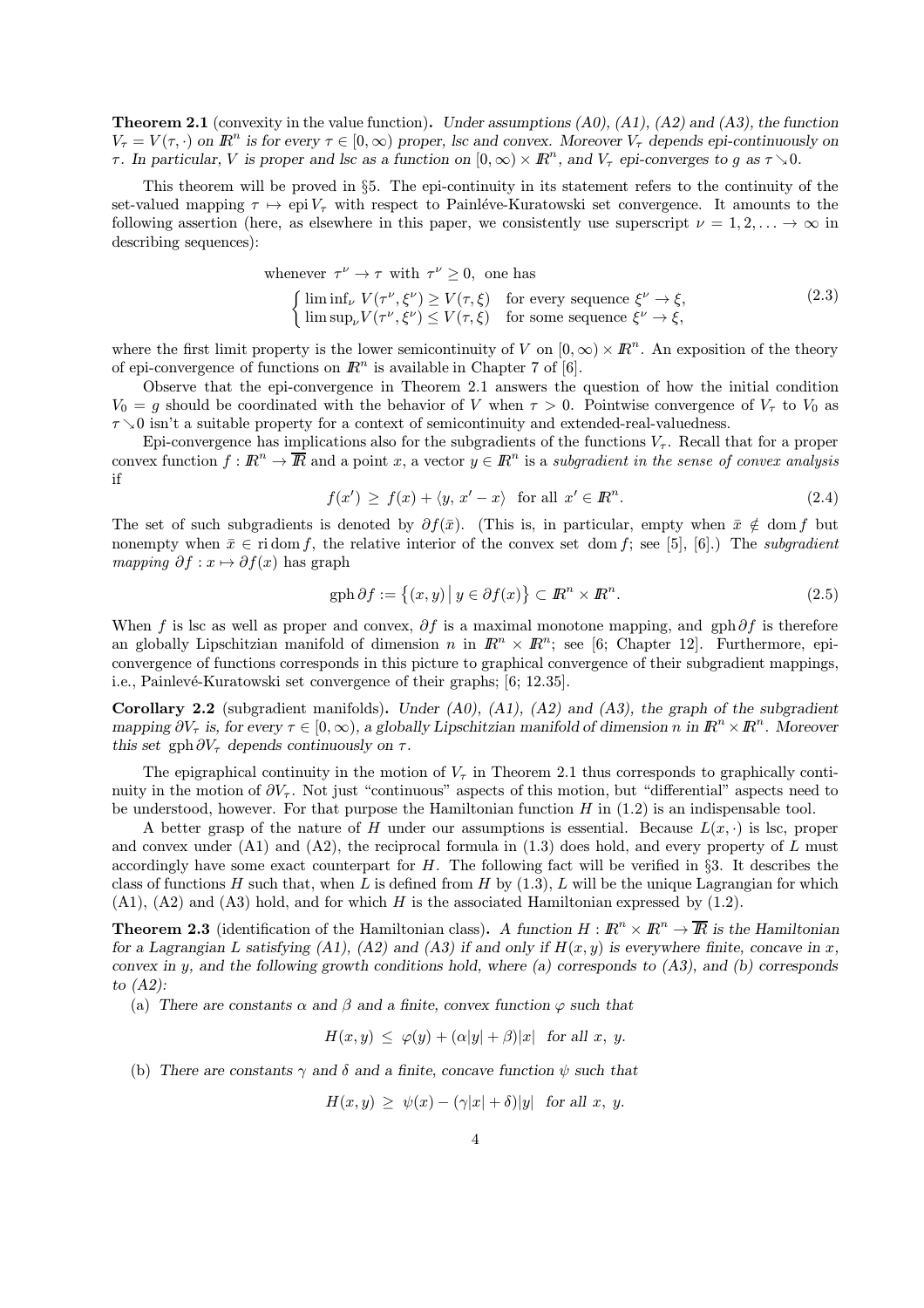The finite concavity-convexity in Theorem 2.3 implies H is locally Lipschitz continuous on  $\mathbb{R}^n \times \mathbb{R}^n$ ; cf. [5; §35].

Concave-convex Hamiltonian functions first surfaced as a significant class in connection with generalized problems of Bolza and Lagrange of convex type; cf. [2]. In the study of such problems, a subgradient form of Hamiltonian dynamics turned out to be crucial in characterizing optimality. Only subgradients of convex analysis are needed in expressing such dynamics. The generalized Hamiltonian system is

$$
\dot{x}(t) \in \partial_y H(x(t), y(t)), \qquad -\dot{y}(t) \in \tilde{\partial}_x H(x(t), y(t)), \tag{2.6}
$$

with  $\partial_y H(x, y)$  the usual set of 'lower' subgradients of the convex function  $H(x, \cdot)$  at y, but  $\tilde{\partial}_x H(x, y)$ the analogously defined set of 'upper' subgradients of the concave function  $H(\cdot, y)$  at x. A Hamiltonian trajectory over  $[\tau_0, \tau_1]$  is an arc  $(x(\cdot), y(\cdot)) \in \mathcal{A}_{2n}^1[\tau_0, \tau_1]$  that satisfies  $(2.6)$  for almost every t. The associated Hamiltonian flow is the one-parameter family of (generally) set-valued mappings  $S_{\tau}$  for  $\tau > 0$  defined by

$$
S_{\tau}(\xi_0, \eta_0) := \{ (\xi, \eta) \mid \exists \text{ Hamiltonian trajectory over } [0, \tau] \text{ from } (\xi_0, \eta_0) \text{ to } (\xi, \eta) \}. \tag{2.7}
$$

Details and alternative expressions of the dynamics in (2.6) will be worked out in §6. Appropriate extensions to nonsmooth Hamiltonians  $H(x, y)$  that aren't concave in x, and thus correspond to Lagrangians  $L(x, v)$  that aren't jointly convex in x and v, can be found in [10] and [11]. Here, we confine ourselves to stating how, under our assumptions, the graph of the subgradient mapping  $\partial V_{\tau}$ , namely

$$
\text{gph}\,\partial V_{\tau} := \left\{ (\xi,\eta) \, \middle| \, \eta \in \partial V_{\tau}(\xi) \right\} \subset I\!\!R^n \times I\!\!R^n,\tag{2.8}
$$

evolves through such dynamics from the graph of the subgradient mapping  $\partial V_0 = \partial g$ .

**Theorem 2.4** (Hamiltonian evolution of subgradients). Under (A0), (A1), (A2) and (A3), one has  $\eta \in$  $\partial V_{\tau}(\xi)$  if and only if, for some  $\eta_0 \in \partial g(\xi_0)$ , there exists a Hamiltonian trajectory  $(x(\cdot), y(\cdot))$  over  $[0, \tau]$  with  $(x(0), y(0)) = (\xi_0, \eta_0)$  and  $(x(\tau), y(\tau)) = (\xi, \eta)$ . Thus, the graph of  $\partial V_\tau$  is the image of the graph of  $\partial g$ under the flow mapping  $S_{\tau}$ :

$$
\text{gph}\,\partial V_{\tau} = S_{\tau}(\text{gph}\,\partial g) \quad \text{for all } \tau \ge 0. \tag{2.9}
$$

Theorem 2.4 is the basis for a generalized method of characteristics for determining  $V$  uniquely from q and H. It will be proved in §6, where the method will be laid out in full. Especially noteworthy is the global nature of the description in Theorem 2.4, which is a by-product of convexity and underscores why the convex case deserves special attention. Classical forms of the method of characteristics are usually only local.

To go from the characterization in Theorem 2.4 to a description of the motion of  $V<sub>\tau</sub>$  in terms of a generalized Hamilton-Jacobi PDE, we need to bring subgradients beyond those of convex analysis. The notation and terminology of the book [6] will be adopted.

Consider any function  $f : \mathbb{R}^n \to \mathbb{R}$  and let x be any point at which  $f(x)$  is finite. A vector  $y \in \mathbb{R}^n$  is a regular subgradient of f at x, written  $y \in \hat{\partial} f(x)$ , if

$$
f(x') \ge f(x) + \langle y, x' - x \rangle + o(|x' - x|). \tag{2.10}
$$

It is a (general) subgradient of f at x, written  $y \in \partial f(x)$ , if there is a sequence of points  $x^{\nu} \to x$  with  $f(x^{\nu}) \to f(x)$  for which regular subgradients  $y^{\nu} \in \hat{\partial} f(x^{\nu})$  exist with  $y^{\nu} \to y$ .

These definitions refer to 'lower' subgradients, which are usually all that we need. To keep the notation uncluttered, we take 'lower' for granted, and in the few situations where 'upper' subgradient sets (analogously defined) are called for, we express them by

$$
\tilde{\partial}f(x) = -\partial[-f](x), \qquad \tilde{\partial}f(x) = -\hat{\partial}[-f](x). \tag{2.11}
$$

For a convex function f,  $\hat{\partial}f(x)$  and  $\partial f(x)$  reduce to the subgradient set defined earlier through (2.4). In the case of the value function  $V$ , the "partial subgradient" notation

$$
\partial_{\xi} V(\tau,\xi) = \left\{ \eta \, \middle| \, \eta \in \partial V_{\tau}(\xi) \right\} \; \; \text{for} \; \, V_{\tau} = V(\tau,\cdot)
$$

can thus, through Theorem 2.1, be interpreted equally in any of the senses above.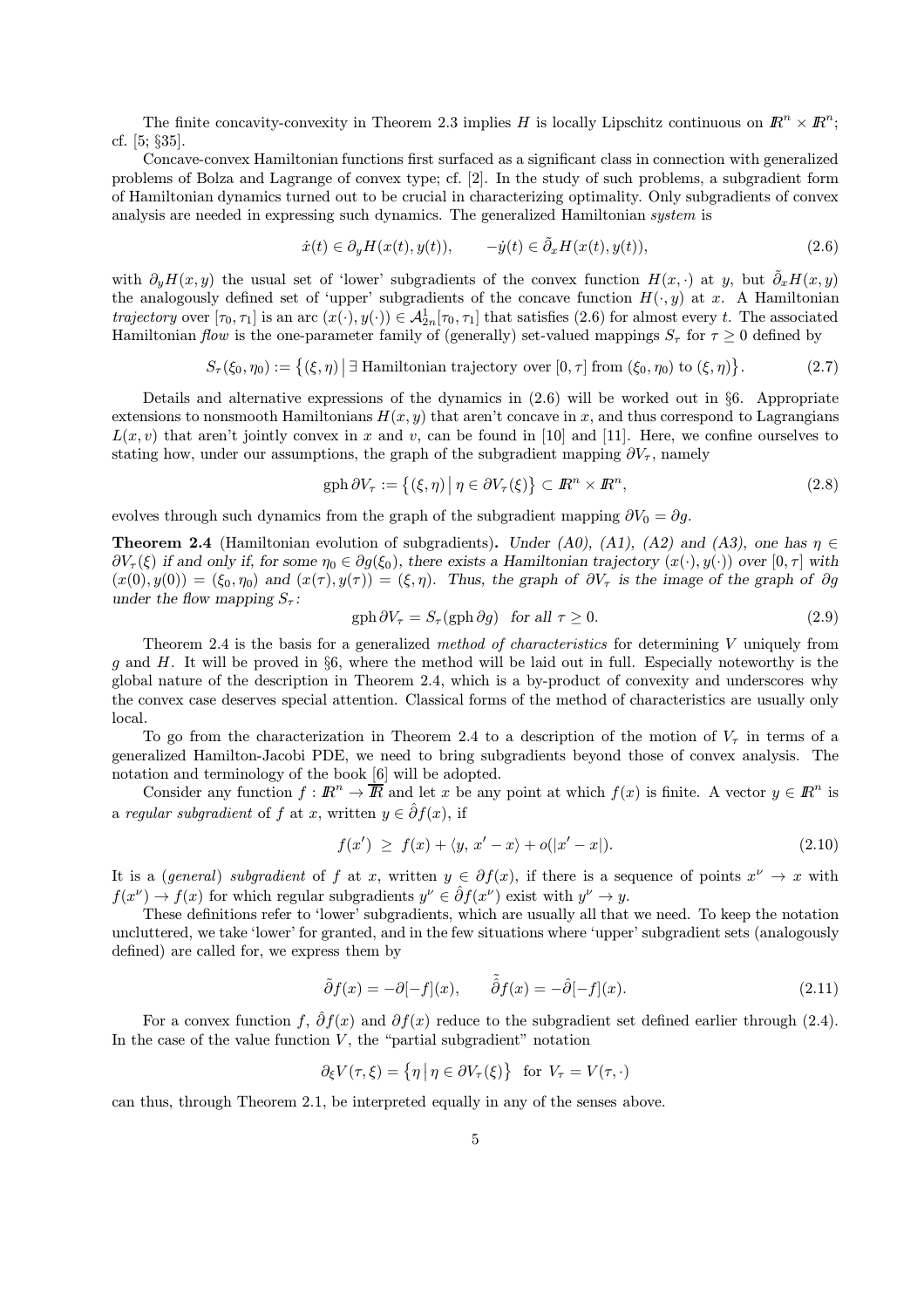**Theorem 2.5** (generalized Hamilton-Jacobi equation). Under  $(A0)$ ,  $(A1)$ ,  $(A2)$  and  $(A3)$ , the subgradients of V on  $(0, \tau) \times \mathbb{R}^n$  have the property that

$$
(\sigma, \eta) \in \partial V(\tau, \xi) \iff (\sigma, \eta) \in \hat{\partial} V(\tau, \xi) \n\iff \eta \in \partial_{\xi} V(\tau, \xi), \quad \sigma = -H(\xi, \eta).
$$
\n(2.12)

In particular, therefore, V satisfies the generalized Hamilton-Jacobi equation:

$$
\sigma + H(\xi, \eta) = 0 \quad \text{for all} \quad (\sigma, \eta) \in \partial V(\tau, \xi) \quad \text{when} \quad \tau > 0. \tag{2.13}
$$

This theorem will be proved in §7. By virtue of the first equivalence in  $(2.12)$ , the equation in  $(2.13)$ could be stated with  $\partial V(\tau, \xi)$  in place of  $\partial V(\tau, \xi)$ , but we prefer the  $\partial V$  version because of the dominance of general subgradients in so much of the variational analysis and subdifferential calculus in [6]. The  $\partial V$ version would effectively turn (2.13) into the one-sided 'viscosity' form of Hamilton-Jacobi equation used for lsc functions by Barron and Jensen [12] and Frankowska [8], in distinction to earlier forms for continuous functions that called for pairs of inequalities, cf. Crandall, Evans and Lions [13]. The book of Bardi and Capuzzo-Dolcetta [9] gives a broad picture of viscosity theory in its current state, including the relationships between such different forms.

The extent to which the generalized Hamiltonian equation (2.13) (or its viscosity version), along with the initial condition (interpreted as the epi-convergence of  $V_{\tau}$  to q as  $\tau \searrow 0$ ), might suffice to determine V uniquely, isn't yet understood in the framework we have adopted. The strongest result so far available for lsc solutions to (2.13), allowing  $V(\tau, \xi)$  to take on  $\infty$  when  $\tau > 0$ , is that of Frankowska [8]. Among problems satisfying our convexity assumptions, however, it only covers ones in which  $H(x, y) = \langle Ax, y \rangle + h(y)$  for some matrix A and finite, convex function h that is positively homogeneous, or equivalently,  $L(x, v)$  is the indicator  $\delta_C (v - Ax)$  corresponding to a differential inclusion  $\dot{x}(t) \in Ax(t) + C$  with C a nonempty, compact, convex set.

The arcs  $y(\cdot)$  that are paired with the arcs  $x(\cdot)$  in the Hamiltonian dynamics are related to the forward propagation of the conjugate initial function  $g^*$ , satisfying

$$
g^*(y) := \sup_x \Big\{ \langle x, y \rangle - g(x) \Big\}, \qquad g(x) := \sup_y \Big\{ \langle x, y \rangle - g^*(y) \Big\},\tag{2.14}
$$

with respect to the *dual* Lagrangian  $\tilde{L}$ , satisfying

$$
\tilde{L}(y, w) = L^*(w, y) = \sup_{x, v} \left\{ \langle x, w \rangle + \langle v, y \rangle - L(x, v) \right\},
$$
\n
$$
L(x, v) = \tilde{L}^*(v, x) = \sup_{y, w} \left\{ \langle x, w \rangle + \langle v, y \rangle - \tilde{L}(y, w) \right\}.
$$
\n(2.15)

The reciprocal formulas here follow from (A0) and (A1). We'll prove in §5 that the value function  $\tilde{V}$  defined as in (1.1), but with  $g^*$  and  $\tilde{L}$  in place of g and L, has  $\tilde{V}_\tau$  conjugate to  $V_\tau$  for every  $\tau$ . This duality will be a workhorse in our analysis of other basic properties.

A virtue of our assumptions (A0), (A1), (A2) and (A3) is that they carry over symmetrically to the dual setting. Alternative bundles of assumptions could fail to accomplish this. To put this another way, the class of Hamiltonians that we work with, as described in Theorem 2.3, is no accident, but carefully tuned to obtaining the broadest possible results of duality in Hamilton-Jacobi theory, at least with respect to time-independent Hamiltonians.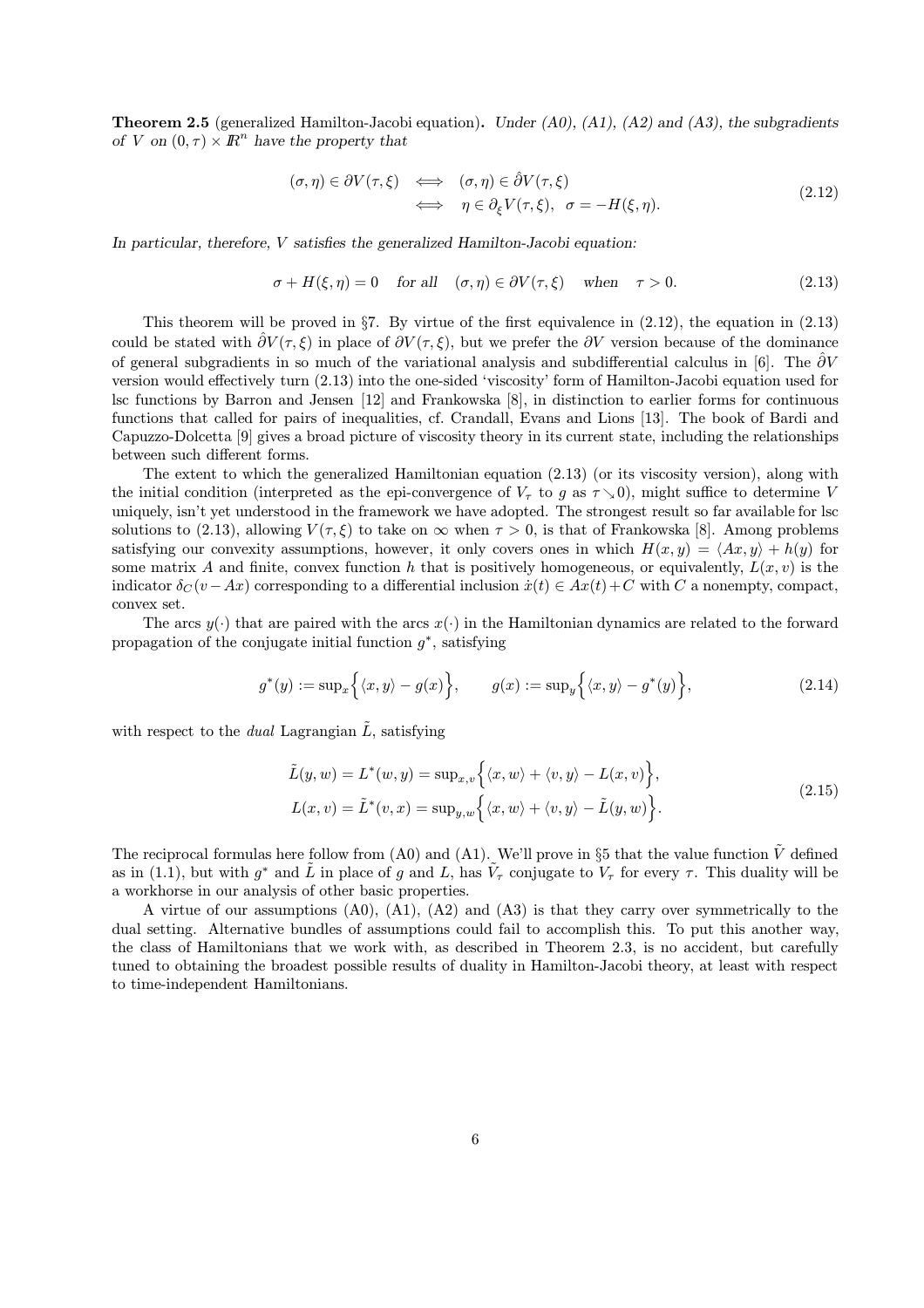#### 3. Elaboration of the Convexity and Growth Conditions

Conditions (A1), (A2) and (A3) can be viewed from several different angles, and a better understanding of them is required before we can proceed. Their Hamiltonian translation in Theorem 2.3 has to be verified, but they be also useful as applied to functions other than L. A broader, not merely Lagrangian, perspective on them must be attained.

We'll draw on some basic concepts of variational analysis, and convex analysis in particular. For any nonempty subset  $C \subset \mathbb{R}^n$ , the *horizon cone* is

$$
C^{\infty} := \limsup_{\lambda \searrow 0} \lambda C = \{ w \in \mathbb{R}^n \mid \exists x^{\nu} \in C, \, \lambda^{\nu} \searrow 0, \text{ with } \lambda^{\nu} x^{\nu} \to w \}.
$$

This is always a closed cone. When C convex, it is a convex cone and, for any  $\bar{x} \in \text{ri } C$  (the relative interior of C) it consists simply of the vectors w such that  $\bar{x} + \lambda w \in C$  for all  $\lambda > 0$ . When C is convex and closed,  $C^{\infty}$  coincides with the "recession cone" of C. See [5, §6], [6, Chap. 3].

For any function  $f : \mathbb{R}^n \to \overline{\mathbb{R}}$ ,  $f \neq \infty$ , the *horizon function*  $f^{\infty}$  is the function having as its epigraph the set  $(\text{epi } f)^\infty$ , where  $\text{epi } f$  is the epigraph of f itself. This function is always lsc and positively homogeneous. When f is convex,  $f^{\infty}$  is convex as well and, for any  $\bar{x} \in \text{ri}(\text{dom } f)$ , is given by  $f^{\infty}(w) = \lim_{\lambda \to \infty} f(\bar{x} + \lambda w)/\lambda$ . When f is convex and lsc,  $f^{\infty}$  is the "recession function" of f in convex analysis. Again, see [5, §6], [6, Chap. 3].

It will be important in the context of conditions  $(A1)$ ,  $(A2)$  and  $(A3)$  to view L not just as a function on  $\mathbb{R}^n \times \mathbb{R}^n$  but in terms of the associated function-valued mapping  $x \mapsto L(x, \cdot)$  that assigns to each  $x \in \mathbb{R}^n$ the function  $L(x, \cdot): \mathbb{R}^n \to \overline{\mathbb{R}}$ . A function-valued mapping is a 'bifunction' in the terminology of [5].

**Definition 3.1** [4] (regular convex bifunctions). A function-valued mapping from  $\mathbb{R}^n$  to the space of extended-real-valued functions on  $\mathbb{R}^n$ , as specified in the form  $x \mapsto \Lambda(x, \cdot)$  by a function  $\Lambda : \mathbb{R}^n \times \mathbb{R}^n \to \overline{\mathbb{R}}$ , is called a regular convex bifunction if

- (a1)  $\Lambda$  is proper, lsc and convex as a function on  $\mathbb{R}^n \times \mathbb{R}^n$ ;
- (a2) for each  $w \in \mathbb{R}^n$  there is  $a z \in \mathbb{R}^n$  with  $(w, z) \in (\text{dom }\Lambda)^\infty$ ;
- (a3) there is no  $z \neq 0$  with  $(0, z) \in \text{cl}(\text{dom }\Lambda^{\infty})$ .

**Proposition 3.2** [4] (bifunction duality). For  $\Lambda : \mathbb{R}^n \times \mathbb{R}^n \to \overline{\mathbb{R}}$ , suppose that the mapping  $x \mapsto \Lambda(x, \cdot)$  is a regular convex bifunction. Then for the conjugate function  $\Lambda^*: \mathbb{R}^n \times \mathbb{R}^n \to \overline{\mathbb{R}}$ , the mapping  $y \mapsto \Lambda^*(\cdot, y)$ is a regular convex bifunction.

Indeed, conditions (a2) and (a3) of Definition 3.1 are dual to each other in the sense that, under (a1), the first mapping satisfies (a2) if and only if the second satisfies (a3), whereas the first satisfies (a3) if and only if the second satisfies (a2).

**Proof.** This was shown as part of Theorem 4 of [4]; for the duality between (a2) and (a3), see the proof of that theorem.  $\Box$ 

**Lemma 3.3** [4] (domain selections). For a function  $\Lambda : \mathbb{R}^n \times \mathbb{R}^n \to \overline{\mathbb{R}}$  satisfying condition (a1) of Definition 3.1, condition (a2) is equivalent to the existence of a matrix  $A \in \mathbb{R}^{n \times n}$  and vectors  $a \in \mathbb{R}^n$  and  $b \in \mathbb{R}^n$ such that

$$
(x, Ax + |x|a + b) \in \text{ri}(\text{dom }\Lambda) \text{ for all } x \in \mathbb{R}^n. \tag{3.1}
$$

Proof. See the first half of the proof of Theorem 5 of [4] for the necessity. The sufficiency is clear because (3.1) implies  $(x, Ax + |x|a) \in (\text{dom }\Lambda)^\infty$  for all  $x \in \mathbb{R}^n$ . O

**Proposition 3.4** (Lagrangian growth characterization). A function  $L : \mathbb{R}^n \times \mathbb{R}^n \to \overline{\mathbb{R}}$  satisfies (A1), (A2) and (A3) if and only if the mapping  $x \mapsto L(x, \cdot)$  is a regular convex bifunction. Specifically in the context of Definition 3.1 with  $\Lambda = L$ , (A1) corresponds to (a1), and then one has the equivalence of (A2) with (a2) and that of  $(A3)$  with  $(a3)$ .

**Proof.** When  $\Lambda = L$ , (A1) is identical to (a1). Assuming this property now, we argue the other equivalences.  $(A2) \Rightarrow (a2)$ . For any  $w \in \mathbb{R}^n$  and any integer  $\nu > 0$  there exists by  $(A2)$  some  $v^{\nu} \in F(\nu w)$  with  $|v^{\nu}| \leq$  $\rho(1 + \nu |w|)$ . Let  $x^{\nu} = \nu w$  and  $\lambda^{\nu} = 1/\nu$ . We have  $(x^{\nu}, v^{\nu}) \in \text{dom } L = \text{dom }\Lambda$  and  $\lambda^{\nu}(x^{\nu}, v^{\nu}) = (w, (1/\nu)v^{\nu})$ 

with  $(1/\nu)|v''| \le \rho(1+|w|)$ . The sequence of pairs  $\lambda^{\nu}(x^{\nu}, v^{\nu})$  is therefore bounded in  $\mathbb{R}^n \times \mathbb{R}^n$  and has a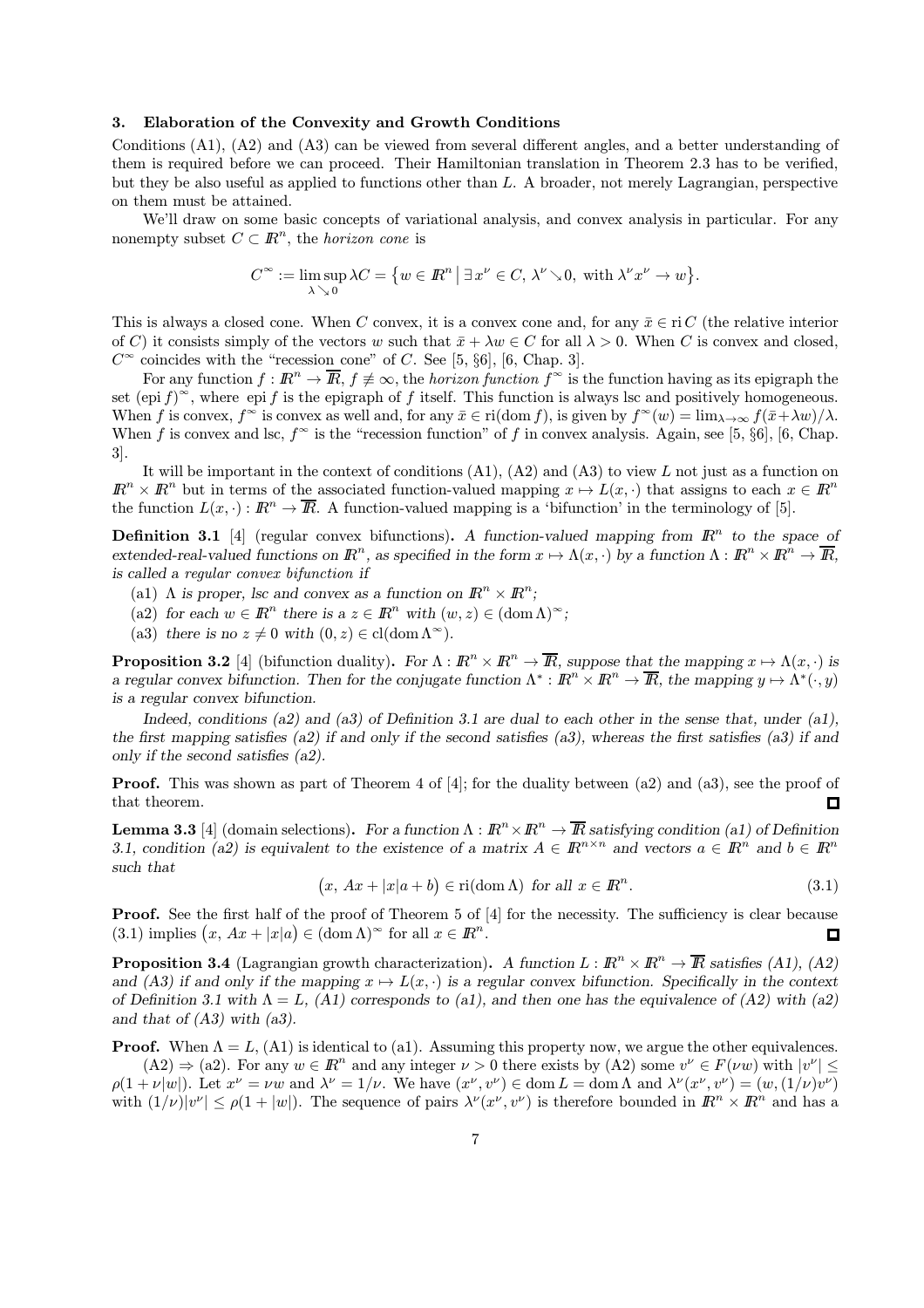cluster point, which necessarily is of the form  $(w, z)$  for some  $z \in \mathbb{R}^n$ . Furthermore  $(w, z) \in (\text{dom }\Lambda)^\infty$  by definition. Thus, (a2) is fulfilled.

 $(a2) \Rightarrow (A2)$ . Applying Lemma 3.3, we get the existence of a matrix A and vectors a and b such that  $Ax + |x|a + b \in F(x)$  for all x. Then  $dist(0, F(x)) \leq |A||x| + |x||a| + |b|$ , so we can get the bound in (A2) by taking  $\rho > \max\{|b|, |A| + |a|\}.$ 

 $(A3) \Rightarrow (a3)$ . Let  $(\bar{x}, \bar{v}) \in \text{ri}(\text{dom } L) = \text{ri}(\text{dom } \Lambda)$ . For any  $(w, z)$  we have  $\Lambda^{\infty}(w, z) = \lim_{\lambda \to \infty} \Lambda(\bar{x} + \lambda)$  $\lambda w, \bar{v} + \lambda z$ / $\lambda$ . On the basis of (A3) this yields

$$
\Lambda^{\infty}(w, z) \ge \lim_{\lambda \to \infty} \lambda^{-1} \left[ \Lambda \left( [|\bar{v} + \lambda z| - \alpha |\bar{x} + \lambda z|]_+ | \right) - \beta |\bar{x} + \lambda w| \right]
$$
  
\n
$$
= \lim_{\lambda \to \infty} \left[ \lambda^{-1} \Lambda \left( \lambda [|\lambda^{-1} \bar{v} + z| - \alpha |\lambda^{-1} \bar{x} + z|]_+ | \right) \right] - \beta |\lambda^{-1} x + z| \right]
$$
  
\n
$$
= \begin{cases} -\beta |w| & \text{if } ||z| - \alpha |w| \vert_+ = 0, \\ \infty & \text{if } ||z| - \alpha |w| \vert_+ > 0. \end{cases}
$$

Hence dom  $\Lambda^{\infty} \subset \{(z,w)\{|z| \le \alpha |w|\}$ . Any  $(0, z) \in cl(\text{dom }\Lambda^{\infty})$  then has  $|z| \le \alpha |0|$ , hence  $z = 0$ , so (a3) holds.

(a3)  $\Rightarrow$  (A3). According to Proposition 3.2, condition (a3) on the mapping  $x \mapsto \Lambda(x, \cdot)$  is equivalent to condition (a2) on the mapping  $y \mapsto \Lambda^*(\cdot, y)$ . By Lemma 3.3, the latter provides the existence of a matrix A and vectors a and b such that

$$
(Ay + |y|a + b, y) \in \text{ri}(\text{dom }\Lambda^*)
$$
 for all  $y \in \mathbb{R}^n$ .

Any convex function is continuous over the relative interior of its effective domain, so the function  $y \mapsto$  $\Lambda^*(Ay + |y|a + b, y)$  is (finite and) continuous on  $\mathbb{R}^n$  (although not necessarily convex). Define the function  $\psi$  on  $[0,\infty)$  by  $\psi(r) = \max\{\Lambda^*(Ay + |y|a + b, y) \mid |y| \le r\}$ . Then  $\psi$  is finite, continuous and nondecreasing. Because

$$
\Lambda(x,v) = \Lambda^{**}(x,v) = \sup_{z,y} \left\{ \langle x,z \rangle + \langle v,y \rangle - \Lambda^*(z,y) \right\}
$$

under (a1), we have

$$
\Lambda(x, v) \ge \sup_y \Big\{ \langle x, Ay + |y|a + b \rangle + \langle v, y \rangle - \Lambda^*(Ay + |y|a + b, y) \Big\}
$$
  
\n
$$
\ge \sup_y \Big\{ -|x|(|A||y| + |y||a| + |b|) + \langle v, y \rangle - \psi(|y|) \Big\}
$$
  
\n
$$
= \sup_y \Big\{ -|x||y|(|A| + |a|) - |x||b| + |v||y| - \psi(|y|) \Big\}
$$
  
\n
$$
= -|x||b| + \sup_{r \ge 0} \Big\{ r[|v| - (|A| + |a|)|x|] - \psi(r) \Big\}
$$
  
\n
$$
= \psi^* \big( [|v| - (|A| + |a|)|x|]_+ \big) - |b||x|.
$$

Let  $\alpha = |A| + |a|$ ,  $\beta = |b|$  and  $\theta = \psi^*$  on  $[0, \infty)$ . Then the inequality in (A3) holds for  $L = \Lambda$ . The function θ has θ(0) = −ψ(0) (finite) and is the pointwise supremum of a collection of affine functions of the form  $s \mapsto rs - \psi(r)$  with  $r \ge 0$  and  $\psi(r)$  always finite. Hence  $\theta$  is convex, proper, nondecreasing and in addition has  $\lim_{s\to\infty} \theta(s)/s \geq r$  for all  $r \geq 0$ , which implies coercivity.  $\Box$ 

**Proposition 3.5** (Lagrangian dualization). If the Lagrangian  $L : \mathbb{R}^n \times \mathbb{R}^n \to \overline{\mathbb{R}}$  satisfies (A1), (A2) and (A3), then so too does the dual Lagrangian  $\tilde{L}: \mathbb{R}^n \times \mathbb{R}^n \to \overline{\mathbb{R}}$  in (2.15). Indeed, (A1) for L yields (A1) for  $\tilde{L}$  and the reciprocal formula in (2.15), and then (A2) for L corresponds to (A3) for  $\tilde{L}$ , whereas (A3) for L corresponds to  $(A2)$  for  $\tilde{L}$ . Furthermore, the dual Hamiltonian

$$
\tilde{H}(y,x) := \sup\n\left\{ \langle x, w \rangle - \tilde{L}(y, w) \right\} \tag{3.2}
$$

associated with  $\tilde{L}$  is then related to the Hamiltonian H for L by

$$
\tilde{H}(y,x) = -H(x,y). \tag{3.3}
$$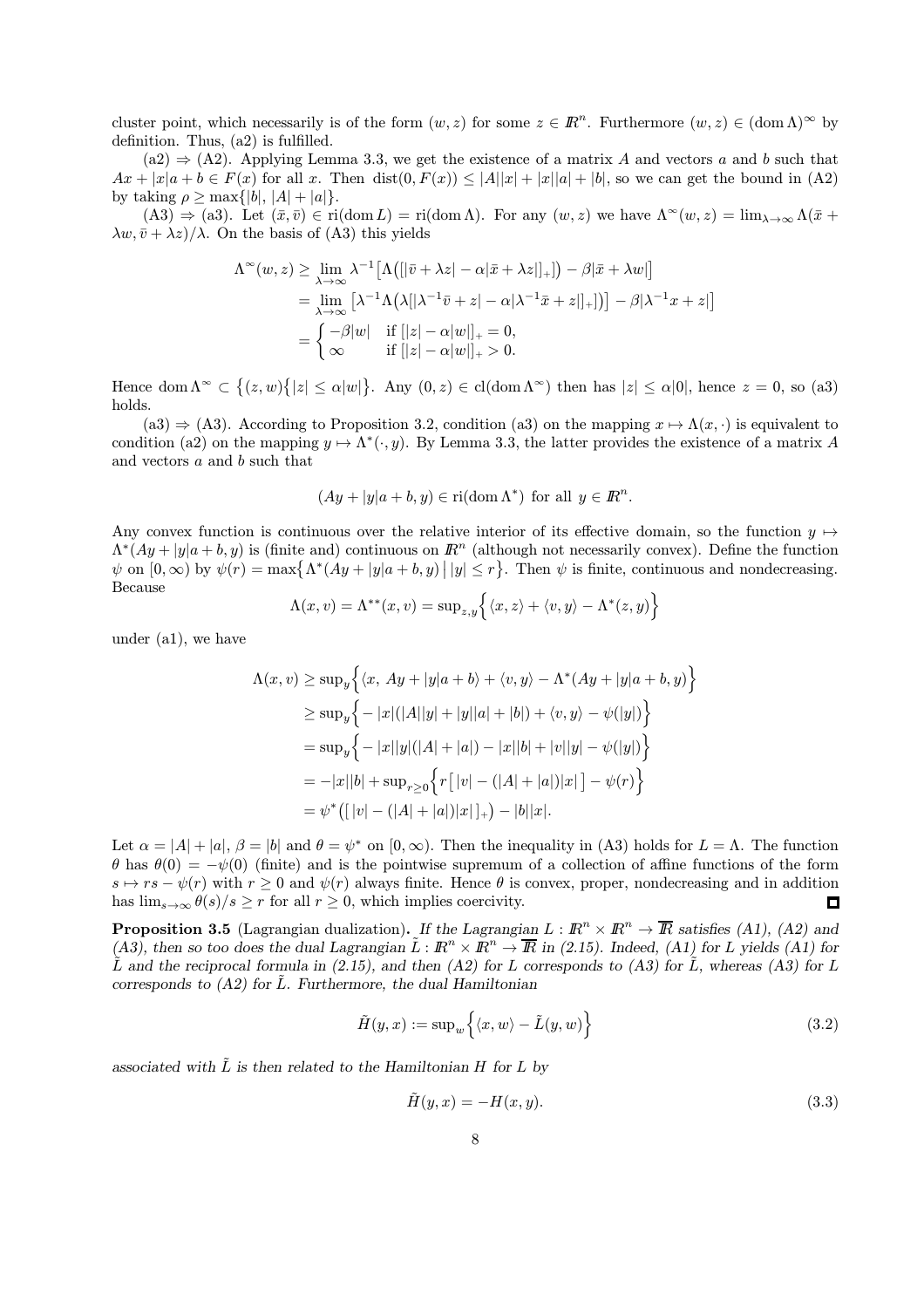**Proof.** Combine Proposition 3.4 with Proposition 3.2 to get the dualization of (A1), (A2) and (A3) to  $\tilde{L}$ . Note next that since  $L(x, \cdot)$  is by (A1), (A2) and (A3) a proper, lsc, convex and coercive function on  $\mathbb{R}^n$ , its conjugate function, which is  $H(x, \cdot)$ , is finite on  $\mathbb{R}^n$ . The joint convexity of  $L(x, v)$  in x and v corresponds to  $H(x, y)$  being not just convex in y, as always, but also concave in x; see [5; 33.3] or [6; 11.48]. For the Hamiltonian relationship in  $(3.3)$ , observe through  $(2.15)$  and the formula  $(1.2)$  for H that

$$
\tilde{L}(y, w) = \sup_x \Big\{ \langle x, w \rangle + H(x, y) \Big\}.
$$
\n(3.4)

Fix any y and let  $h = -H(\cdot, y)$ , noting that h is a finite convex function on  $\mathbb{R}^n$ . According to (3.4), we have  $L(y, \cdot) = h^*$ , and from (3.3) we then have  $h^{**} = \tilde{H}(y, \cdot)$ . The finiteness and convexity of h ensures that  $h^{**} = h$ , so that  $H(y, \cdot) = -H(\cdot, y)$  as claimed in (3.3).  $\Box$ 

Proof of Theorem 2.3. Finite convex functions correspond under the Legendre-Fenchel transform to the proper convex functions that are coercive. Having  $H(x, \cdot)$  be a finite convex function on  $\mathbb{R}^n$  for each  $x \in \mathbb{R}^n$ is equivalent therefore to having  $H$  be the Hamiltonian associated by  $(1.2)$  with a Lagrangian  $L$  such that  $L(x, \cdot)$  is, for each  $x \in \mathbb{R}^n$ , a proper, convex function that is coercive; the function L is recovered from H by (1.3). Concavity of  $H(x, y)$  in x corresponds then to joint convexity of  $L(x, v)$  in x and v, as already pointed out in the proof of Proposition 3.5; see [5; 33.3] or [6; 11.48].

Thus in particular, any finite, concave-convex function  $H$  is the Hamiltonian for some Lagrangian  $L$ satisfying (A1), while on the other hand, if L satisfies (A3) along with (A1) (and therefore has  $L(x, \cdot)$  always coercive) its Hamiltonian  $H$  is finite concave-convex.

It will be demonstrated next that in the case of a Lagrangian  $L$  satisfying  $(A1)$ , condition  $(A3)$  is equivalent to the growth condition in (a). This will yield through the duality in Proposition 3.5 the equivalence (A2) with the growth condition in (b), and all claims will thereby be justified. Starting with (a), define  $\psi(r) = \max \{\varphi(y) \mid |y| \leq r\}$  to get a finite, nondecreasing, convex function  $\psi$  on  $[0, \infty)$ . The inequality in (a) yields  $H(x, y) \leq \psi(|y|) + (\alpha |y| + \beta)|x|$  and consequently through (1.3) that

$$
L(x, v) \ge \sup_y \Big\{ \langle v, y \rangle - \psi(|y|) - (\alpha|y| + \beta)|x| \Big\}
$$
  
=  $\sup_{r \ge 0} \sup_{|y| \le r} \Big\{ \langle v, y \rangle - \psi(|y|) - (\alpha|y| + \beta)|x| \Big\}$   
=  $\sup_{r \ge 0} \Big\{ |v|r - \psi(r) - (\alpha r + \beta)|x| \Big\} = \psi^* \big( [|v| - \alpha |x|]_+ \big) - \beta |x|,$ 

where  $\psi^*$  is coercive, proper and nondecreasing on  $[0, \infty)$ . Taking  $\theta = \psi^*$ , we get (A3).

Conversely from (A3), where it can be assumed without loss of generality that  $\alpha \geq 0$ , we can retrace this pattern by estimating through (1.2) that

$$
H(x,y) \le \sup_v \Big\{ \langle v, y \rangle - \theta \big( \big[ |v| - \alpha |x| \big]_+ \big) - \beta |x| \Big\}
$$
  
= 
$$
\sup_{s \ge 0} \sup_{|v| \le s} \Big\{ \langle v, y \rangle - \theta \big( \big[ |v| - \alpha |x| \big]_+ \big) - \beta |x| \Big\}
$$
  
= 
$$
\sup_{s \ge 0} \Big\{ s|y| - \theta \big( [s - \alpha |x| \big]_+ \big) - \beta |x| \Big\},
$$

and on changing to the variable  $r = s - \alpha |x|$  obtain

$$
H(x,y) \le \sup_{r \ge -\alpha |x|} \left\{ (r+\alpha |x|)|y| - \theta(|r|_+) - \beta |x| \right\}
$$
  
= 
$$
\sup_{r \ge 0} \left\{ r|y| - \theta(r) \right\} + (\alpha |y| + \beta)|x| = \theta^* (|y|) + (\alpha |y| + \beta)|x|,
$$

where  $\theta^*$  is finite, convex and nondecreasing. The function  $\varphi(y) = \theta^*(|y|)$  is then convex on  $\mathbb{R}^n$  (see [5; 15.3] or [6; 11.21]). Thus, we have the growth condition in (a).  $\Box$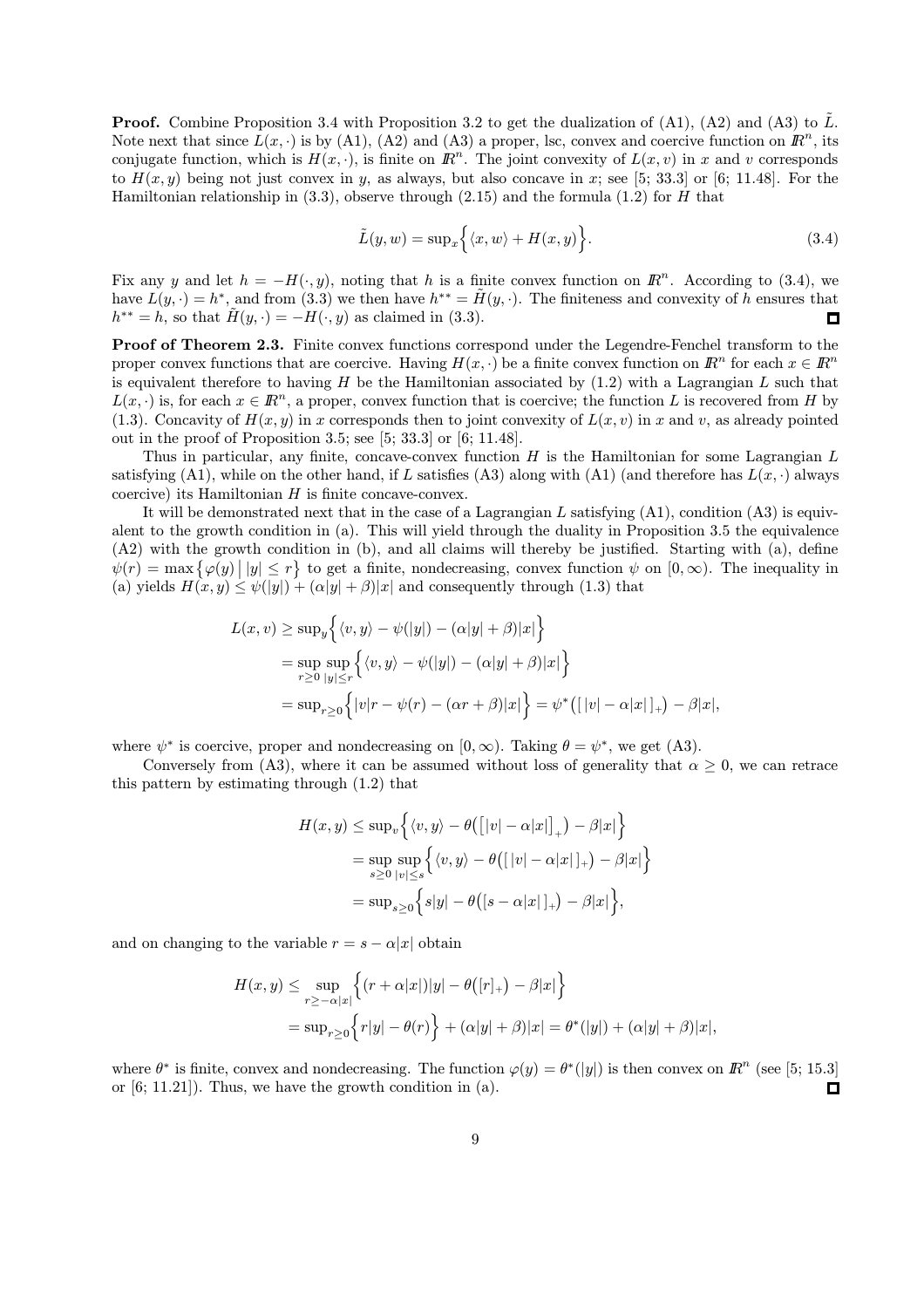#### 4. Consequences for Bolza Problem Duality

The properties we have put in place for  $L$  and  $H$  lead to stronger results about duality for the generalized problems of Bolza of convex type. These improvements, which we lay out next, will be a platform for our investigation of value function duality in §5.

The duality theory in [1] and [3], as expressed over a fixed interval  $[0, \tau]$ , centers (in the autonomous case) on a problem of the form

$$
\text{(P)} \qquad \text{minimize } J(x(\cdot)) := \int_0^{\tau} L(x(t), \dot{x}(t)) dt + l(x(0), x(\tau)) \text{ over } x(\cdot) \in \mathcal{A}_n^1[0, \tau],
$$

where the endpoint function  $l : \mathbb{R}^n \times \mathbb{R}^n \to \overline{\mathbb{R}}$  is proper, lsc and convex, and the corresponding dual problem

$$
(\tilde{\mathcal{P}}) \quad \text{minimize } \tilde{J}(y(\cdot)) := \int_0^{\tau} \tilde{L}(y(t), \dot{y}(t)) dt + \tilde{l}(y(0), y(\tau)) \text{ over } y(\cdot) \in \mathcal{A}_n^1[0, \tau],
$$

where the dual endpoint function  $\tilde{l}: \mathbb{R}^n \times \mathbb{R}^n \to \overline{\mathbb{R}}$  is generated through conjugacy:

$$
\tilde{l}(\eta, \eta') = l^*(\eta, -\eta') = \sup_{\xi', \xi} \left\{ \langle \eta, \xi' \rangle - \langle \eta', \xi \rangle - l(\xi', \xi) \right\},
$$
\n
$$
l(\xi', \xi) = \tilde{l}^*(\xi', -\xi) = \sup_{\eta, \eta'} \left\{ \langle \eta, \xi' \rangle - \langle \eta', \xi \rangle - \tilde{L}(\eta', \xi) \right\}.
$$
\n(4.1)

A major role in characterizing optimality in the generalized Bolza problems  $(\mathcal{P})$  and  $(\tilde{\mathcal{P}})$  is played by the generalized Euler-Lagrange condition

$$
(\dot{y}(t), y(t)) \in \partial L(x(t), \dot{x}(t)) \text{ for a.e. } t,
$$
\n
$$
(4.2)
$$

which can also be written in the dual form  $(\dot{x}(t), x(t)) \in \partial \tilde{L}(y(t), \dot{y}(t))$  for a.e. t. The Euler-Lagrange conditions are know to be equivalent in turn to the generalized Hamiltonian condition (2.6) being satisfied over the time interval  $[0, \tau]$ ; cf. [2]. They act in combination with the *generalized transversality condition* 

$$
(y(0), -y(\tau)) \in \partial l(x(0), x(\tau)), \tag{4.3}
$$

which likewise has an equivalent dual form,  $(x(0), -x(\tau)) \in \partial \tilde{l}(y(0), y(\tau))$ . The basic facts about optimality are the following.

**Theorem 4.1** [1], [2] (optimality conditions). For any functions L and l that are proper, lsc and convex on  $\mathbb{R}^n \times \mathbb{R}^n$ , the optimal values in  $(\mathcal{P})$  and  $(\tilde{\mathcal{P}})$  satisfy  $\inf(\mathcal{P}) \leq -\inf(\tilde{\mathcal{P}})$ . Moreover, for arcs  $x(\cdot)$  and  $y(\cdot)$ in  $\mathcal{A}_n^1[0, \tau]$ , the following properties are equivalent:

- (a)  $(x(\cdot), y(\cdot))$  is a Hamiltonian trajectory satisfying the transversality condition;
- (b)  $x(\cdot)$  solves  $(\mathcal{P}), y(\cdot)$  solves  $(\tilde{\mathcal{P}}),$  and  $\inf(\mathcal{P}) = -\inf(\tilde{\mathcal{P}})$ .

Proof. Basically this is Theorem 5 of [1], but we've used Theorem 1 of [2] to translate the Euler-Lagrange condition to the Hamiltonian condition. 口

Theorem 4.1 gives us the sufficiency of the Hamiltonian condition and transversality condition for optimality of arcs in  $(\mathcal{P})$  and  $(\mathcal{P})$ , but not the necessity. We can get that to the extent we are able to establish that optimal arcs do exist for these problems, and  $\inf(\mathcal{P}) = -\inf(\tilde{\mathcal{P}})$ . Criteria for that have been furnished in [3] in terms of certain "constraint qualifications," but this is where we can make improvements now in consequence of our working assumptions.

The issue concerns the fundamental function  $E : [0, \infty) \times \mathbb{R}^n \times \mathbb{R}^n \to \overline{\mathbb{R}}$  defined for the Lagrangian L by

$$
E(\tau, \xi', \xi) := \inf \left\{ \int_0^{\tau} L(x(t), \dot{x}(t)) dt \, \middle| \, x(0) = \xi', \ x(\tau) = \xi \right\},
$$
  
\n
$$
E(0, \xi', \xi) := \begin{cases} 0 & \text{if } \xi' = \xi, \\ \infty & \text{if } \xi' \neq \xi, \end{cases}
$$
\n
$$
(4.4)
$$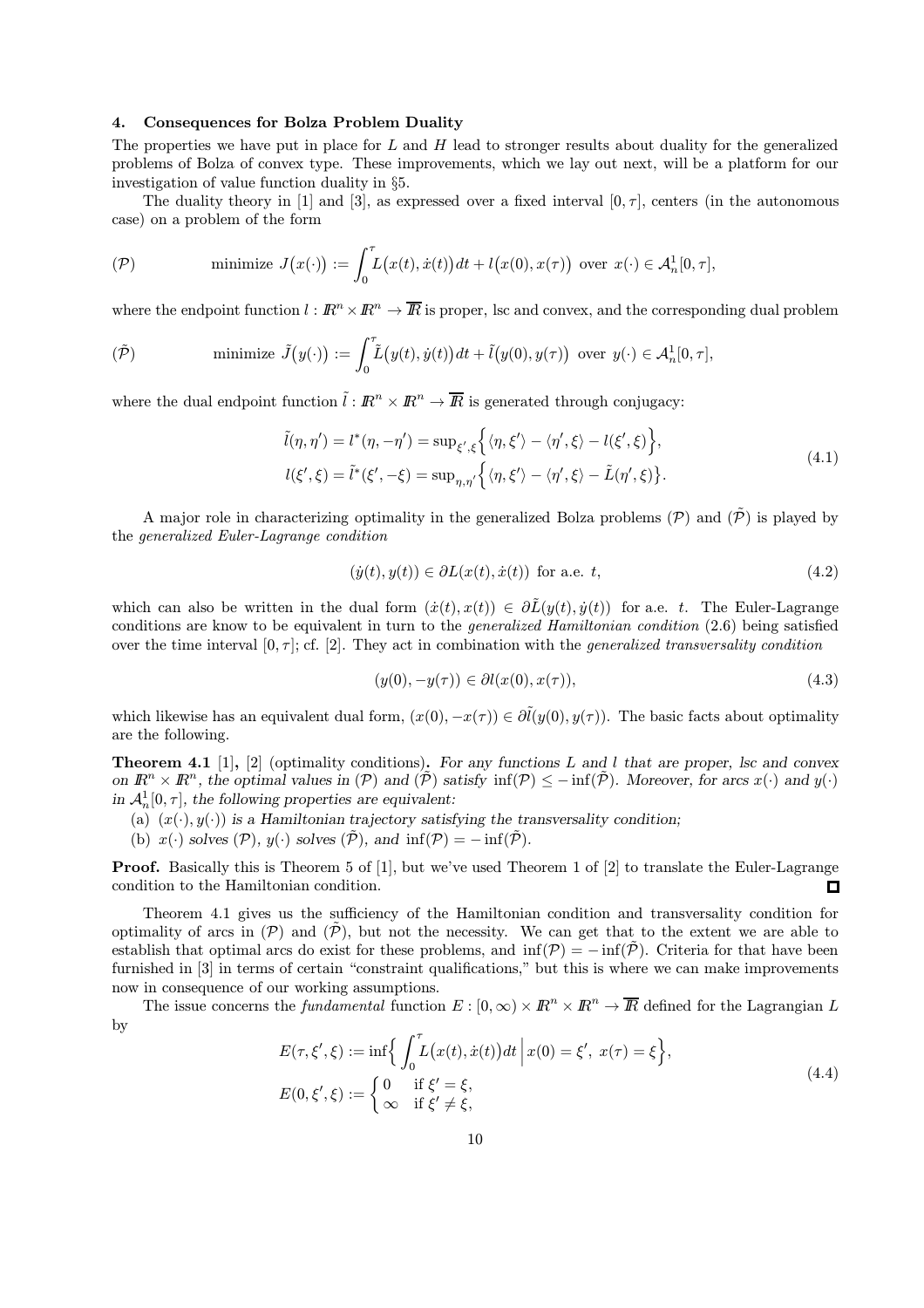where the minimization is over all arcs  $x(\cdot) \in \mathcal{A}_n^1[0, \tau]$  satisfying the initial and terminal conditions. At the same time it concerns fundamental function  $\tilde{E}:[0,\infty)\times\mathbb{R}^n\times\mathbb{R}^n\to\overline{\mathbb{R}}$  associated with the dual Lagrangian  $L,$ 

$$
\tilde{E}(\tau, \eta', \eta) := \inf \Biggl\{ \int_0^{\tau} \tilde{L}(y(t), \dot{y}(t)) dt \Big| y(0) = \eta', \ y(\tau) = \eta \Biggr\},
$$
\n
$$
\tilde{E}(0, \eta', \eta) := \begin{cases} 0 & \text{if } \eta' = \eta, \\ \infty & \text{if } \eta' \neq \eta, \end{cases} \tag{4.5}
$$

with the minimization taking place over  $y(\cdot) \in \mathcal{A}_n^1[0,\tau]$ . The constraint qualifications in [3] are stated in terms of the sets

$$
C_{\tau} := \{ (\xi', \xi) \, \big| \, E(\tau, \xi', \xi) < \infty \}, \qquad \tilde{C}_{\tau} := \{ (\eta', \eta) \, \big| \, \tilde{E}(\tau, \eta', \eta) < \infty \}. \tag{4.6}
$$

They revolve around the overlap between these sets and the sets dom l and dom  $\tilde{l}$ . In this respect the next result provides vital information.

**Proposition 4.2** (growth of the fundamental function). Suppose  $(A1)$ ,  $(A2)$  and  $(A3)$  hold. Then the following properties of  $E(\tau, \cdot, \cdot)$  hold for all  $\tau \geq 0$  and guarantee that for all  $\xi$  and  $\xi'$  the functions  $E(\tau, \xi', \cdot)$ and  $E(\tau, \cdot, \xi)$  are proper, lsc, convex and coercive:

- (a)  $E(\tau, \cdot, \cdot)$  is proper, lsc and convex on  $\mathbb{R}^n \times \mathbb{R}^n$ .
- (b) There is a constant  $\rho(\tau) \in (0, \infty)$  such that

$$
\begin{aligned}\n\text{dist}\big(0, \text{dom}\, E(\tau, \xi', \cdot)\big) &\leq \rho(\tau)(1 + |\xi'|) \text{ for all } \xi' \in I\!\!R^n, \\
\text{dist}\big(0, \text{dom}\, E(\tau, \cdot, \xi)\big) &\leq \rho(\tau)(1 + |\xi|) \text{ for all } \xi \in I\!\!R^n.\n\end{aligned}
$$

(c) There are constants  $\alpha(\tau)$ ,  $\beta(\tau)$ , and a coercive, proper, nondecreasing function  $\theta(\tau, \cdot)$  on  $[0, \infty)$  such that

$$
\begin{array}{l}\nE(\tau,\xi',\xi) \geq \theta\big(\tau, [\,|\xi|-\alpha(\tau)|\xi'|\,]_+\big) - \beta(\tau)|\xi'|\, \\
E(\tau,\xi',\xi) \geq \theta\big(\tau, [\,|\xi'|-\alpha(\tau)|\xi|\,]_+\big) - \beta(\tau)|\xi|\,\n\end{array}\n\bigg\}\n\quad \text{for all } \xi',\xi \in \mathbb{R}^n.
$$

**Proof.** When the mapping  $x \mapsto L(x, \cdot)$  is a regular convex bifunction, both of the mappings  $\xi' \mapsto E(\tau, \xi', \cdot)$ and  $\xi \mapsto E(\tau, \cdot, \xi)$  are regular convex bifunctions as well, for all  $\tau \geq 0$ . For  $\tau > 0$ , this was proved as part of Theorem 5 of [4]. For  $\tau = 0$ , it is obvious from formula (4.5). On this basis we can appeal to Proposition 3.2 for each of the three function-valued mappings. In the conditions in (a) and (b), we get separate constants to work for  $E(\tau, \xi', \cdot)$  and  $E(\tau, \cdot, \xi)$ , but then by taking a max can get constants that work simultaneously for both, so as to simplify the statements.  $\Box$ 

**Corollary 4.3** (growth of the dual fundamental function). When L satisfies  $(A1)$ ,  $(A2)$  and  $(A3)$ , the function  $E$  likewise has the properties in Proposition 4.2.

**Proof.** Apply Proposition 4.2 to  $\tilde{L}$  instead of L, using the fact from Proposition 3.5 that  $\tilde{L}$ , like L, satisfies (A1), (A2) and (A3). п

**Corollary 4.4** (reachable endpoint pairs). Under (A1), (A2) and (A3), the sets  $C_{\tau}$  and  $\tilde{C}_{\tau}$  in (4.6) have the following property for every  $\tau > 0$ :

(a) The image of  $C_{\tau}$  under the projection  $(\xi', \xi) \mapsto \xi'$  is all of  $\mathbb{R}^n$ . Likewise, the image of  $C_{\tau}$  under the projection  $(\xi', \xi) \mapsto \xi$  is all of  $\mathbb{R}^n$ .

(b) The image of  $\tilde{C}_{\tau}$  under the projection  $(\eta', \eta) \mapsto \eta'$  is all of  $\mathbb{R}^n$ . Likewise, the image of  $\tilde{C}_{\tau}$  under the projection  $(\eta', \eta) \mapsto \eta$  is all of  $\mathbb{R}^n$ .

**Proof.** We get (a) from the property in Proposition 4.2(b). We get (b) then out of the preceding corollary.  $\Box$ 

Some generalizations of the conditions in Proposition 4.2 to the case of functions  $E$  coming from Lagrangians L that are not fully convex are available in [14].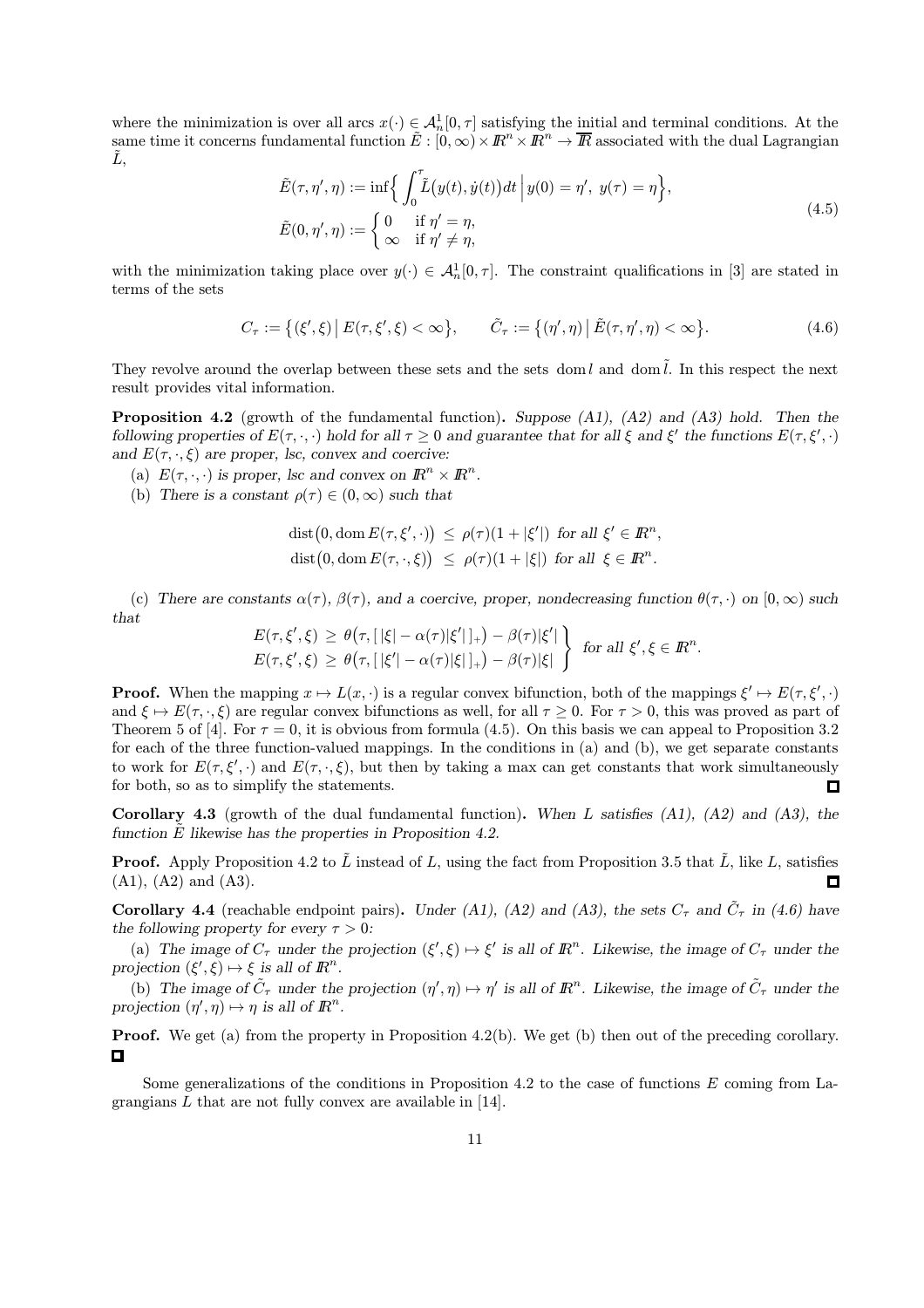**Theorem 4.5** (strengthened duality for Bolza problems). Consider  $(\mathcal{P})$  and  $(\mathcal{P})$  under the assumption that the Lagrangian L satisfies (A1), (A2) and (A3), whereas the endpoint function l is proper, lsc and convex.

(a) If there exists  $\xi$  such that  $l(\cdot,\xi)$  is finite, or there exists  $\xi'$  such that  $l(\xi',\cdot)$  is finite, then  $\inf(\mathcal{P})=$  $-\inf(\tilde{\mathcal{P}})$ . This value is not  $\infty$ , and if it also is not  $-\infty$  there is an optimal arc  $y(\cdot) \in \mathcal{A}_n^1[0,\tau]$  for  $(\tilde{\mathcal{P}})$ . In particular the latter holds if an optimal arc  $x(\cdot) \in \mathcal{A}_n^1[0, \tau]$  exists for  $(\mathcal{P})$ , and in that case both  $x(\cdot)$  and  $y(\cdot)$ must actually belong to  $\mathcal{A}_{n}^{\infty}[0,\tau].$ 

(b) If there exists  $\eta$  such that  $\tilde{l}(\eta, \cdot)$  is finite, or there exists  $\eta'$  such that  $\tilde{l}(\cdot, \eta')$  is finite, then  $\inf(\mathcal{P}) =$  $-\inf(\tilde{\mathcal{P}})$ . This value is not  $-\infty$ , and if it also is not  $\infty$  there is an optimal arc  $x(\cdot) \in \mathcal{A}_n^1[0, \tau]$  for  $(\mathcal{P})$ . In particular the latter holds if an optimal arc  $y(\cdot) \in \mathcal{A}_n^1[0, \tau]$  exists for  $(\tilde{\tilde{\mathcal{P}}})$ , and in that case both  $x(\cdot)$  and  $y(\cdot)$ must actually belong to  $\mathcal{A}_n^{\infty}[0,\tau]$ .

**Proof.** Theorem 1 of [3] will be our vehicle. The conditions referred to as  $(C_0)$  and  $(D_0)$  in the statement of that result are fulfilled in the case of a finite, time-independent Hamiltonian (cf. p. 11 of [3]), which we have here via Theorem 2.3 (already proved in §3).

If l satisfies one of the conditions in (a), it is impossible in the face of Corollary  $4.4(a)$  for there to exist a hyperplane that separates the convex sets dom l and dom  $E(\tau, \cdot, \cdot)$ . By separation theory (cf. [5,§11]), this is equivalent to having ri  $C_{\tau} \cap$  ridom  $l \neq \emptyset$  and aff  $C_{\tau} \cup$  dom  $l = \mathbb{R}^n \times \mathbb{R}^n$ , where 'ri' is relative interior as earlier and 'aff' denotes affine hull. According to part (b) of Theorem 1 of [3], this pair of conditions guarantees that  $\inf(\mathcal{P})$  and  $-\inf(\tilde{\mathcal{P}})$  have a common value which is not  $\infty$ , and that if this value is also not  $-\infty$ , then  $(\tilde{\mathcal{P}})$  has a solution  $y(\cdot) \in \mathcal{A}_n^1[0,\tau]$ . We know on the other hand that whenever  $\inf(\mathcal{P}) < \infty$  and (P) has a solution  $x(\cdot) \in \mathcal{A}_n^1[0, \tau]$ , we have  $J(x(\cdot))$  finite in (P) (because neither l nor the integral functional in (2.1) can take on  $-\infty$ ), so that inf(P) is finite. It follows then from Theorem 4.1 that  $x(\cdot)$  and  $y(\cdot)$  satisfy the generalized Hamiltonian condition, i.e.,  $(2.6)$ . Because H is finite everywhere, this implies by Theorem 2 of [2] that these arcs belong to  $\mathcal{A}_n^{\infty}[0,\tau]$ . This proves (a). The claims in (b) are justified in parallel by way of Corollary 4.4(b) and part (a) of Theorem 1 of [3]. П

**Corollary 4.6** (best-case Bolza duality). Consider (P) and  $(\tilde{P})$  under the assumption that L satisfies (A1),  $(A2)$  and  $(A3)$ , whereas l is proper, lsc and convex. Suppose l has one of the finiteness properties in Theorem 4.5(a), while  $\tilde{l}$  has one of the finiteness properties in Theorem 4.5(b). Then  $-\infty < \inf(\mathcal{P}) = -\inf(\tilde{\mathcal{P}}) < \infty$ , and optimal arcs  $x(\cdot)$  and  $y(\cdot)$  exist for  $(\mathcal{P})$  and  $(\tilde{\mathcal{P}})$ . Moreover, any such arcs must belong to  $\mathcal{A}_n^{\infty}[0, \tau]$ .

Proof. This simply combines the conclusions in parts (a) and (b) of Theorem 4.5.

#### 5. Value Function Duality

The topic we treat next is the relationship between V and the dual value function  $\tilde{V}$  generated by  $\tilde{L}$  and  $q^*$ :

$$
\tilde{V}(\tau,\eta) := \inf \Big\{ g^*(y(0)) + \int_0^{\tau} \tilde{L}(y(t), \dot{y}(t)) dt \Big| y(\tau) = \eta \Big\}, \qquad \tilde{V}(0,\eta) = g^*(\eta), \tag{5.1}
$$

 $\Box$ 

where the minimum is taken over all arcs  $y(\cdot) \in \mathcal{A}_n^1[0, \tau]$ . Henceforth we take assume (A0), (A1), (A2) and (A3) without further mention. Because  $\tilde{L}$  and  $g^*$  inherit these properties from L and g, everything we prove about V automatically holds in parallel form for  $\tilde{V}$ .

It will be helpful for our endeavor to note that  $V$  can be expressed in terms of  $E$ . Indeed, from the definitions of V and  $E$  in (1.1) and (4.4) it's easy to deduce the rule that

$$
V(\tau, \xi) = \inf_{\xi'} \left\{ V(\tau', \xi') + E(\tau - \tau', \xi', \xi) \right\} \text{ for } 0 \le \tau' \le \tau. \tag{5.2}
$$

By the same token we also have, through (5.1) and (4.5), that

$$
\tilde{V}(\tau,\eta) = \inf_{\eta'} \left\{ \tilde{V}(\tau',\eta') + \tilde{E}(\tau - \tau',\eta',\eta) \right\} \text{ for } 0 \le \tau' \le \tau. \tag{5.3}
$$

**Theorem 5.1** (conjugacy). For each  $\tau \ge 0$ , the functions  $V_{\tau} := V(\tau, \cdot)$  and  $\tilde{V}_{\tau} := \tilde{V}(\tau, \cdot)$  are proper and conjugate to each other under the Legendre-Fenchel transform:

$$
\tilde{V}_{\tau}(\eta) = \sup_{\xi} \left\{ \langle \xi, \eta \rangle - V_{\tau}(\xi) \right\}, \qquad V_{\tau}(\xi) = \sup_{\eta} \left\{ \langle \xi, \eta \rangle - \tilde{V}_{\tau}(\eta) \right\}.
$$
\n(5.4)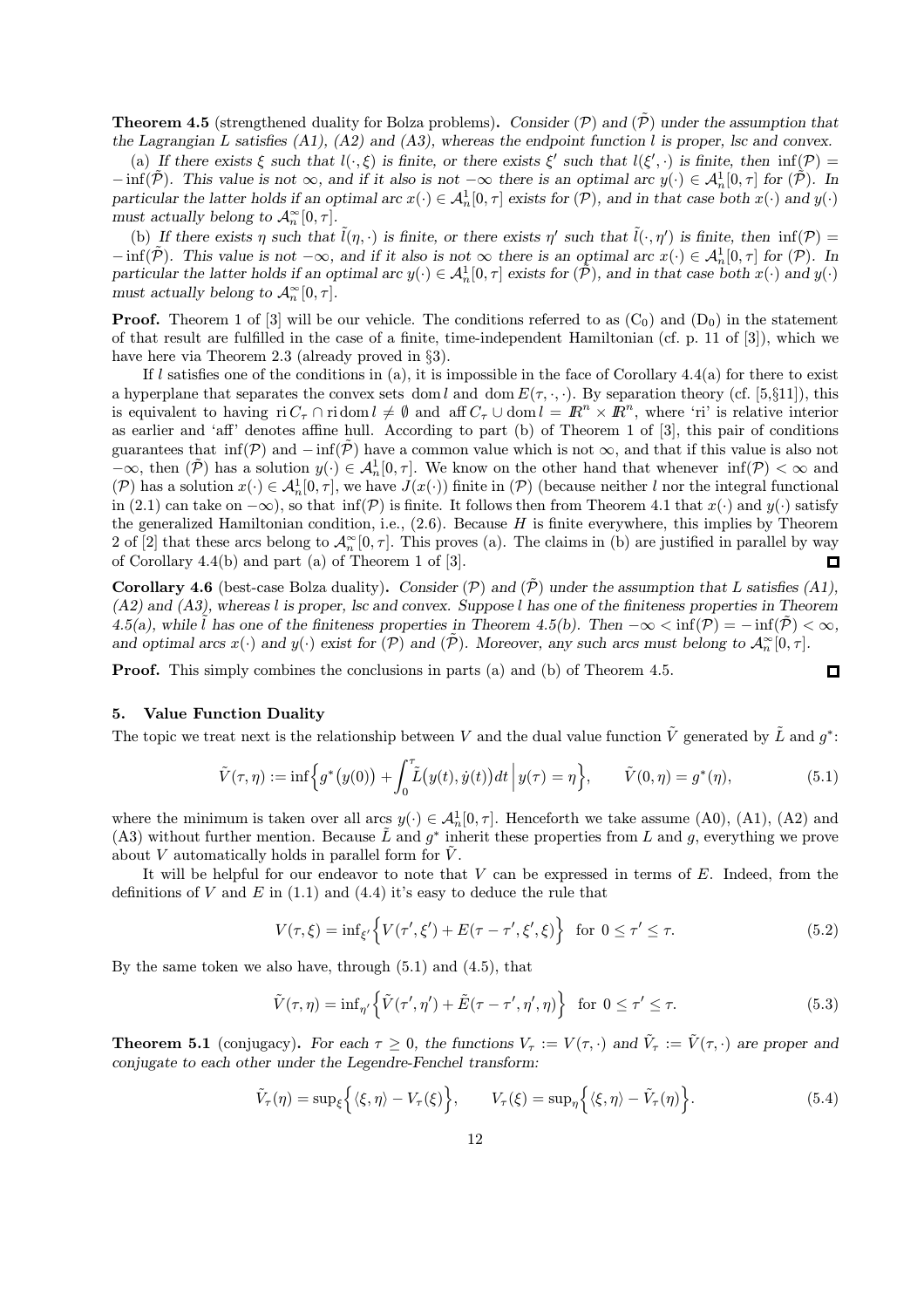Hence in particular, the subgradients of these convex functions are related by

$$
\eta \in \partial V_{\tau}(\xi) \iff \xi \in \partial \tilde{V}_{\tau} \iff V_{\tau}(\xi) + \tilde{V}_{\tau}(\eta) = \langle \xi, \eta \rangle. \tag{5.5}
$$

**Proof.** Fix  $\tau > 0$  and any vector  $\bar{\eta} \in \mathbb{R}^n$ . Let  $l(\xi', \xi) = g(\xi') - \langle \xi, \bar{\eta} \rangle$ . The corresponding dual endpoint function  $\tilde{l}$  has  $\tilde{l}(\eta', \eta) = g(\eta')$  when  $\eta = \bar{\eta}$ , but  $\tilde{l}(\eta', \eta) = \infty$  when  $\eta \neq \bar{\eta}$ . In the Bolza problems we then have

$$
-\inf(\mathcal{P}) = \sup_{\xi} \{ \langle \xi, \bar{\eta} \rangle - V(\tau, \xi) \}, \qquad \inf(\tilde{\mathcal{P}}) = \tilde{V}(\tau, \bar{\eta}). \tag{5.6}
$$

Because dom l has the form  $C \times \mathbb{R}^n$  for a nonempty convex set C, namely  $C = \text{dom } q$ , the constraint qualification of Theorem 4.5(a) is satisfied, and we may conclude that  $-\inf(\tilde{\mathcal{P}}) = \inf(\mathcal{P}) > -\infty$ . This yields the first equation in (5.4)—in the case of  $\eta = \bar{\eta}$ —and ensures that  $V_{\tau} \neq \infty$  and  $\tilde{V}_{\tau} > -\infty$  everywhere. By the symmetry between  $(L, g^*)$  and  $(L, f)$ , we get second equation in (5.4) along with  $\hat{V}_\tau \not\equiv \infty$  and  $V_\tau > -\infty$ everywhere.

The subgradient relation translates to this context a property that is known for subgradients of conjugate convex functions in general; cf. [5; 11.3].  $\Box$ 

**Proof of Theorem 2.1.** Through the conjugacy in Theorem 5.1, we see at once that  $V<sub>\tau</sub>$  is convex and lsc, and of course the same for  $V<sub>\tau</sub>$ . The remaining task is to demonstrate the epi-continuity property (2.3) of V. It will be expedient to tackle the corresponding property of  $\tilde{V}$  at the same time and appeal to the duality between V and  $\tilde{V}$  in simplifying the arguments. By this approach and by passing to subsequences that tend to  $\tau$  either from above or from below, we can reduce the challenge to proving that

(a) whenever  $\tau \geq 0$  and  $\tau^{\nu} \setminus \tau$ , one has

$$
\begin{cases}\n\limsup_{\nu} V(\tau^{\nu}, \xi^{\nu}) \leq V(\tau, \xi) & \text{for some sequence } \xi^{\nu} \to \xi, \\
\liminf_{\nu} \tilde{V}(\tau^{\nu}, \eta^{\nu}) \geq \tilde{V}(\tau, \eta) & \text{for every sequence } \eta^{\nu} \to \eta; \n\end{cases}
$$
\n(b) whenever  $\tau > 0$  and  $\tau^{\nu} \nearrow \tau$ , one has\n
$$
\begin{cases}\n\limsup_{\nu} V(\tau^{\nu}, \xi^{\nu}) \leq V(\tau, \xi) & \text{for some sequence } \xi^{\nu} \to \xi, \\
\liminf_{\nu} \tilde{V}(\tau^{\nu}, \eta^{\nu}) \geq \tilde{V}(\tau, \eta) & \text{for every sequence } \eta^{\nu} \to \eta,\n\end{cases}
$$
\n(5.7)

since these "subproperties" yield by duality the corresponding ones with V and  $\tilde{V}$  reversed.

Argument for (a) of (5.7). Fix any  $\bar{\tau} \ge 0$  and  $\bar{\xi} \in \text{dom } V_{\bar{\tau}}$ . We'll verify that the first limit in (a) holds for  $(\bar{\tau}, \bar{\xi})$ . Take any  $\hat{\tau} > \bar{\tau}$ . By Corollary 4.4(a), the image of the set  $C_{\hat{\tau}-\bar{\tau}} = \text{dom } E(\hat{\tau}-\bar{\tau}, \cdot, \cdot)$  under the projection  $(\xi', \xi) \mapsto \xi'$  contains  $\overline{\xi}$ . Hence there exists  $\hat{\xi}$  such that  $E(\hat{\tau} - \overline{\tau}, \overline{\xi}, \hat{\xi}) < \infty$ . Equivalently, there is an arc  $x(\cdot) \in \mathcal{A}_n^1[\bar{\tau}, \hat{\tau}]$  such that  $\int_{\bar{\tau}}^{\hat{\tau}} L(x(t), \dot{x}(t)) dt < \infty$  and  $x(\bar{\tau}) = \bar{\xi}$ . Then too for every  $\tau \in (\bar{\tau}, \hat{\tau})$  we have  $E(\tau - \overline{\tau}, \overline{\xi}, x(\tau)) \leq \int_{\overline{\tau}}^{\tau} L(x(t), \dot{x}(t)) dt < \infty$  and therefore by (5.2) that

$$
V(\tau, x(\tau)) \leq V(\bar{\tau}, \bar{\xi}) + \alpha(\tau) \text{ for } \alpha(\tau) := \int_{\bar{\tau}}^{\tau} L(x(t), \dot{x}(t)) dt.
$$

Consider any sequence  $\tau^{\nu} \setminus \bar{\tau}$  in  $(\bar{\tau}, \hat{\tau})$ . Let  $\xi^{\nu} = x(\tau^{\nu})$ . Then  $\xi^{\nu} \to \bar{\xi}$  and we obtain

$$
\limsup\nolimits_\nu V(\tau^\nu,\xi^\nu)\le \limsup\nolimits_\nu \bigl\{V(\bar \tau,\bar \xi)+\alpha(\tau^\nu)\bigr\}=V(\bar \tau,\bar \xi),
$$

as desired. To establish the second limit in (a) as consequence of this, we note now that the conjugacy in Theorem 5.1 gives  $V(\tau^{\nu},\cdot) \geq \langle \xi^{\nu}, \cdot \rangle - V(\tau^{\nu}, \xi^{\nu})$ . For any  $\bar{\eta}$  and sequence  $\eta^{\nu} \to \bar{\eta}$  this yields

$$
\liminf_{\nu} \tilde{V}(\tau^{\nu}, \eta^{\nu}) \ge \liminf_{\nu} \{ \langle \xi^{\nu}, \eta^{\nu} \rangle - V(\tau^{\nu}, \xi^{\nu}) \} \ge \langle \bar{\xi}, \bar{\eta} \rangle - V(\bar{\tau}, \bar{\xi}). \tag{5.8}
$$

But  $\bar{\xi}$  was an arbitrary point in dom  $V(\bar{\tau},\cdot)$ , so we get the rest of what is needed in (a):

$$
\liminf_{\nu} \tilde{V}(\tau^{\nu}, \eta^{\nu}) \ge \sup_{\xi} \{ \langle \xi, \bar{\eta} \rangle - V(\bar{\tau}, \xi) \} = \tilde{V}(\bar{\tau}, \bar{\eta}). \tag{5.9}
$$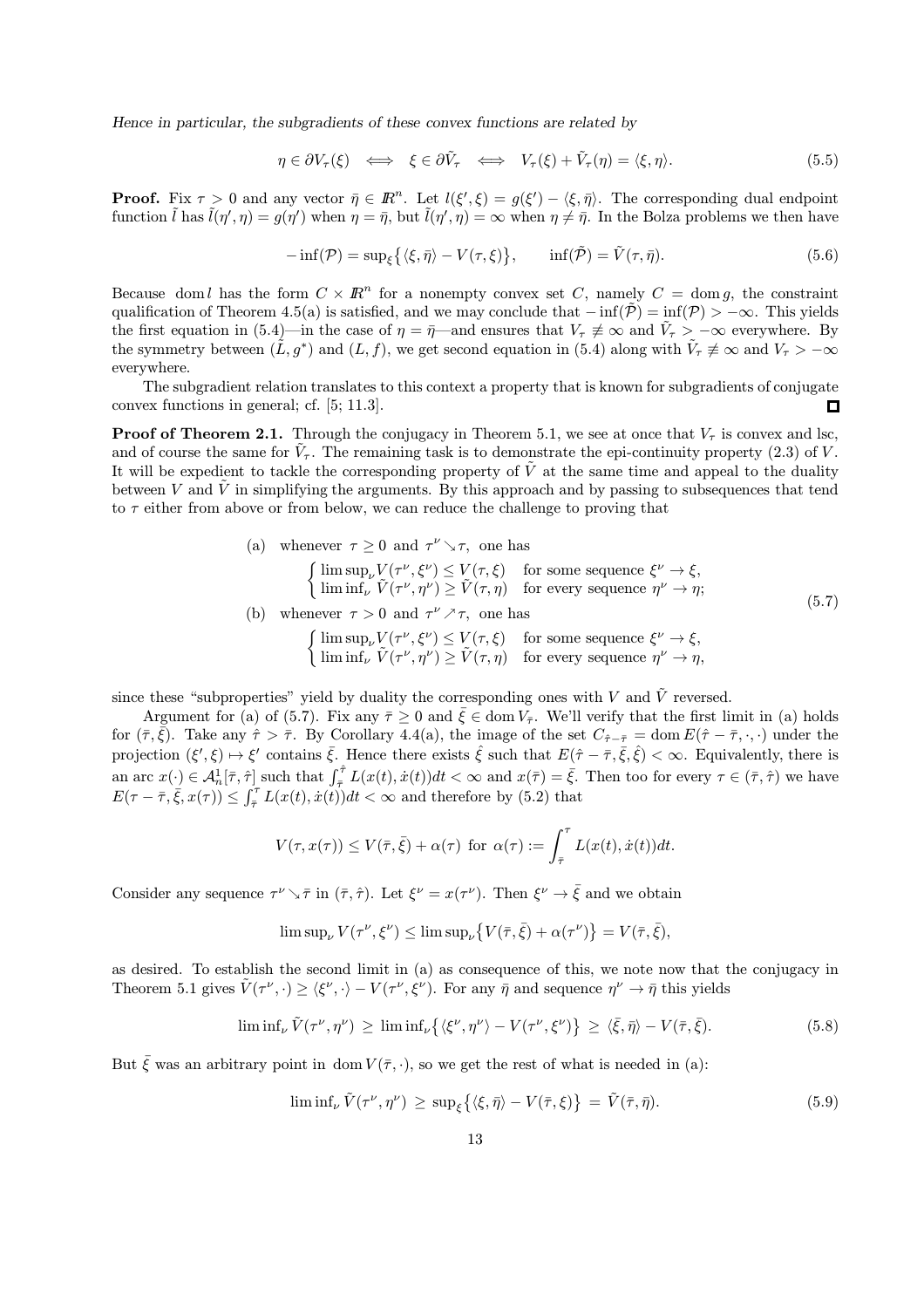Argument for (b) of (5.7). Fix any  $\bar{\tau}0$  and  $\bar{\xi} \in \text{dom } V_{\bar{\tau}}$ . We'll verify that the first limit in (a) holds for  $(\bar{\tau}, \bar{\xi})$ . Let  $\varepsilon > 0$ . Because  $V(\bar{\tau}, \bar{\xi}) < \infty$ , there exists  $x(\cdot) \in \mathcal{A}_n^1[0, \bar{\tau}]$  with  $x(\bar{\tau}) = \bar{\xi}$  and  $g(x(0))$  +  $\int_0^{\bar{\tau}} L(x(t), \dot{x}(t))dt < V(\bar{\tau}, \bar{\xi}) + \varepsilon$ . Then for all  $\tau \in (0, \bar{\tau})$  we have

$$
V(\tau, x(\tau)) \le g(x(0)) + \int_0^{\tau} L(x(t), \dot{x}(t)) dt
$$
  
 
$$
\le V(\bar{\tau}, \bar{\xi}) + \varepsilon - \alpha(\tau) \text{ for } \alpha(\tau) = \int_{\tau}^{\bar{\tau}} L(x(t), \dot{x}(t)) dt.
$$

Consider any sequence  $\tau^{\nu} \nearrow \bar{\tau}$  in  $(0, \bar{\tau})$ . Let  $\xi^{\nu} = x(\tau^{\nu})$ . Then  $\xi^{\nu} \rightarrow \bar{\xi}$  and we have

$$
\limsup\nolimits_{\nu} V(\tau^{\nu}, \xi^{\nu}) \le \limsup\nolimits_{\nu} \{ V(\bar{\tau}, \bar{\xi}) + \varepsilon - \alpha(\tau^{\nu}) \} \le V(\bar{\tau}, \bar{\xi}) + \varepsilon.
$$

We've constructed a sequence with  $\xi^{\nu} \to \bar{\xi}$  with this property for arbitrary  $\varepsilon$ , so by diagonalization we can get a sequence  $\xi^{\nu} \to \bar{\xi}$  with lim sup<sub> $\nu$ </sub>  $V(\tau^{\nu}, \xi^{\nu}) \leq V(\bar{\tau}, \bar{\xi})$ , as required. Fixing such a sequence and returning to the inequality  $\tilde{V}(\tau^{\nu},\cdot) \geq \langle \xi^{\nu}, \cdot \rangle - V(\tau^{\nu}, \xi^{\nu}),$  we obtain now for every sequence  $\eta^{\nu} \to \bar{\eta}$  that (5.8) holds, and hence by the arbitrary choice of  $\bar{\xi} \in \text{dom } V_{\bar{\tau}}$  that (5.9) holds as well.  $\Box$ 

The duality theory for the Bolza problems in this setting also provides insights into the properties of the optimal arcs associated with  $V$ .

**Theorem 5.2** (optimal arcs). In the minimization problem defining  $V_\tau(\xi) = V(\tau, \xi)$ , an optimal arc  $x(\cdot) \in$  $\mathcal{A}_n^1[0,\tau]$  exists for any  $\xi \in \text{dom } V_\tau$ . Every such arc  $x(\cdot)$  must actually belong to  $\mathcal{A}_n^{\infty}[0,\tau]$  when  $\xi$  is such that  $\partial V_{\tau}(\xi) \neq \emptyset$ , hence in particular if  $\xi \in \text{ri dom } V_{\tau}$ .

**Proof.** Although the theorem is stated in terms of V alone, its proof will rest on the duality between V and  $\tilde{V}$ . We'll focus actually on proving the  $\tilde{V}$  version, since that ties in better with the foundation already laid in the proof of Theorem 5.1.

Returning to the problems  $(\mathcal{P})$  and  $(\tilde{P})$  specified in that proof, we make further use of the duality results in Theorem 4.5. We showed that our choice of the function l implied inf( $\mathcal{P}$ ) = − inf( $\mathcal{P}$ ) > −∞ in (5.6), but we didn't point out then that it also guarantees through Theorem 4.5(a) that an optimal arc  $y(\cdot)$  exists for  $(\tilde{\mathcal{P}})$  when, in addition,  $\inf(\tilde{\mathcal{P}})<\infty$ . Thus, an optimal arc exists for the problem defining  $\tilde{V}(\tau,\bar{\eta})$  as long as  $\tilde{V}(\tau,\bar{\eta}) < \infty$ . Likewise then, an optimal arc exists for the problem defining  $V(\tau,\bar{\xi})$  for any choice of  $\bar{\xi}$  such that  $V(\tau, \bar{\xi}) < \infty$ .

Next we use the fact that a vector  $\bar{\xi}$  belongs to  $\partial \tilde{V}_{\tau}(\bar{\eta})$  if and only if  $\bar{\eta} \in \text{dom}\, \tilde{V}_{\tau}$  and  $\bar{\xi}$  furnishes the maximum in the expression for  $-\inf(\mathcal{P})$  in (5.6). (This is true by (5.4) and (5.5) of Theorem 5.1.) For such a vector  $\bar{\xi}$ ,  $V(\tau, \bar{\xi})$  has to be finite, so that there exists, by the argument already furnished, an optimal arc  $x(\cdot)$  for the minimizing problem that defined  $V(\tau, \bar{\xi})$ . That arc  $x(\cdot)$  must then be optimal for  $(\mathcal{P})$ . Theorem 4.5(a) tells us in that case that  $x(\cdot)$  and the optimal arc  $y(\cdot)$  for  $(\tilde{\mathcal{P}})$  are in  $\mathcal{A}_n^{\infty}[0, \tau]$ .

To finish up, we merely need to recall that a proper convex function  $\varphi$  has subgradients at every point of ridom  $\varphi$ , in particular.  $\Box$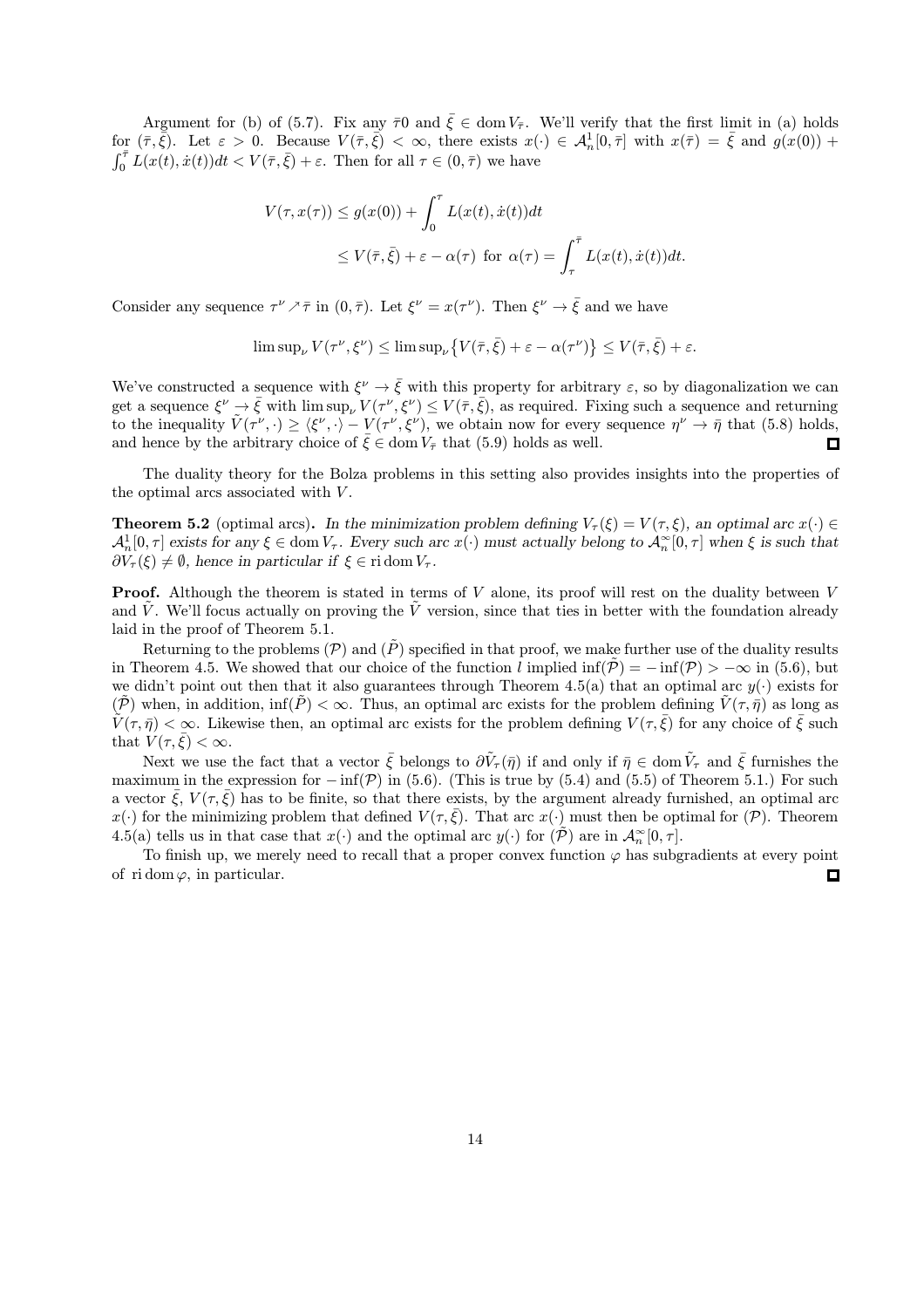#### 6. Hamiltonian Dynamics and Method of Characteristics

The generalized Hamiltonian ODE in (2.6) now enters the discussion. This dynamical system can be written in the form

$$
(\dot{x}(t), \dot{y}(t)) \in G(x(t), y(t)) \quad \text{for a.e. } t \tag{6.1}
$$

for the set-valued mapping

$$
G: (x, y) \mapsto \partial_y H(x, y) \times -\tilde{\partial}_x H(x, y), \tag{6.2}
$$

which derives from the subgradient mapping  $(x, y) \mapsto \tilde{\partial}_x H(x, y) \times \partial_y H(x, y)$ . The latter has traditionally been associated in convex analysis with H as a concave-convex function on  $\mathbb{R}^n \times \mathbb{R}^n$ . It is known to be nonempty-compact-convex-valued and locally bounded with closed graph (since H is also finite; see [5; §35]). Hence the same holds for G.

Through these properties of  $G$ , the theory of differential inclusions [15] ensures the local existence of a Hamiltonian trajectory through every point. The local boundedness of G makes any trajectory  $(x(\cdot), y(\cdot))$ over a time interval  $[\tau_0, \tau_1]$  be Lipschitz continuous, i.e., belong to  $\mathcal{A}_n^{\infty}[\tau_0, \tau_1]$ . Another aspect of the Hamiltonian dynamics in (2.6), or (6.1)–(6.2), is that  $H(x(t), y(t))$  is constant along any trajectory  $(x(\cdot), y(\cdot))$ . This was proved in [2].

Nowadays there are other concepts of subgradient, beyond those of convex analysis, that can be applied to H without separating it into its concave and convex arguments. The general definition in  $\S 2$  directly assigns a subset  $\partial H(x, y) \subset \mathbb{R}^n \times \mathbb{R}^n$  to each point  $(x, y) \in \mathbb{R}^n \times \mathbb{R}^n$ . An earlier definition for this purpose, which was used by Clarke in his work on Hamiltonian conditions for optimality in *nonconvex* problems of Bolza (see [16] and its references), relied on  $H$  being locally Lipschitz continuous and utilized what we now recognize as the set con  $\partial H(x, y)$  in such circumstances. (Here 'con' designates the convex hull of a set.) A more subtle form of 'partial convexification' of  $\partial H(x, y)$ , involving only the x argument in a special way, has been featured in more recent work on Hamiltonians in nonconvex problems of Bolza; cf. [10], [11].

As a preliminary to our further analysis of the Hamiltonian dynamics, we provide a clarification of the relationships between these concepts.

**Proposition 6.1** (subgradients of the Hamiltonian). On the basis of  $H(x, y)$  being finite, concave in x and convex in y, one has

$$
\text{con}\,\partial H(x,y) = \tilde{\partial}_x H(x,y) \times \partial_y H(x,y),\tag{6.3}
$$

this set being everywhere nonempty and compact. Moreover, in terms of the subset D of  $\mathbb{R}^n \times \mathbb{R}^n$  consisting of the points where  $H$  is differentiable (the complement of which is of measure zero), one has

$$
\text{con }\partial H(x,y) = \partial H(x,y) = \{\nabla H(x,y)\} \quad \text{for all} \quad (x,y) \in D,\tag{6.4}
$$

The gradient mapping  $\nabla H$  is continuous relative to D, so that H is strictly differentiable on D. Elsewhere,

$$
\text{con}\,\partial H(x,y) \,=\, \text{con}\Big\{(w,v)\,\Big|\,\exists\,(x^\nu,y^\nu)\rightarrow (x,y)\,\,\text{ with }\,\nabla H(x^\nu,y^\nu)\rightarrow (w,v)\Big\}.\tag{6.5}
$$

Proof. Formula (6.5) is well known to hold for the subgradients of any locally Lipschitz continuous function; cf.  $[6, 9.61]$ . The special property coming out of the concavity-convexity of H is that the set-valued mapping

$$
T_H: (x, y) \mapsto \left[ -\tilde{\partial}_x H(x, y) \right] \times \partial_y H(x, y) = \partial_x [-H](x, y) \times \partial_y H(x, y) \tag{6.6}
$$

is maximal monotone; cf. [6; 12.27]. The points  $(x, y)$  where  $T_H$  is single-valued are the ones where  $\tilde{\partial}_x H(x, y)$ and  $\partial H_y(x, y)$  both reduce to singletons, a property which corresponds to  $H(\cdot, y)$  being differentiable at x while  $H(x, \cdot)$  is differentiable at y; then actually H is differentiable (jointly in the two arguments) at  $(x, y)$ ; cf. [5; 35.6]. Thus, the subset of  $\mathbb{R}^n \times \mathbb{R}^n$  on which  $T_H$  is single-valued is D, and on this set we have  $T_H(x, y) = (-\nabla_x H(x, y), \nabla_y H(x, y))$ . Then by maximal monotonicity,  $T_H$  is continuous on D with

$$
T_H(x,y) = \text{con}\Big\{(-w,v) \Big| \, \exists \, (x^{\nu},y^{\nu}) \rightarrow (x,y) \text{ with } \nabla H(x^{\nu},y^{\nu}) \rightarrow (w,v) \Big\};
$$

see [6; 12.63, 12.67]. We thereby obtain  $(6.3)$  from  $(6.5)$  and at the same time have  $(6.4)$ , from which H must be strictly differentiable on  $D$  by [6; 9.18].  $\Box$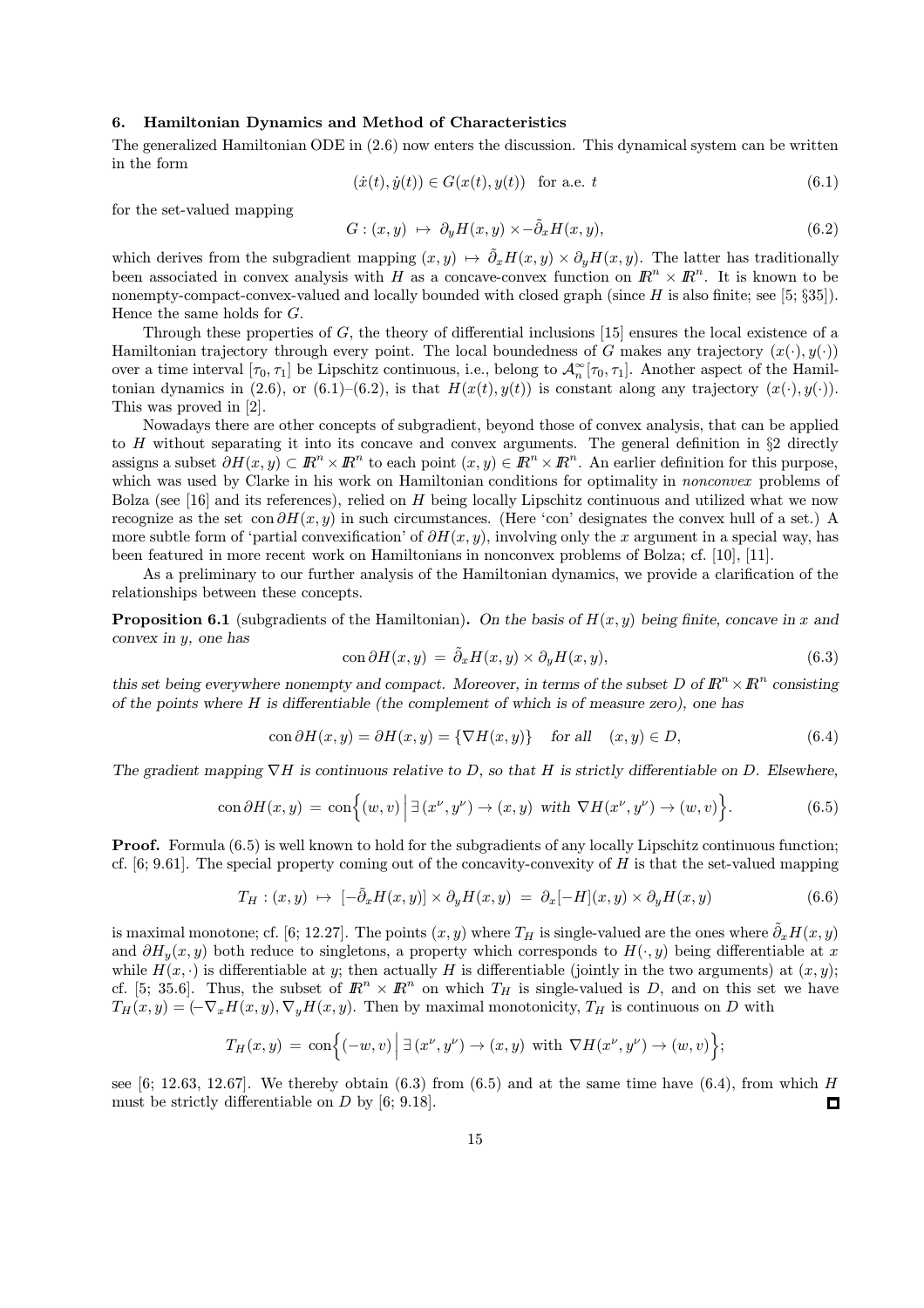Corollary 6.2 (single-valuedness in the Hamiltonian system). The mapping  $G$  in the differential inclusion  $(6.1)–(6.2)$  has the form

$$
G(x,y) = \{(v,-w) | (w,v) \in \text{con }\partial H(x,y)\}\
$$
\n(6.7)

and is single-valued almost everywhere. Indeed,  $G(x, y) = \{(\nabla_y H(x, y), -\nabla_x H(x, y))\}\)$  at all points where the Hamiltonian H is differentiable, whereas in general,

$$
G(x,y) = \text{con}\Big\{(v,-w) \Big| \exists (x^{\nu},y^{\nu}) \to (x,y) \text{ with}
$$

$$
(\nabla_y H(x^{\nu}, y^{\nu}), -\nabla_x H(x^{\nu}, y^{\nu})) \to (v, -w) \Big\}.
$$
(6.8)

Despite the typical single-valuedness of  $G$ , situations exist in which there can be more than one Hamiltonian trajectory from a given starting point. The flow mappings  $S_{\tau}$  for this system, as defined in (2.7), can well have values that are not singleton sets, and indeed, can even be nonconvex sets consisting of more than finitely many points. It's rather surprising, then, that they nonetheless capture with precision the behavior of the Lipschitzian manifolds gph  $\partial V_{\tau}$  in Corollary 2.2. We're prepared now to prove this fact.

**Proof of Theorem 2.4.** Fix  $\tau > 0$  along with any  $\bar{\xi}$  and  $\bar{\eta}$ . The relation  $\bar{\eta} \in \partial V_{\tau}(\bar{\xi})$  that we wish to characterize is equivalent by Theorem 5.1 to  $\bar{\xi} \in \partial \tilde{V}_{\tau}(\bar{\eta})$ , or for that matter to having  $\bar{\xi} \in \text{argmax}_{\xi} \{ \langle \xi, \bar{\eta} \rangle V_{\tau}(\xi)$ . We saw in the proof of Theorem 5.2 that this corresponded further, in terms of the special Bolza problems (P) and (P) introduced in the proof of Theorem 5.1, to the existence of optimal arcs  $x(\cdot)$  for (P) and  $y(\cdot)$  for  $(\tilde{\mathcal{P}})$  such that  $x(\tau) = \bar{\xi}$ .

On the other hand, because  $-\inf(\mathcal{P})=(\overline{\mathcal{P}})$  for these problems, we know from Theorem 4.1 that arcs  $x(\cdot)$  and  $y(\cdot)$  solve these problems, respectively, if and only if  $(x(\cdot), y(\cdot))$  is a Hamiltonian trajectory over  $[0, \tau]$ satisfying the generalized transversality condition  $(y(0), -y(\tau)) \in \partial l(x(0), x(\tau))$ . Since  $l(\xi', \xi) = g(\xi') - \langle \xi, \bar{\eta} \rangle$ by definition in this case, the transversality condition comes down to the relations  $y(0) \in \partial g(x(0))$  and  $y(\tau)=\bar{\eta}.$ 

In summary, we have  $\bar{\eta} \in \partial V_{\tau}(\bar{\xi})$  if and only if there is a trajectory  $(x(\cdot), y(\cdot))$  over  $[0, \tau]$  such that  $x(\tau) = \bar{\eta}$ ,  $y(0) \in \partial g(x(0))$  and  $y(\tau) = \bar{\eta}$ .  $\Box$ 

Further details about the evolution of the subgradient mappings  $\partial V_\tau = \partial_\xi V(\tau, \cdot)$  can now be recorded. The equivalence in the next theorem came out in the preceding proof.

**Theorem 6.3** (optimality in subgradient evolution). A pair of arcs  $x(\cdot)$  and  $y(\cdot)$  gives a Hamiltonian trajectory over [0,  $\tau$ ] that starts in gph ∂g and ends at a point  $(\xi, \eta) \in \text{gph } \partial V_\tau$  if and only if

- (a)  $x(\cdot)$  is optimal in the minimization problem in (1.1) that defines  $V(\tau,\xi)$ , and
- (b)  $y(\cdot)$  is optimal in the minimization problem in (5.1) that defines  $\tilde{V}(\tau, \eta)$ .

**Corollary 6.4** (persistence of subgradient relations). When a Hamiltonian trajectory  $(x(\cdot), y(\cdot))$  over  $[0, \tau]$ has  $y(0) \in \partial g(x(0))$ , it has  $y(t) \in \partial_{\xi} V(t, x(t))$  for all  $t \in [0, \tau]$ .

We turn now, however, to the task of broadening Theorem 2.4 to cover not only the evolution of subgradients but also that of function values. For this, the graph of  $\partial V_\tau$  in  $\mathbb{R}^n \times \mathbb{R}^n$  has to be replaced by an associated subset of  $\mathbb{R}^n \times \mathbb{R}^n \times \mathbb{R}$ .

**Proposition 6.5** (characteristic manifolds for convex functions). Let  $f : \mathbb{R}^n \to \overline{\mathbb{R}}$  be convex, proper and lsc, and let

$$
M = \{(x, y, z) \mid y \in \partial f(x), z = f(x)\} \subset \mathbb{R}^n \times \mathbb{R}^n \times \mathbb{R}.
$$
 (6.9)

Then M is an n-dimensional Lipschitzian manifold in the following terms. There is a one-to-one, locally Lipschitz continuous mapping

$$
F: \mathbb{R}^n \to M, \qquad F(u) = (P(u), Q(u), R(u)),
$$

whose range is all of M and whose inverse is Lipschitz continuous as well, in fact with

$$
F^{-1}(x, y, z) = x + y
$$
 for  $(x, y, z) \in M$ .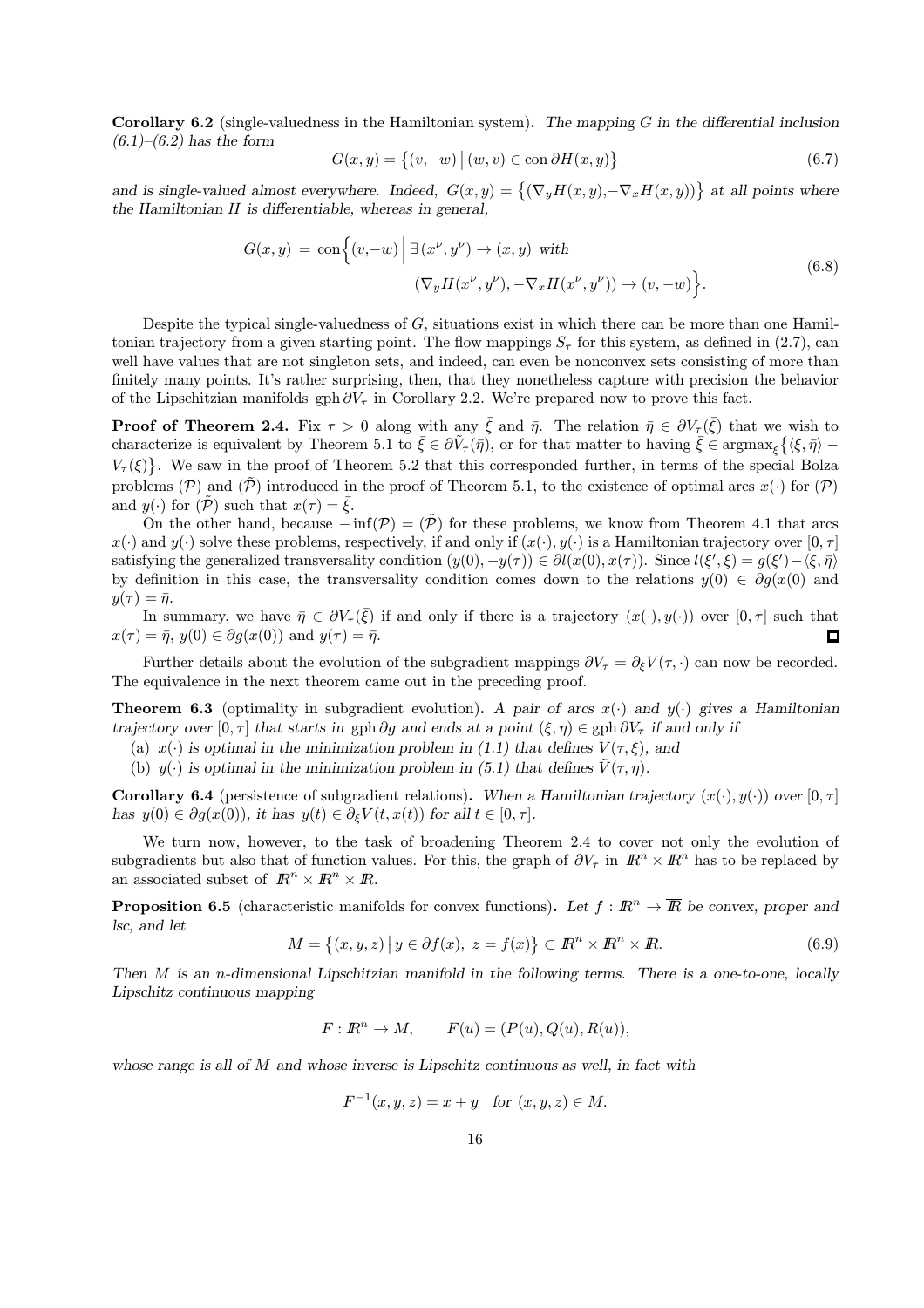The components of  $F$  are given by

$$
P(u) = \operatorname{argmin}_{x} \left\{ f(x) + \frac{1}{2}|x - u|^2 \right\}, \qquad Q = I - P, \qquad R = f \circ P,
$$
\n(6.10)

where P and Q, like  $F^{-1}$ , are globally Lipschitz continuous with constant 1, and R is Lipschitz continuous with constant r on the ball  $\{u \mid |u| \leq r\}$  for each  $r > 0$ .

**Proof.** The mapping  $u \mapsto (P(u), Q(u))$  is well known to parameterize the graph of  $\partial f$  in the manner described; cf. [6; 12.15]. With this parameterization, the component  $z = R(u)$  must be  $f(P(u))$ , so the additional issue is just the claimed Lipschitz property of this expression. According to the formulas for P and  $Q$  in  $(6.10)$  we have

$$
R(u) = p(u) - \frac{1}{2}|Q(u)|^2 \quad \text{for} \quad p(u) := \min_x \left\{ f(x) + \frac{1}{2}|x - u|^2 \right\}.
$$
 (6.11)

The function p is smooth with gradient  $\nabla p(u) = Q(u)$ ; see [6; 2.26]. Hence R is locally Lipschitz continuous, but what can be said about its Lipschitz modulus? Because P and Q are Lipschitz continuous with constant 1 and satisfy  $P + Q = I$ , they are differentiable at almost every point u, their Jacobian matrices satisfying  $\nabla P(u) + \nabla Q(u) = I$  and having norms at most 1. At any such point u, R is differentiable as well, with  $\nabla R(u) = Q(u) - \nabla Q(u)Q(u) = \nabla P(u)Q(u)$ , so that  $|\nabla R(u)| \leq |\nabla P(u)||Q(u)| \leq |Q(u)| \leq |u|$ . Thus,  $|\nabla R(u)| \leq r$  on the ball  $\{u \mid |u| \leq r\}$ , and consequently R is Lipschitz continuous with constant r on that ball. П

The set M in  $(6.9)$  will be called the (first-order) *characteristic manifold* for f, and the mapping F its canonical parameterization.

Proposition 6.6 (recovery of a function from its manifold). Let M be the characteristic manifold of a convex, proper, lsc function  $f$ . Then  $M$  uniquely determines  $f$  as follows:

(a) The image C of M under the projection  $(x, y, z) \mapsto x$ , namely  $C = \text{dom }\partial f$ , satisfies ridom  $f \subset C$ cl dom f and thus has ri  $C =$  ridom f and cl  $C =$  cl dom f.

(b) For every x in C, the vectors  $(x, y, z) \in M$  all have the same z, which equals  $f(x)$ .

(c) For every  $x \in \mathcal{C}\setminus C$  and any  $a \in \mathcal{r}: C$ , one has  $x+\varepsilon(a-x) \in \mathcal{r}: C$  for all  $\varepsilon \in (0,1]$  and  $f(x+\varepsilon(a-x)) \to$  $f(x)$  as  $\varepsilon \searrow 0$ .

(c) For every  $x \notin \text{cl } C$ ,  $f(x) = \infty$ .

**Proof.** These facts are evident from the definition of M, the well known existence of subgradients at points of ridom f, and the way that f can be recovered fully from its values on ridom f; see [5;  $\S 7$ ,  $\S 23$ ].  $\Box$ 

Proposition 6.7 (convergence of characteristic manifolds). A sequence of convex, proper, lsc functions  $f^{\nu}$  on  $\mathbb{R}^n$  epi-converges to another such function f if and only if the associated sequence of characteristic manifolds  $M^{\nu}$  in  $\mathbb{R}^n \times \mathbb{R}^n \times \mathbb{R}$  converges (in the Painlevé-Kuratowski sense) to the characteristic manifold M for f.

**Proof.** Attouch's theorem on convex functions (cf. [6; 12.35]) says that  $f^{\nu}$  epi-converges to f if and only if gph  $\partial f^{\nu}$  converges to gph  $\partial f$  and, for at least one sequence of points  $(x^{\nu}, y^{\nu}) \in \text{gph } \partial f^{\nu}$  converging to a point  $(x, y) \in \text{gph }\partial f$ , one has  $f^{\nu}(x^{\nu}) \to f(x)$ . On the other hand, epi-convergence of convex functions entails latter holding for every such sequence of points  $(x^{\nu}, y^{\nu})$ . The convergence of the characteristic manifolds is thus hardly more than a restatement of these facts of convex analysis. 0

Our goal in these terms is to describe how the characteristic manifold for  $V_{\tau}$  evolves from that of g. We introduce the following extension of the Hamiltonian system  $(6.1)$ – $(6.2)$ , which we speak of as the characteristic system associated with H:

$$
(\dot{x}(t), \dot{y}(t), \dot{z}(t)) \in \bar{G}(x(t), y(t)) \text{ for a.e. } t \tag{6.12}
$$

for the set-valued mapping  $\overline{G}$  defined by

$$
\bar{G}(x, y) := \{ (v, w, u) | (v, w) \in G(x, y), u = \langle v, y \rangle - H(x, y) \}.
$$
\n(6.13)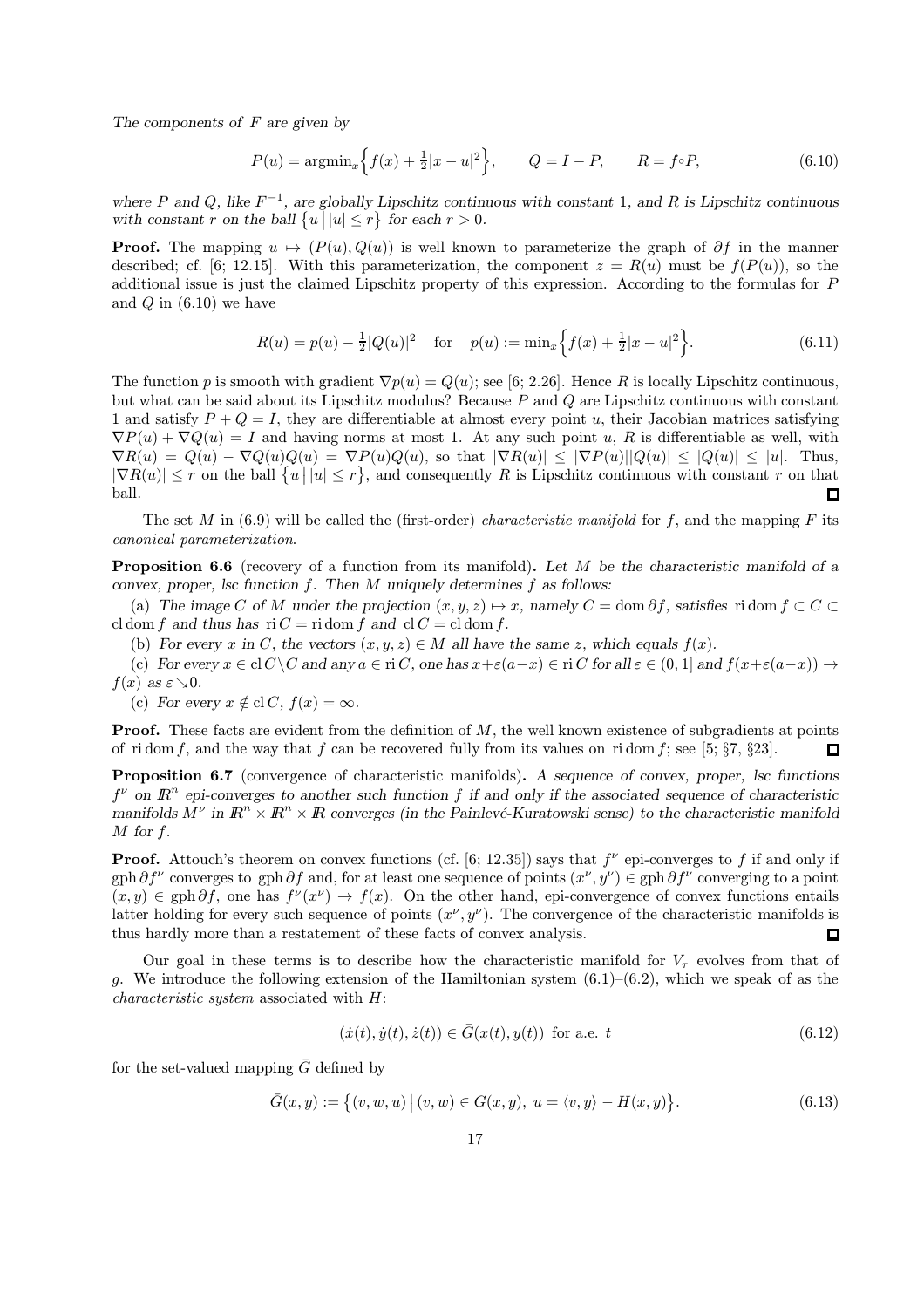The trajectories  $(x(\cdot), y(\cdot), z(\cdot))$  of this system will be called *characteristic trajectories*. Like G itself,  $\overline{G}$  is nonempty-closed-convex-valued and locally bounded with closed graph, so a characteristic trajectory exists, at least locally, through every point of  $\mathbb{R}^n \times \mathbb{R}^n \times \mathbb{R}$ . The corresponding flow mapping for each  $\tau \in [0, \infty)$ will be denoted by  $\bar{S}_{\tau}$ :

$$
\bar{S}_{\tau}: (\xi_0, \eta_0, \zeta_0) \mapsto
$$
\n
$$
\left\{ (\xi, \eta, \zeta) \middle| \exists \text{ characteristic trajectory } (x(\cdot), y(\cdot), z(\cdot)) \text{ over } [0, \tau] \text{ with } (6.14)
$$
\n
$$
(x(0), y(0), z(0)) = (\xi_0, \eta_0, \zeta_0), (x(\tau), y(\tau), z(\tau)) = (\xi, \eta, \zeta) \right\}
$$

**Theorem 6.8** (subgradient method of characteristics). Let  $M_{\tau}$  be the characteristic manifold for  $V_{\tau}$  =  $V(\tau, \cdot)$ , with  $M_0$  the characteristic manifold for  $g = V_0$ . Then

$$
M_{\tau} = \bar{S}_{\tau}(M_0) \quad \text{for all} \quad \tau \ge 0. \tag{6.15}
$$

Moreover  $M_{\tau}$ , as a closed subset of  $\mathbb{R}^n \times \mathbb{R}^n \times \mathbb{R}$ , depends continuously on  $\tau$ .

**Proof.** The continuity of the mapping  $\tau \mapsto M_{\tau}$  is immediate from Proposition 6.7 and the epi-continuity in Theorem 2.1. The evolution of  $\partial V_\tau$  through the drift of its graph in the underlying system (6.1)–(6.2) has already been verified in Theorem 2.4, so the only issue here is what happens when the  $z$  component is added as in  $(6.12)$ – $(6.13)$ . We have

$$
\dot{z}(t) = \langle \dot{x}(t), y(t) \rangle - H(x(t), y(t)) = L(x(t), \dot{x}(t)) \tag{6.16}
$$

when  $(\dot{x}(t), \dot{y}(t)) \in G(x(t), y(t))$ , since that relation entails  $\dot{x}(t) \in \partial_y H(x(t), y(t))$ , which is equivalent to the second equation in (6.16) because the convex functions  $H(x(t), \cdot)$  and  $L(x(t), \cdot)$  are conjugate to each other. The arc  $x(\cdot)$  is optimal for the minimization problem that defines  $V(\tau, \xi)$ , so that

$$
V(\tau, \xi) = g(x(0)) + \int_0^{\tau} L(x(t), \dot{x}(t)) dt = z(0) + \int_0^{\tau} \dot{z}(t) dt = z(\tau).
$$

The trajectory  $(x(\cdot), y(\cdot), z(\cdot))$  does, therefore, carry the point  $(x(0), y(0), z(0)) \in M_0$  to the point  $(x(\tau), y(\tau), \tau)$  $z(\tau) \in M_{\tau}$ . Conversely, of course, (6.16) is essential for that. П

Theorem 6.8 provides a remarkably global version of the method of characteristics, made possible by convexity. It relies on the one-to-one correspondence between lsc, proper, convex functions and their characteristic manifolds in Proposition 6.5 and on the preservation of such function properties over time, as in Theorem 2.1. By transforming the evolution of functions into the evolution of the associated manifolds, one is able to reduce the function evolution to the drift of those manifolds in the characteristic dynamical system associated with the given Hamiltonian  $H$ , or Lagrangian  $L$ .

In contrast, the classical method of characteristics requires differentiability at every turn and, in adopting the implicit (or inverse) function theorem as the main tool, is ordinarily limited to local validity. The characteristic manifold  $M_0$  associated with g has to be a smooth manifold, and g must therefore be  $\mathcal{C}^2$ . The Hamiltonian H has to be  $\mathcal{C}^2$  as well, so that the mappings  $\bar{S}_\tau$  are single-valued and smooth. But even these assumptions are not enough to guarantee that the characteristic dynamics will carry  $M_0$  into smooth manifolds  $M_{\tau}$ . The trouble is that the functions  $V_{\tau}$  are defined by minimization, and that operation, in its inherent failure to preserve differentiability, simply does not fit well in the framework of classical analysis.

A generalized "method of characteristics" for value functions has also been developed by Subbotin [17], but in a different framework from ours, namely one focused on bounded control dynamics and not convexity, and not revolving around the Hamiltonian function H and its dynamical system.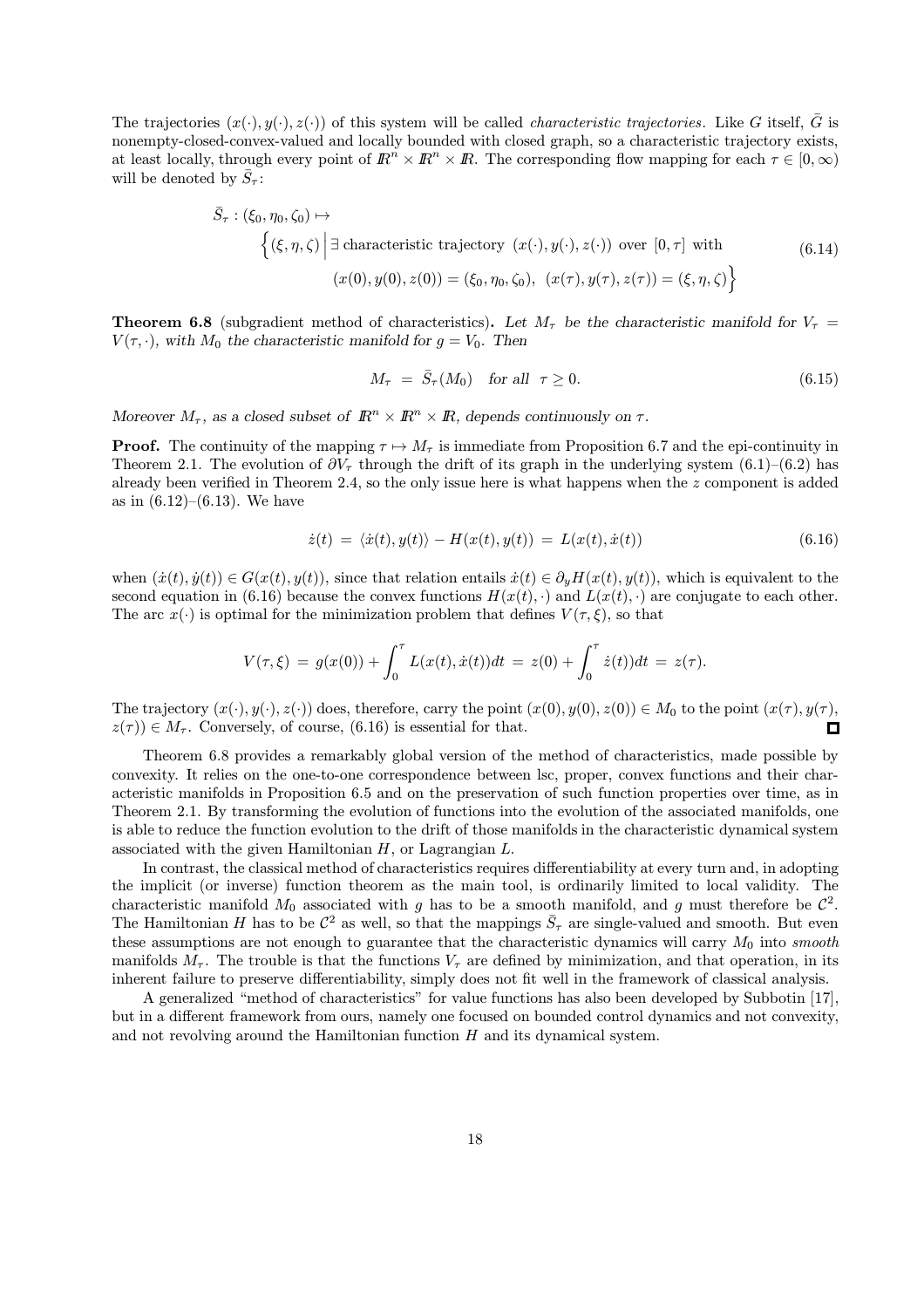#### 7. Hamilton-Jacobi Equation and Regularity

The time has come to move beyond subgradients of convex analysis and establish properties of the subgradient mapping  $\partial V$  as a whole.

**Proof of Theorem 2.5.** Our first goal is to prove the equivalence of the conditions  $\eta \in \partial_{\xi}V(\tau,\xi)$  and  $\sigma = -H(\xi, \eta)$  with having  $(\sigma, \eta) \in \hat{\partial}V(\tau, \xi)$  when  $\tau > 0$ . Here  $\partial_{\xi}V(\tau, \xi)$  is the same as  $\hat{\partial}_{\xi}V(\tau, \xi)$ , since the function  $V(\tau, \cdot) = V_{\tau}$  is convex.

Let  $\bar{\eta} \in \partial_{\varepsilon} V(\bar{\tau}, \bar{\xi})$  with  $\bar{\tau} > 0$ . We need to show that  $(-H(\bar{\xi}, \bar{\eta}), \bar{\eta}) \in \hat{\partial} V(\bar{\tau}, \bar{\xi})$ , or in other words that

$$
V(\tau,\xi) - V(\bar{\tau},\bar{\xi}) + (\tau - \bar{\tau})H(\bar{\xi},\bar{\eta}) - \langle \xi - \bar{\xi}, \bar{\eta} \rangle \ge o\big(|(\tau,\xi) - (\bar{\tau},\bar{\xi})|\big).
$$
\n(7.1)

By Theorem 2.4 there is a Hamiltonian trajectory  $(x(\cdot), y(\cdot))$  over  $[0, \overline{\tau}]$  that starts in gph g and goes to  $(\overline{\xi}, \overline{\eta})$ . Through the local existence property of the Hamiltonian system, this trajectory can be extended to a larger interval  $[0, \bar{\tau} + \varepsilon]$ , in which case  $y(\tau) \in \partial_{\xi} V(\tau, x(\tau))$  for all  $\tau \in [0, \bar{\tau} + \varepsilon]$  by Corollary 6.4, so that

$$
V(\tau,\xi) \ge V(\tau,x(\tau)) + \langle \xi - x(\tau), y(\tau) \rangle \quad \text{for all } \xi \in \mathbb{R}^n \text{ when } \tau \in [0,\bar{\tau} + \varepsilon]. \tag{7.2}
$$

We have  $V(\tau, x(\tau)) = g(x(0)) + \int_0^{\tau} [\langle \dot{x}(t), y(t) \rangle - H(x(t), y(t))] dt$  by Theorem 6.8, where  $H(x(t), y(t)) \equiv$  $H(x(\bar{\tau}), y(\bar{\tau}))$  because H is constant along Hamiltonian trajectories. Hence

$$
V(\tau, x(\tau)) = V(\bar{\tau}, \bar{\xi}) - (\tau - \bar{\tau})H(\bar{\xi}, \bar{\eta}) + \int_{\bar{\tau}}^{\tau} \langle \dot{x}(t), y(t) \rangle dt \text{ when } \tau \in [0, \bar{\tau} + \varepsilon]. \tag{7.3}
$$

Also  $\int_{\bar{\tau}}^{\tau} \langle \dot{x}(t), y(t) \rangle dt = \langle x(\tau), y(\tau) \rangle - \langle x(\bar{\tau}), y(\bar{\tau}) \rangle - \int_{\bar{\tau}}^{\tau} \langle x(t), \dot{y}(t) \rangle dt$ , so in combining (7.3) with (7.2), we see that the left side of (7.1) is bounded below by the expression

$$
-\langle \xi - \bar{\xi}, \bar{\eta} \rangle + \langle \xi - x(\tau), y(\tau) \rangle + \langle x(\tau), y(\tau) \rangle - \langle x(\bar{\tau}), y(\bar{\tau}) \rangle - \int_{\bar{\tau}}^{\tau} \langle x(t), \dot{y}(t) \rangle dt
$$
  

$$
= \langle \xi - \bar{\xi}, y(\tau) - \bar{\eta} \rangle + \langle \bar{\xi}, y(\tau) - \bar{\eta} \rangle - \int_{\bar{\tau}}^{\tau} \langle x(t), \dot{y}(t) \rangle dt
$$
  

$$
= \langle \xi - \bar{\xi}, y(\tau) - y(\bar{\tau}) \rangle - \int_{\bar{\tau}}^{\tau} \langle x(t) - x(\bar{\tau}), \dot{y}(t) \rangle dt.
$$

This expression is of type  $o(|(\tau,\xi) - (\bar{\tau},\bar{\xi})|)$  because  $x(\cdot)$  and  $y(\cdot)$  are continuous and  $\dot{y}(\cdot)$  is essentially bounded on  $[0, \bar{\tau} + \varepsilon]$ . Thus,  $(-H(\bar{\xi}, \bar{\eta}), \bar{\eta}) \in \hat{\partial}V(\bar{\tau}, \bar{\xi})$  as claimed.

To argue the converse implication, we consider now any pair  $(\bar{\sigma}, \bar{\eta}) \in \hat{\partial}V(\bar{\tau}, \bar{\xi})$ . Such a pair satisfies

$$
V(\tau,\xi) \geq V(\bar{\tau},\bar{\xi}) - (\tau - \bar{\tau})\bar{\sigma} + \langle \xi - \bar{\xi}, \bar{\eta} \rangle + o\big(|(\tau,\xi) - (\bar{\tau},\bar{\xi})|\big). \tag{7.4}
$$

In particular  $\bar{\eta} \in \hat{\partial}_{\xi} V(\bar{\tau}, \bar{\xi}) = \partial_{\xi} V(\bar{\tau}, \bar{\xi})$ , and we therefore have, as just explained, the existence of a Hamiltonian trajectory  $(x(\cdot), y(\cdot))$  for which (7.3) holds. Specializing (7.4) to  $\xi = x(\tau)$  and using the expression in (7.3) for  $V(\tau, x(\tau))$ , we obtain

$$
V(\bar{\tau}, \bar{\xi}) - (\tau - \bar{\tau}) H(\bar{\xi}, \bar{\eta}) + \int_{\bar{\tau}}^{\tau} \langle \dot{x}(t), y(t) \rangle dt
$$
  
\n
$$
\geq V(\bar{\tau}, \bar{\xi}) - (\tau - \bar{\tau}) \bar{\sigma} + \langle x(\tau) - x(\bar{\tau}), \bar{\eta} \rangle + o\big( |(\tau, x(\tau)) - (\bar{\tau}, x(\bar{\tau}))| \big),
$$

where the final term is of type  $o(|\tau - \bar{\tau}|)$  because  $x(\cdot)$  is locally Lipschitz continuous. Then

$$
-(\tau-\bar{\tau})(\bar{\sigma}+H(\bar{\xi},\bar{\eta})) \geq \int_{\bar{\tau}}^{\tau}\langle \dot{x}(t), y(t)-y(\bar{\tau})\rangle dt + o(|\tau-\bar{\tau}|),
$$

with the integral term likewise being of type  $o(|\tau - \bar{\tau}|)$ . Necessarily, then,  $\bar{\sigma} + H(\bar{\xi}, \bar{\eta}) = 0$ .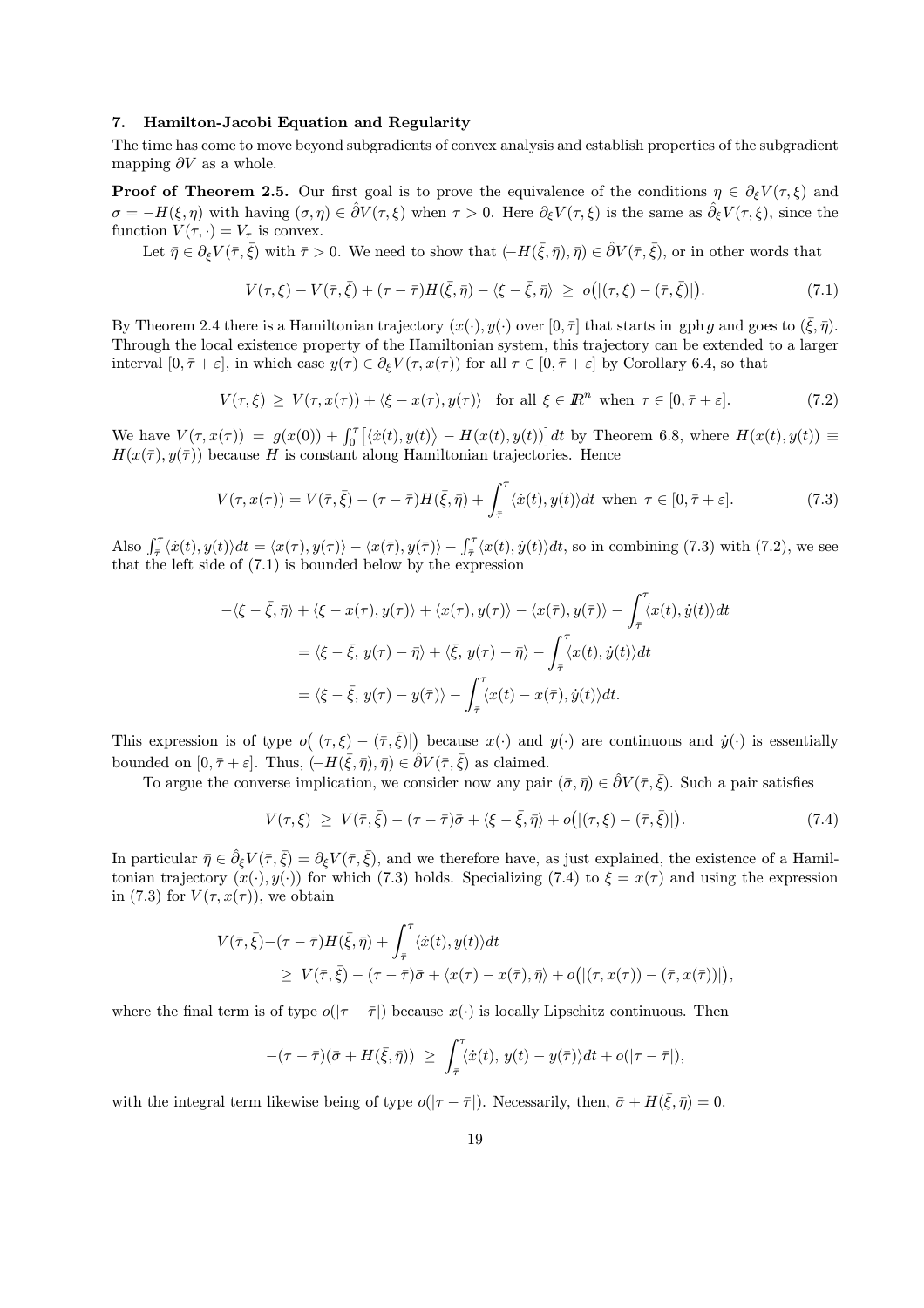We turn now to showing that  $\partial V(\tau,\xi) = \partial V(\tau,\xi)$  for all  $\xi$  when  $\tau > 0$ . Since  $\partial V(\tau,\xi) \subset \partial V(\tau,\xi)$ in general, only the opposite inclusion has to be checked. Suppose  $(\sigma, \eta) \in \partial V(\tau, \xi)$ . By definition, there are sequences  $(\tau^{\nu}, \xi^{\nu}) \to (\tau, \xi)$  and  $(\sigma^{\nu}, \eta^{\nu}) \to (\sigma, \nu)$  with  $V(\tau^{\nu}, \xi^{\nu}) \to V(\tau, \xi)$  and  $(\sigma^{\nu}, \eta^{\nu}) \in \partial V(\tau^{\nu}, \xi^{\nu})$ . We have seen that the latter means  $\sigma^{\nu} = -H(\xi^{\nu}, \eta^{\nu})$  and  $\eta^{\nu} \in \partial_{\xi}V(\tau^{\nu}, \xi^{\nu})$ . Then  $\sigma = -H(\xi, \eta)$  by the continuity of H.

On the other hand, the sets  $C^{\nu} = gph \partial_{\xi} V(\tau^{\nu},\cdot)$  converge to  $C = gph \partial_{\xi} V(\tau,\cdot)$  by Corollary 2.2. Hence from having  $\eta^{\nu} \in \partial_{\xi} V(\tau^{\nu}, \xi^{\nu})$  we get  $\eta \in \partial_{\xi} V(\tau, \xi)$ . The pair  $(\sigma, \eta)$  thus satisfies the conditions we have identified as describing the elements of  $\partial V(\tau, \xi)$ .  $\Box$ 

Through the duality in Theorem 5.1, the statements in Theorem 2.5 are valid equally for the dual value function  $\tilde{V}$ . From this we obtain the following.

**Theorem 7.1** (dual Hamilton-Jacobi equation). The dual value function  $\tilde{V}$  satisfies

$$
\sigma - H(\xi, \eta) = 0 \quad \text{for all} \quad (\sigma, \xi) \in \partial \tilde{V}(\tau, \eta) \quad \text{when} \quad \tau > 0. \tag{7.5}
$$

Indeed, for  $\tau > 0$  one has  $(\sigma, \xi) \in \partial \tilde{V}(\tau, \eta)$  if and only if  $(-\sigma, \eta) \in \partial V(\tau, \xi)$ .

**Proof.** In translating Theorem 2.5 to the context of  $\tilde{V}$ , as justified by Theorem 5.1, we bring into the scene the dual Hamiltonian  $\tilde{H}(y, x) = -H(x, y)$  corresponding (in Proposition 3.5) to the dual Lagrangian  $\tilde{L}$ . The vectors  $(\sigma, \xi) \in \partial \tilde{V}(\tau, \eta)$  are characterized by  $\xi \in \partial_n \tilde{V}(\tau, \eta)$  and  $\sigma = -\tilde{H}(\eta, \xi) = H(\xi, \eta)$ . Invoking the conjugacy between  $V(\tau, \cdot)$  and  $\tilde{V}(\tau, \cdot)$  in Theorem 5.1, specifically the relation (5.5), we get the subgradient equivalence. Then (7.5) is immediate from the Hamilton-Jacobi equation already in Theorem 2.5.  $\Box$ 

We take up next the issue of what additional properties of continuity, differentiability, etc., the value function  $V$  is guaranteed to have beyond the convexity and epi-continuity in Theorem 2.1. We begin with a characterization of the interior of the set

$$
\operatorname{dom} V = \big\{ (\tau, \xi) \in [0, \infty) \times I\!\!R^n \,\big|\, V(\tau, \xi) < \infty \big\}.
$$

**Proposition 7.2** (domain interiors). In terms of  $V_\tau = V(\tau, \cdot)$ , one has that

$$
(\tau,\xi) \in \text{int dom}\,V \iff \tau > 0, \ \xi \in \text{int dom}\,V_\tau.
$$

**Proof.** It's evident that " $\Rightarrow$ " holds. We focus therefore on " $\Leftarrow$ ". Consider  $\bar{\tau} > 0$  and  $\bar{\xi} \in \text{int dom } V_{\bar{\tau}}$ . The epi-convergence of  $V_{\tau}$  to  $V_{\bar{\tau}}$  as  $\tau \to \bar{\tau}$  in Theorem 2.1 entails through the convexity of these functions that  $V_{\tau}$  converges pointwise to  $V_{\bar{\tau}}$  uniformly on all compact subsets of intdom  $V_{\bar{\tau}}$ ; cf. [6; 7.17]. In particular this convergence holds on some open neighborhood U of  $\bar{x}$  in dom  $V_{\bar{\tau}}$ , so for some open interval I around  $\bar{\tau}$  we have  $U \subset \text{dom } V_\tau$  for all  $\tau \in I$ . Then  $I \times O$  is an open subset of dom V containing  $(\bar{\tau}, \bar{\xi})$ , and we conclude that  $(\bar{\tau}, \bar{\xi}) \in \text{int dom } V$ .  $\Box$ 

The argument just given shows further that  $V$  is continuous on the interior of dom  $V$ , but we're headed toward showing that V is in fact locally Lipschitz continuous there. The agreement between  $\partial V(\tau,\xi)$  and  $\partial V(\tau, \xi)$  in Theorem 2.5 will have a part in this, and it will yield other strong properties besides.

Recall that a locally Lipschitz continuous function is *subdifferentially regular* (in the sense of Clarke regularity of its epigraph) when all its subgradients are regular subgradients, or equivalently, its subderivatives and regular subderivatives coincide everywhere; for background, see [6; Chapters 8 and 9]. The subderivative function for V at a point  $(\tau, \xi)$  is defined in general by

$$
dV(\tau,\xi): (\tau',\xi') \mapsto dV(\tau,\xi)(\tau',\xi') := \liminf_{\substack{\varepsilon \searrow 0 \\ (\tau'',\xi'') \to (\tau',\xi')} } \frac{V(\tau + \varepsilon \tau'',\xi + \varepsilon \xi'') - V(\tau,\xi)}{\varepsilon}.
$$

To say that V is *semidifferentiable* at  $(\tau,\xi)$  is to say that, for all  $(\tau',\xi')$ , this lower limit exists actually as the full limit

$$
\lim_{\substack{\varepsilon \to 0 \\ (\tau'',\xi'') \to (\tau',\xi')}} \frac{V(\tau + \varepsilon \tau'',\xi + \varepsilon \xi'') - V(\tau,\xi)}{\varepsilon}.
$$

Then  $dV(\tau,\xi)(\tau',\xi')$  must be finite and continuous as a function of  $(\tau',\xi')$ ; cf. [6; 7.21].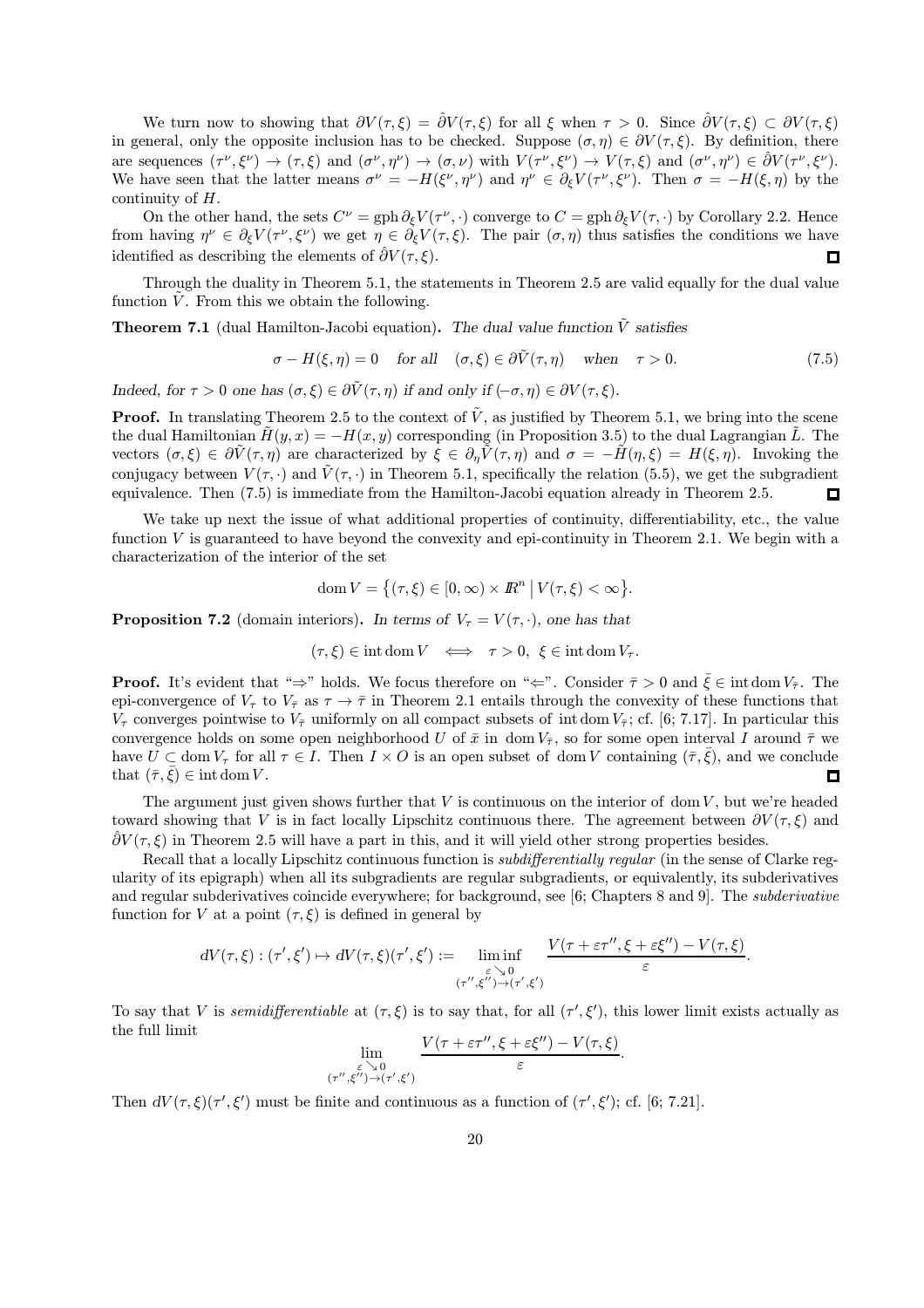**Theorem 7.3** (regularity consequences). On intdom V, the subgradient mapping  $\partial V$  is nonempty-compactconvex-valued and locally bounded, and V itself is locally Lipschitz continuous and subdifferentially regular, moreover semidifferentiable with

$$
dV(\tau,\xi)(\tau',\xi') = \max\Big\{\langle\xi',\eta\rangle - \tau'H(\xi,\eta)\Big|\,\eta\in\partial_{\xi}V(\tau,\xi)\Big\}.\tag{7.7}
$$

Indeed,  $V$  is strictly differentiable wherever it is differentiable, which is at almost every point of intdom  $V$ . and relative to such points the gradient mapping  $\nabla V$  is continuous.

**Proof.** The points  $(\tau, \xi) \in \text{int dom } V$  have been identified in Corollary 7.2 as the ones with  $\tau > 0$  and  $\xi \in \text{int dom } V(\tau, \cdot)$ . Because  $V(\tau, \cdot)$  is convex, the mapping  $\partial_{\xi} V(\tau, \cdot)$  is nonempty-compact-valued and locally bounded on intdom  $V(\tau, \cdot)$ , as already known through convex analysis; cf. [2; §24]. These properties carry over to the behavior of  $\partial_{\xi}V$  on intdom V because of the epi-continuous dependence of  $V(\tau, \cdot)$  on  $\tau$  in Theorem 2.1; see [2; §24] again. The local boundedness of  $\partial_{\xi}V$ , when joined with the formula  $\sigma = -H(\xi, \eta)$ in Theorem 5.1 and the continuity of  $H$ , gives us the nonempty-compact-valuedness and local boundedness of  $\partial V$ .

The local boundedness of  $\partial V$  on intdom V implies that V is Lipschitz continuous there locally; cf. [6; 9.13]. Then from having  $\hat{\partial}V(\tau,\xi) = \partial V(\tau,\xi)$  in Theorem 2.5 we get the subdifferential regularity of V on int dom V and the convexity of  $\partial V(\tau,\xi)$  (because  $\partial V(\tau,\xi)$ ) is always convex). Local Lipschitz continuity and subdifferential regularity yield semidifferentiability by [6; 9.16]. Formula (7.7) specializes the semiderivative formula in that result to V by way of the description of  $\partial V(\tau, \xi)$  in Theorem 2.5.

By virtue of being locally Lipschitz continuous,  $V$  is differentiable almost everywhere on intdom  $V$ . In the presence of subdifferential regularity, the differentiability is strict and the gradient mapping has the stated continuity property; see [6; 9.20]. 口

As a complement to this theorem, we develop further information about intdom  $V$ , utilizing Proposition 7.2 to translate the issue into an investigation of when intdom  $V_{\tau} \neq \emptyset$ . It will be convenient to work with the calculus of relative interiors and the fact that, for a convex set C in a space  $\mathbb{R}^d$ , one has int  $C \neq \emptyset$  if and only aff  $C = \mathbb{R}^d$  (i.e., C isn't included in any hyperplane in  $\mathbb{R}^d$ ), in which case int  $C = \text{ri } C$  (cf. [6; Chapter 2]).

Additional motivation for the following result, besides facilitating use of Theorem 7.3, comes from the fact that the set dom  $V_{\tau} = \{\xi \mid V(\tau,\xi)\}$  is the *reachable set* at time  $\tau$ , giving the points  $\xi = x(\tau)$  reached by arcs  $x(\cdot) \in \mathcal{A}_n^1[0, \tau]$  that start in dom g and have finite running cost  $\int_0^{\tau} L(x(t), \dot{x}(t)) dt$ .

**Proposition 7.4** (relative interiors of reachable sets). For every  $\tau \in [0, \infty)$  one has

$$
\emptyset \neq \text{ri dom } V_{\tau} = \{ \xi \mid \text{ri dom } g \cap \text{ri dom } E(\tau, \cdot, \xi) \neq \emptyset \}. \tag{7.8}
$$

Here ridom  $V_\tau$  reduces to intdom  $V_\tau$  if and only if there exists  $\xi \in \text{dom } V_\tau$  such that dom  $g \cup \text{dom } E(\tau, \cdot, \xi)$ does not lie in a hyperplane, that being true then for all  $\xi \in \text{dom } V_\tau$ .

**Proof.** Let  $D_{\tau} = \text{dom } V_{\tau}$  so  $D_0 = \text{dom } g$ . Clearly  $D_{\tau}$  is the image under  $(\xi', \xi) \mapsto \xi$  of  $C := \text{dom } E(\tau, \cdot, \cdot) \cap$  $[D_0\times\mathbb{R}^n]$ , all these sets being convex and nonempty. Then, under the same projection mapping, ri  $D_\tau$  is the image of ri C; cf. [6; 2.44]. For each  $\xi$  the convex set dom  $E(\tau, \cdot, \xi)$  is nonempty by Corollary 4.4; likewise for each  $\xi'$  the convex set dom  $E(\tau, \xi', \cdot)$  is nonempty. The rule for relative interiors in product spaces (cf.  $[6; 2.43]$  says then that

$$
\operatorname{ri\,dom} E(\tau, \cdot, \cdot) = \left\{ (\xi', \xi) \, \big| \, \xi' \in \operatorname{ri\,dom} E(\tau, \cdot, \xi) \right\} = \left\{ (\xi', \xi) \, \big| \, \xi \in \operatorname{ri\,dom} E(\tau, \xi', \cdot) \right\}.
$$
\n(7.9)

This relative interior meets the set  $\text{ri}[D_0 \times \mathbb{R}^n] = \text{ri } D_0 \times \mathbb{R}^n$ , as seen from the second of the expressions in (7.9) by taking any  $\xi' \in \text{ri } D_0$  and then any  $\xi \in \text{ri } \text{dom } E(\tau, \xi', \cdot)$ . The rule for relative interiors of intersections  $(cf. [6; 2.42])$  then yields

$$
\text{ri } C = [\text{ri dom } E(\tau, \cdot, \cdot)] \cap [\text{ri } D_0 \times I\!\!R^n].
$$

Returning to the observation that  $D<sub>\tau</sub>$  is the projection of ri C, and utilizing the first of the expressions in (7.9), we get (7.8).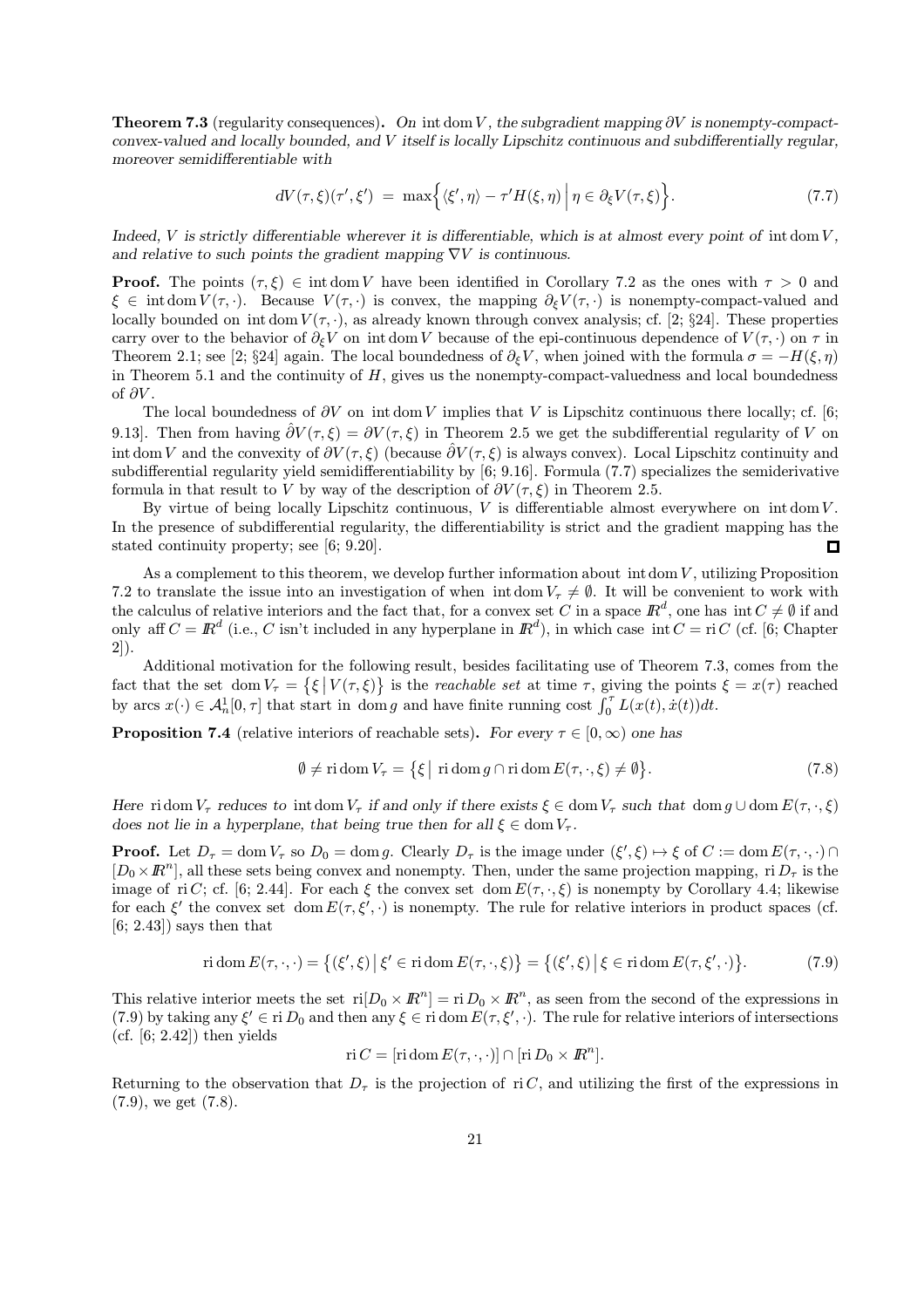For the claim about interiors, we have to show that the stated condition on a point  $\xi \in D_{\tau}$  is equivalent to the nonexistence of a hyperplane  $M \supset D_{\tau}$ . Fix any  $\bar{\xi} \in D_{\tau}$  and any  $\bar{\xi}' \in D_0$  with  $(\bar{\xi}', \bar{\xi}) \in \text{dom } E(\tau, \cdot, \cdot)$ . A vector  $\zeta$  gives a hyperplane  $M = \{ \xi \mid \langle \xi, \zeta \rangle = \alpha \}$  that includes  $D_{\tau}$  if and only if  $\zeta \neq 0$  and  $\pm \zeta \in N_{D_{\tau}}(\overline{\xi}),$ this being the normal cone to  $D_{\tau}$  at  $\bar{\xi}$ . Likewise, a vector  $\zeta'$  gives a hyperplane  $M' = \{\xi' | \langle \xi', \zeta' \rangle =$  $\{\alpha\}\}\$  that includes both  $D_0$  and dom  $E(\tau, \cdot, \bar{\xi})$  if and only if  $\zeta' \neq 0$  and both  $\pm \zeta' \in N_{D_0}(\bar{\xi'})$  and  $\pm \zeta' \in \zeta$  $N_{\text{dom }E(\tau,\cdot,\bar{\xi})}(\bar{\xi}')$ . (Here we appeal to the fact that  $\bar{\xi}'$  belongs to both  $D_0$  and dom  $E(\tau,\cdot,\bar{\xi})$ .) From the calculus of normals to convex sets (cf. [2; §23], [6; Chapter 6]), the cone  $N_{\text{dom }E(\tau,\cdot,\bar{\xi})}(\bar{\xi}')$  is the projection of the cone  $N_{\text{dom } E(\tau,\cdot,\cdot)}(\bar{\xi}',\bar{\xi})$ :

$$
\pm \zeta' \in N_{\text{dom } E(\tau, \cdot, \bar{\xi})}(\bar{\xi}') \iff \exists \zeta \text{ with } \pm (\zeta', \zeta) \in N_{\text{dom } E(\tau, \cdot, \cdot)}(\bar{\xi}', \bar{\xi});
$$

this relies on the nonemptiness of dom  $E(\tau, \cdot, \xi)$  for all  $\xi \in \mathbb{R}^n$  (cf. Corollary 4.4), which in turn ensures that  $\zeta'$  must be nonzero in this formula when  $\zeta \neq 0$ . Further calculus, utilizing the set relations that were developed above in determining ri  $D_{\tau}$ , reveals that  $\pm \zeta \in N_{D_{\tau}}(\bar{\xi})$  if and only if  $(0, \pm \zeta) \in N_C(\bar{\xi}', \bar{\xi})$ , and on the other hand that

$$
N_C(\bar{\xi}', \bar{\xi}) = N_{\text{dom } E(\tau, \cdot, \cdot)}(\bar{\xi}', \bar{\xi}) + N_{D_0 \times \mathbf{R}^n}(\bar{\xi}', \bar{\xi}),
$$
  
where  $N_{D_0 \times \mathbf{R}^n}(\bar{\xi}', \bar{\xi}) = N_{D_0}(\bar{\xi}') \times \{0\}.$ 

Thus, having a  $\zeta \neq 0$  such that  $\pm \zeta \in N_{D_{\tau}}(\bar{\zeta})$  corresponds to having a  $\zeta' \neq 0$  such that  $\pm \zeta' \in N_{D_0}(\bar{\zeta}')$  and  $\pm(\zeta',\zeta) \in N_{\text{dom } E(\tau,\cdot,\cdot)}(\bar{\xi}',\bar{\xi})$ . This yields the claimed equivalence.  $\Box$ 

**Corollary 7.5** (interiors of reachable sets). If intdom  $g \neq \emptyset$ , then for every  $\tau \in [0, \infty)$ ,

$$
\emptyset\neq \text{int}\,\text{dom}\,V_\tau=\big\{\xi\,\big|\,\,\text{int}\,\text{dom}\,g\cap\text{dom}\,E(\tau,\cdot,\xi)\neq\emptyset\big\}.
$$

**Proof.** For convex sets  $C_1$  and  $C_2$  with int $C_2 \neq \emptyset$ , one has ri  $C_1 \cap$  ri  $C_2 \neq \emptyset$  if and only if  $C_1 \cap$  int $C_2 \neq \emptyset$ . Then too,  $C_1 \cup C_2$  cannot lie in a hyperplane. П

Corollary 7.6 (propagation of finiteness).

- (a) If g is finite on  $\mathbb{R}^n$ , then V is finite on  $[0, \infty) \times \mathbb{R}^n$ .
- (b) If L is finite on  $\mathbb{R}^n \times \mathbb{R}^n$ , then V is finite on  $(0, \infty) \times \mathbb{R}^n$ .

**Proof.** We get (a) immediately from Corollary 7.5 as the case where intdom  $g = \mathbb{R}^n$ . We get (b) by observing that, for  $\tau > 0$ , dom  $E(\tau, \cdot, \cdot)$  is all of  $\mathbb{R}^n \times \mathbb{R}^n$  when L is finite.  $\Box$ 

Corollary 7.7 (propagation of coercivity).

- (a) If g is coercive, then  $V_{\tau}$  is coercive for every  $\tau \in [0,\infty)$ .
- (b) If L is coercive, then  $V_\tau$  is coercive for every  $\tau \in (0,\infty)$ .

**Proof.** We rely on the fact that a proper convex function is coercive if and only if its conjugate is finite [6; 11.5]. The claims are justified then by the duality between  $V_{\tau}$  and  $\tilde{V}$  in Theorem 5.1 and that between L and  $\tilde{L}$  in (2.15). 0